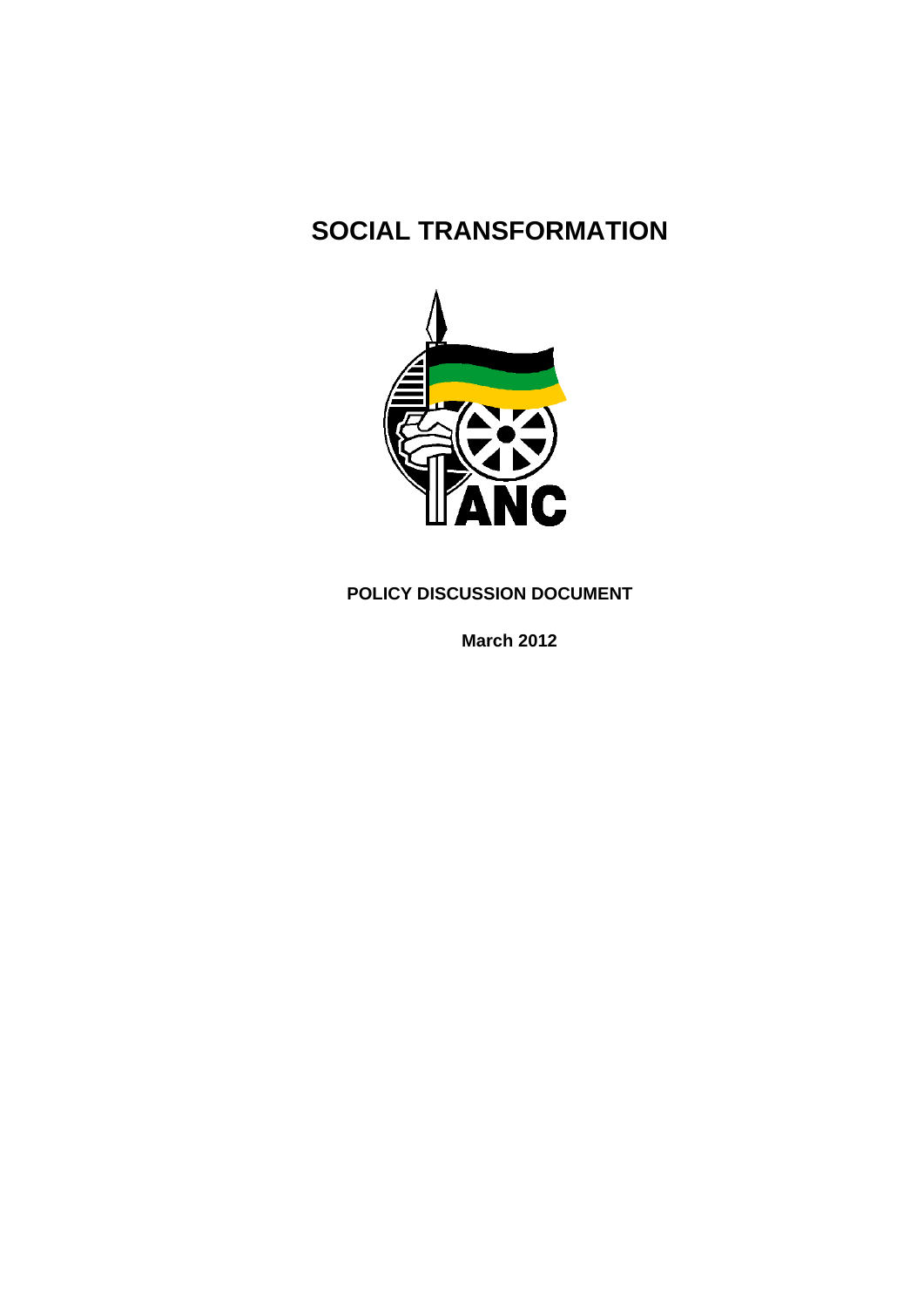

# **SOCIAL TRANSFORMATION POLICY DISCUSSION DOCUMENT**

# **1. INTRODUCTION**

- 1.1. The ANC was formed in 1912 in response to the concrete situation that faced our people and the country and resolved to inculcate a human rights culture, a system of justice and equality and a better life in a land that belongs to all who live in it.
- 1.2. Therefore the centenary celebrations of the African National Congress offer an opportunity to analyse progress on realising the historic mission of our movement the ANC. In this regard, the Strategy and Tactics, along with the ANC Constitution and the Freedom Charter, are the foundation documents of our movement, from which all other policies and actions derive. The Strategy and Tactics of the ANC is our collective view of the theory of the South African revolution. In the 2007 ANC Strategy and Tactics we noted that although we are still in a transition, the task is no longer simply to consolidate and expand the hold of the democratic forces on levers of (state) power, but to decisively tackle the task of building the National Democratic Society.
- 1.3. The ANC has over the years ensured the leadership of the people of South Africa. In the current phase of the NDR, the ANC as the leader of the motive forces of social transformation, agreed that we must intensify work in the five pillars of social transformation;
	- 1.3.1. The State;
	- 1.3.2. The Economy
	- 1.3.3. Organisational Work
	- 1.3.4. Ideological Struggle
	- 1.3.5. International Work
- 1.4. This discussion document in preparation for the ANC policy Conference and subsequently the National Conference in December seek to evaluate the implementation of the programme of social transformation over the last five years. The broad question that as the movement we need to respond to is; what progress has been made in transforming society, the state and the economy, in addressing issues of class, gender and race.
- 1.5. This question is critical because in the 2007 ANC Strategy and Tactics; we said; proceeding from the understanding that comprehensive social transformation entails changing the material conditions of all South Africans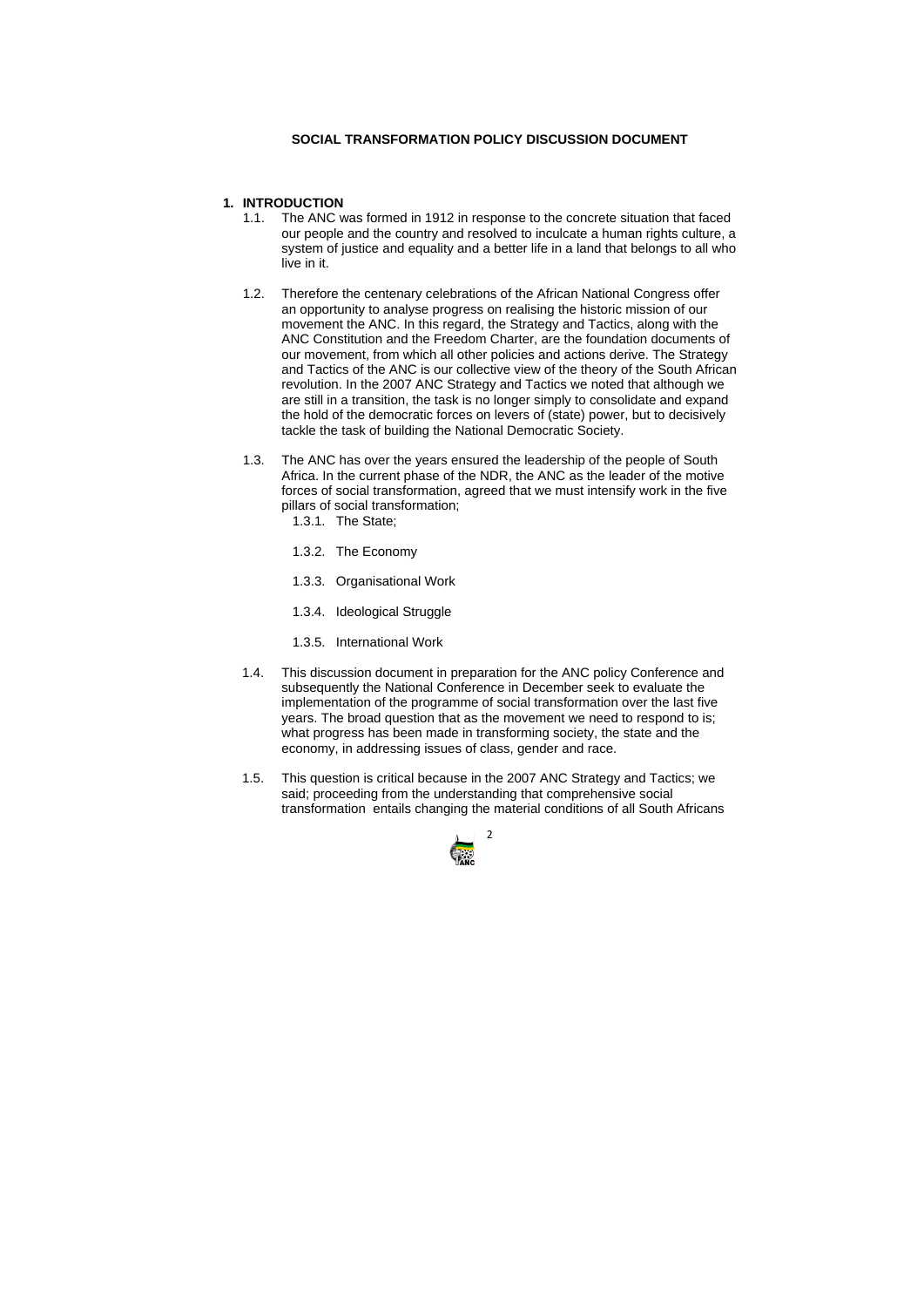

for the better; but also ensuring that we forge a nation inspired by values of human solidarity. It is the combination of these factors that describe the civilisation of national democracy that we seek to build.

- 1.6. In response to this broad question we must take a medium to long term approach to the challenges we face on the road to a South African dream, which is a nation; that is prosperous, non-racial, non-sexist, united and indeed democratic.
- 1.7. In this phase of the NDR, we want to take fresh and boldly identify key challenges around which the nation shall be rallied and mobilised. These are the triple related challenges of unemployment, poverty and inequality. Principally, it is the Africans, women and youth who continue to carry a disproportionate burden of the challenges.
- 1.8. Furthermore, at this phase of the NDR we are faced with task of building a socially inclusive society, in that the resolution of the triple challenges of poverty, underdevelopment and unemployment is eminent if we are to build such a society.
- 1.9. As the ANC, in the current phase of the NDR, we are favoured with the necessary global benchmarks, governance experience and mass directives to be able to chart the way forward into the next century of selfless contribution towards deepening of a democratically determined, equitable, just and effective social delivery system.
- 1.10. Such a system, in line with the Freedom Charter, should have the transformative outcome of creating a united nation with the requisite conditions which can enable South Africa and Africa to make their own contributions towards human progress. To effectively achieve this people must be taken as a fundamental resource which is "*central to the*  development of the economy and the nation as a whole"<sup>1</sup>.
- 1.11. In arriving at this united nation and keeping up with this general commitment to an egalitarian society, "*the dictum that the poor will always be with us*" should be rejected as "*poverty is created by society and it can therefore be*  eliminated by society<sup>"</sup>. In addressing poverty and inequality the ANC has committed to providing basic rights to shelter, food, health, employment, education, healthcare, water and sanitation, and all aspects that promote the physical, social and emotional well-being of all in our society. Additionally, the commitment extends to providing a social safety net for the most vulnerable which include women, children, youth, families in need of care, and older persons. The sum total and fulfilment of these commitments is broadly known as a '*social wage*' to these individuals and the provision of a minimum package of publicly delivered transfers, goods, and services is known as the

<sup>&</sup>lt;sup>1</sup> Ready to Govern <sup>2</sup> *Ihid*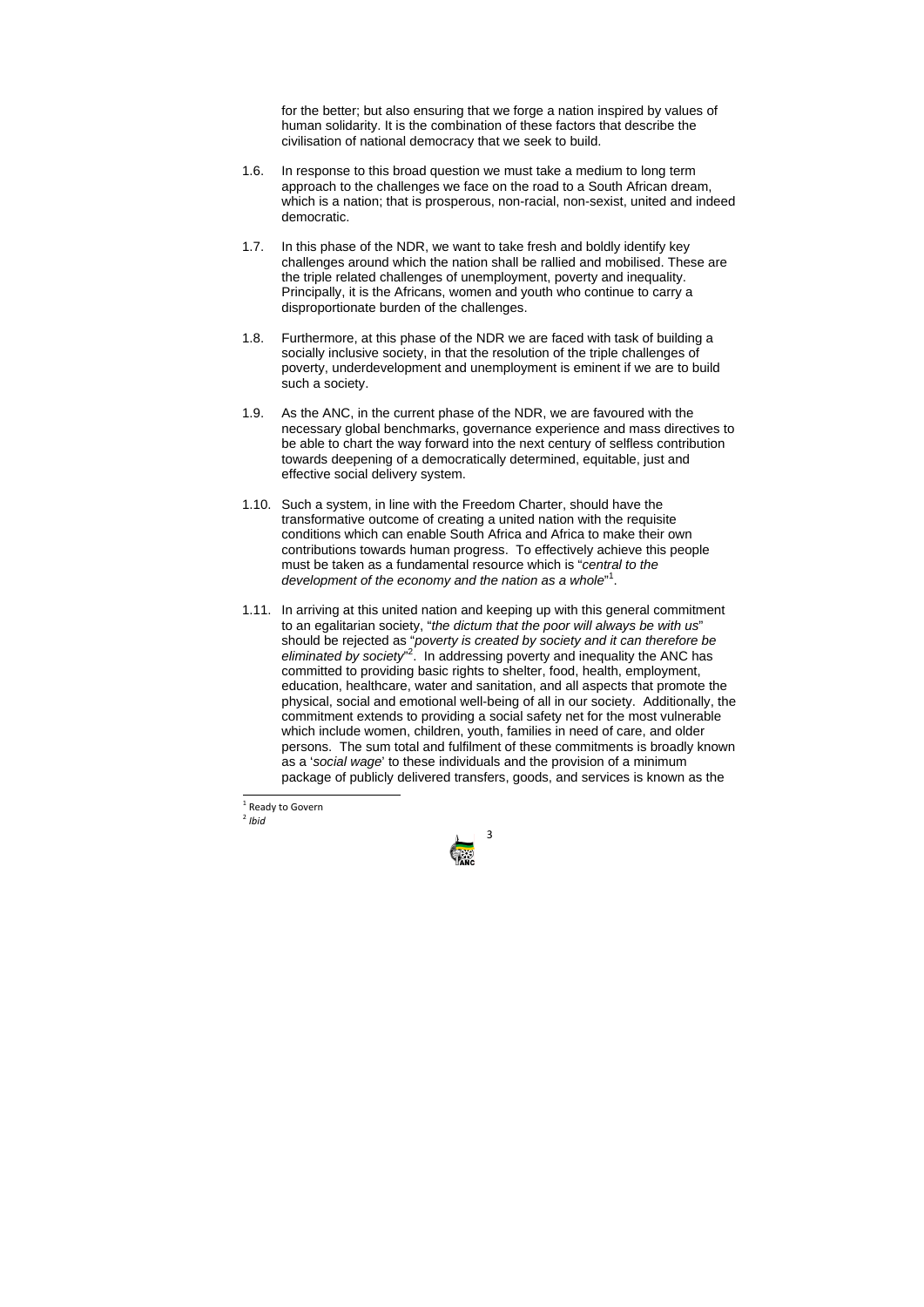

'*social floor*' as provided by the state. The intermediate outcome of delivering a 'social floor' and the receiving of a social wage is the enablement of households to access opportunities towards the outcome of sustainable livelihoods and the eradication of absolute poverty.

- 1.12. In pursuing the provision of the social floor the ANC in Government has recorded significant progress over the past 17 years with; the delivery of over 3million subsidised housing opportunities, 93% of households having access to clean water, 84% of households having access to electricity, and 15million South Africans accessing social assistance programmes, amongst others. These are some of the major contributors to impoverished and marginalised household's social wage and are the foundations of the state's social floor.
- 1.13. The gains recorded can be partially attributed to gains recorded in the policy arena as facilitated for and delivered by the transformed institutional and delivery mechanisms available to the state. Some of these policies have seen the achievement of key indicators such as the gender parity index in schooling, improved access to primary healthcare for women and girls, and a more representative public service with 36% of senior manager being women. These gender based indices have placed South Africa in  $6<sup>th</sup>$  position in the Global Report Index.
- 1.14. The provision of the social wage has not been without challenges one such challenge has been the global economic crisis which has had the consequence of increasing vulnerability amongst South Africans. These vulnerabilities are characterized by the loss of shelter, jobs and livelihoods. Ultimately this has resulted in South Africa recording less than desirable economic growth levels and an increased demand in social services in the context of relatively shrinking quantum in revenue collections.
- 1.15. While there were significant job losses, the impact on the poor was mitigated through the implementation of solidarity based social policies before the onset of the crisis. This included the provision of cash transfers to the most marginalised and vulnerable South Africans, the provision of basic services and adequate and quality housing to the poor and sections of the working classes, free health care to children under the age of six and indigent policies that sought to ensure that marginalised South Africans have access to basic services such as water and electricity. These social protection policies and programmes have reduced poverty and vulnerability by diminishing the poor's exposure to risks, and enhancing their capacity to manage economic and social risks, such as unemployment, exclusion, sickness, disability and old age.
- 1.16. The provision of social grants remains a key strategy of addressing the plight of the poor in the short-term and a broader social protection strategy involves a combination of interventions directed at addressing asset, income, capability, and services poverty.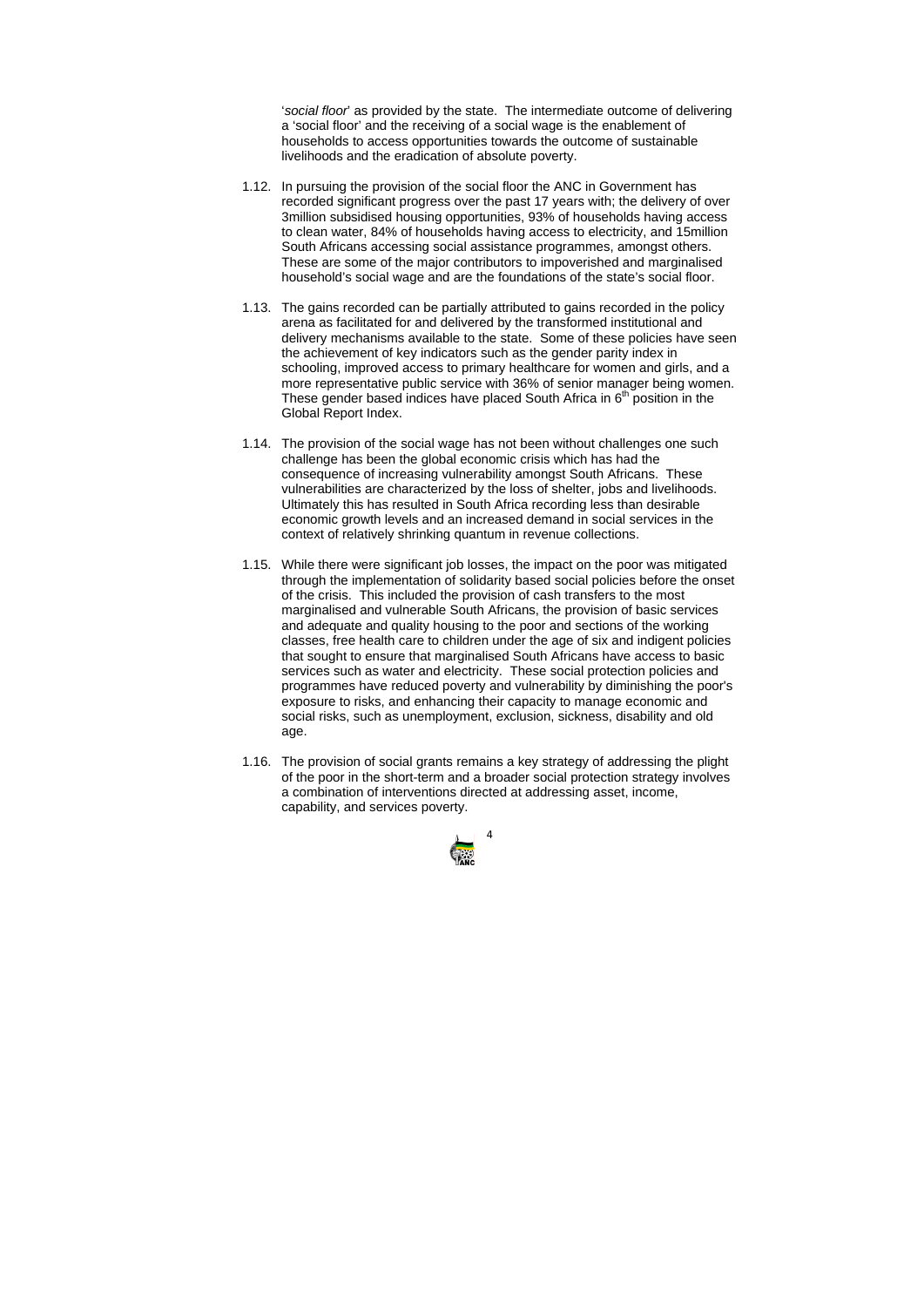- 1.17. Additionally, research indicates that the expansion and implementation of child targeted programmes such as the Child Support Grant, before the onset of the global economic crisis, served to reduce the impact of the crisis on child poverty by lowering the negative impact by 9%. Research and general orthodox has also promoted the fact that impacting on children has the long term potential of (1) lifting households out of poverty and inequality, as well as, (2) addressing the cycle of intergenerational poverty.
- 1.18. There are, however, still significant challenges with respect to reducing both poverty and inequality. For instance the Labour Force Survey (Stats-SA, 2011) indicates the employment of women in the following industries: Utilities (0.2%), Mining (0.5%), Construction (1.9%), transport (2.4%) and agriculture (3.5%). It is notable that higher percentages of women are employed in Community and Social Services (28.8%), Trade (24.3%) and Private households (14.8%). This further demonstrates the inequalities which exist in the formal economy where women dominate in sectors regarded as traditionally "soft and female," such as social services, while fewer women can be found in traditionally male dominated sectors such as mining and engineering. Moreover, many women continue to operate in the informal trade sector, including in informal cross border trade. South African women make up 52% of the entire population, and 57 % of women are found in the informal sector. Statistics show that overall fewer women are employed; as a result poverty in South Africa is highly gendered. Female headed household are generally much poorer than men<sup>3</sup>, and are more likely to live below R570 a month. This is especially the case in the rural areas and thus renders women more vulnerable to food insecurity. Lack of employment opportunities and the absence of an independent source of income means that many women are forced to rely on their spouses, immediate family members, relatives or friends for survival.
- 1.19. Almost half of women over the age of 60 years of age are widowed compared to less than 15% of men. The dissolution of families often leads to the formation of female headed households (with responsibility for children and other dependants) or the integration of surviving females into extended family units. Either option increases the burden households have to contend with or it is not surprising to note from the literature that female headed households are disproportionately affected by poverty. It is therefore important to have a clearer understanding of household characteristics in order to address issues of poverty and household resource allocation.
- 1.20. Another key challenge is youth unemployment with almost three quarters of young people being unemployed and a significant peak in youth unemployment in the ages between 22 and 29 years. Key causes of unemployment in this age category include the lack of experience, education

<sup>5</sup> <sup>3</sup> Human Rights Council -19<sup>th</sup> Session :(Promotion and protection of all human rights, civil, political, economic, social and cultural rights, including rights to development, November 2011)

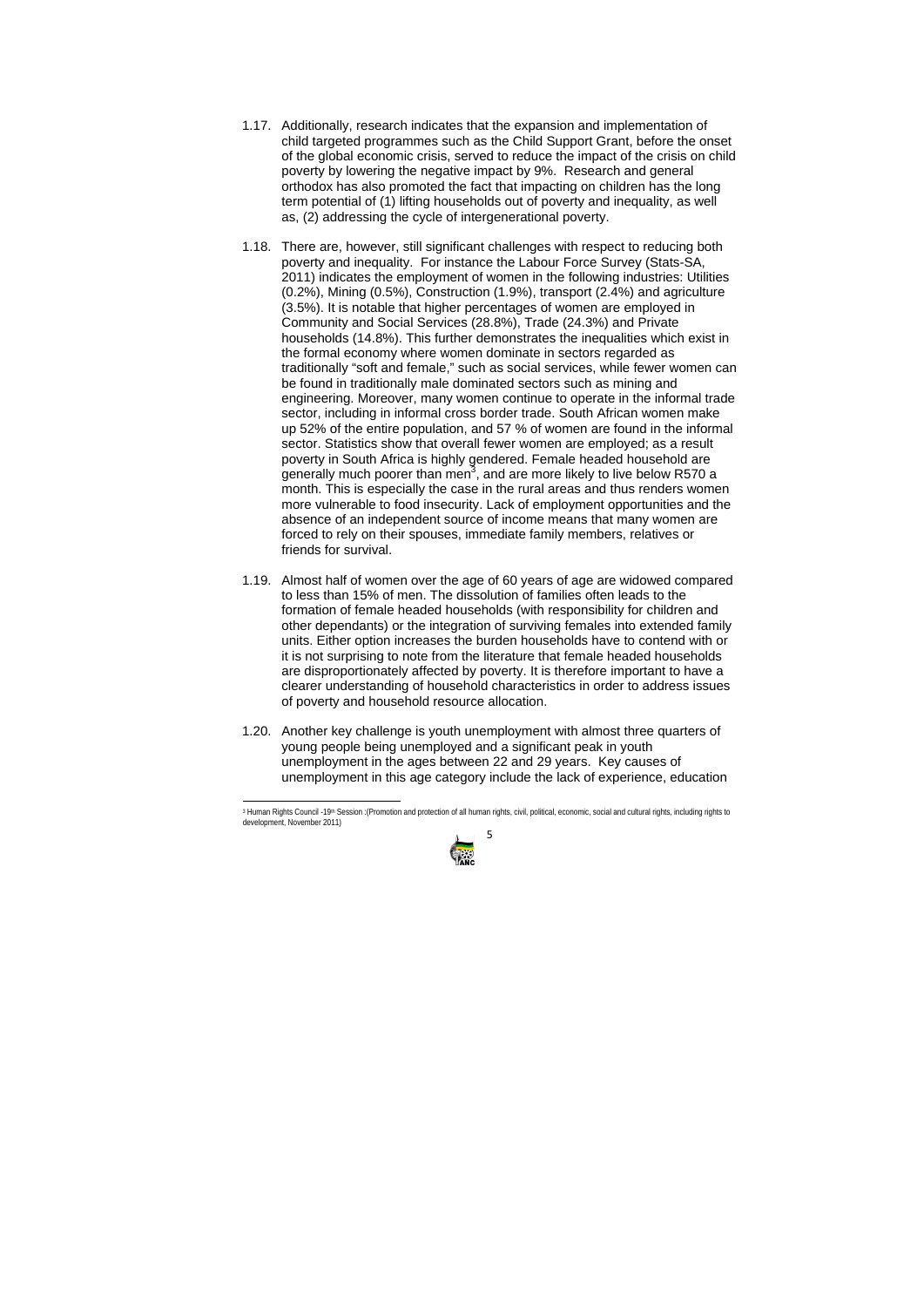

and training. These result in queuing (young people are last to get jobs) and lifecycle (young people have less experience, so employers will only hire them if they are easier and cheaper) matters which can be partially addressed through job search support. This youth unemployment is also influenced by geographical location and gender wherein observations include the fact that the unemployment rate for African women aged 22 to 29 in the former Bantustans was 73% in 2011, compared to 54% in the rest of the country. Comparatively the unemployment rate for African men in this age group was 62% in the former Bantustans and 39% in the rest of the country. Other related youth challenges include teenage pregnancy, substance abuse and a relatively high HIV and Aids prevalence.

- 1.21. Consequently our assertions, in the 2007 Strategies and Tactics, still hold true which identified "*the main content of the NDR is the liberation of Africans in particular and Blacks in general from political and socio economic bondage…[by] uplifting the quality of life of all South Africans, especially the poor, the majority of whom are African and female".*
- 1.22. The Social Transformation Committee has examined the policy and governance issues that need to be addressed in the next term of government to ensure that progress recorded is consolidated so as to improve the scale, quantum and quality of the general social transformation agenda. Observations include the facts that improved access to education and health services may have not necessarily translated to the improvement in the quality of such services. These are compounded by historical factors as created by the Apartheid legacy and current factors which include unprecedented urbanisation and unacceptable resource leakages in the social services delivery systems. Consequently, the movement must as it prepares for another 100years of governance begin to accelerate its social transformation agenda by amongst others linking the mutually reinforcing social and economic outcomes.
- 1.23. In addressing these challenges the ANC must also address some critical policy, regulatory, and implementation shortcomings or gaps, so as to produce the required and necessary step change towards the long term addressing of the triple challenges of unemployment, inequality and poverty. This societal transformation requires integrated interventions in the social and economic sectors which interventions should be motivated by the promotion of the human dignity of our people and ought to create decent work and sustainable livelihoods as well as rural development. This must be within the context of a sustainable, equitable and inclusive economic growth path.
- 1.24. To make this step change lessons from countries such as Brazil point for the need for cross sectoral integrated programmes with revised implementation mechanisms, capabilities and capacities. Additionally, lessons from Chile and Brazil point to the need for a more focussed and sustained programme of social inclusion programmes deliberately targeting vulnerable families, youth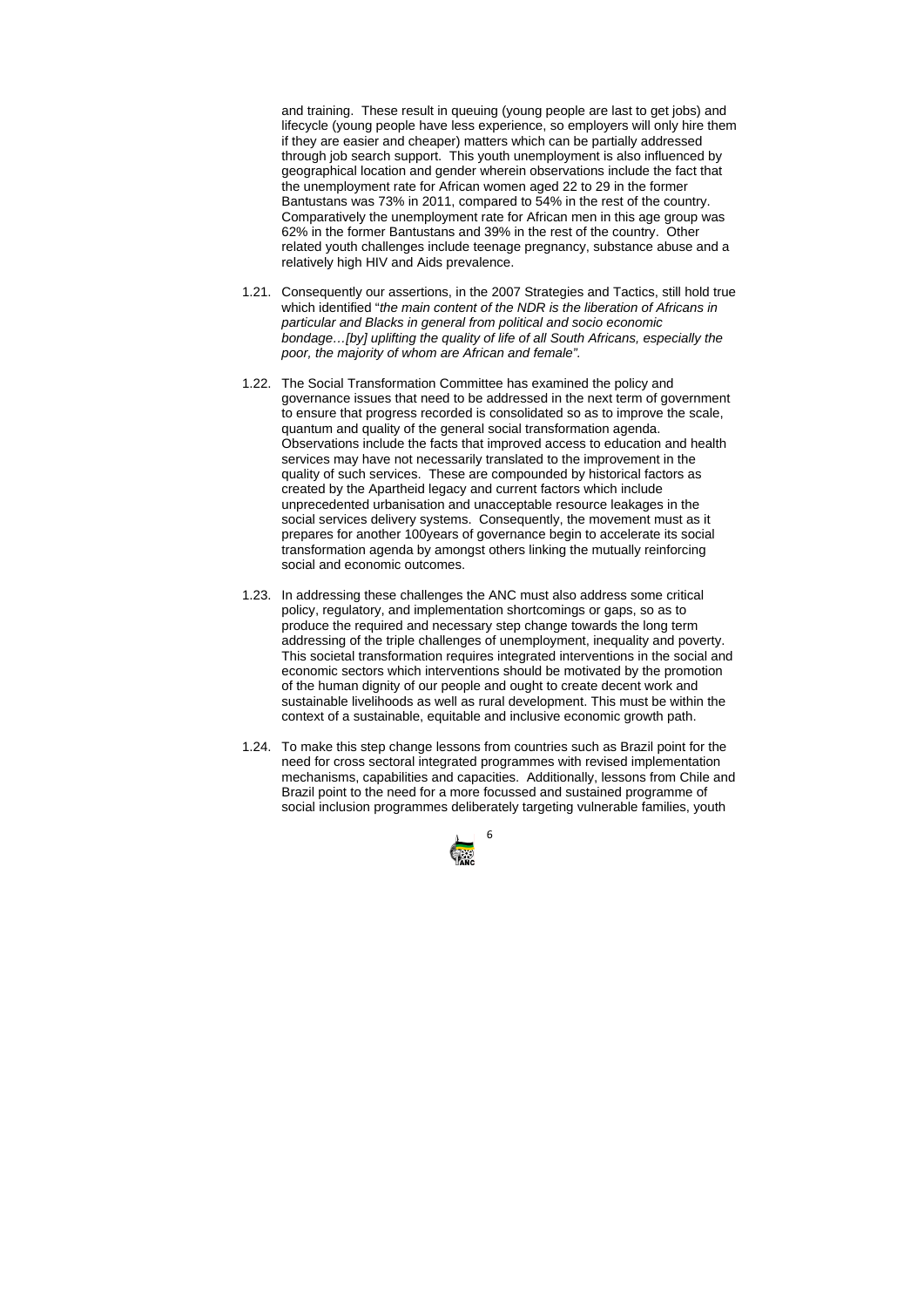

and children. Recent developments in Tunisia as well as the observations of the 52<sup>nd</sup> National Congress point to the need for focussed delivery targeted at improving productive inclusion. All these must be underpinned by the goal to improve access to basic services with the ultimate outcome of improving the wellbeing of South Africans.

1.25. In noting some of the global lessons and recognising some of the limitations inherited by ANC led government this document recognises the need to provide all the services and programmes currently identified by the state but it additionally proposes the adoption of an integrated social transformation programme of action with all sector government departments contributing and participating towards its delivery. This will, in line with effectiveness and organisational renewal, require active engagement in the discussion and the participation of the branches of the ANC. In so doing a more detailed reflection on the current development landscape and its delivery mechanisms, maybe required.

# **2. PRINCIPLES, VALUES, AND GUIDELINES**

- 2.1. In order to frame this discussion and other possible areas of action it is important to revisit some critical principles, values and guidelines as adopted by previous national dialogues of the movement, such as Ready to Govern, the Reconstruction and Development Programme and the Resolutions of the 52<sup>nd</sup> National Congress (amongst others) so as to appropriately frame and contextualise the discussion and proposals contained in the paper.
- 2.2. The analysis advanced by this paper is based on the understanding that the ANC pursues social transformation, in the current context, so as to rid our society of poverty and inequality for the current and future generations. In pursuing this outcome the movement is cognisant of the interrelatedness and mutual reinforcing nature of economic, social, and environmental outcomes. To which end the ANC, principally through the Social Transformation agenda, is tasked with mobilising society behind a common identity, heritage and social transformation programme.
- 2.3. Consequently, the strengthening of families (as understood by South African societies) remains a cardinal societal feature if poverty and inequality to be addressed. In strengthening families it would also be prudent to pay attention to the role which arts, sports, culture, recreation and heritage play in also promoting wellbeing, social cohesion, nation building, national healing, social stability and economic growth.
- 2.4. In advancing these perspectives the 2007 Strategies and Tactics document of the ANC advances the notion that the true mark of a civilised society is how it treats its most vulnerable and thus consequently calls upon a People First approach to any development. In exploring such approaches and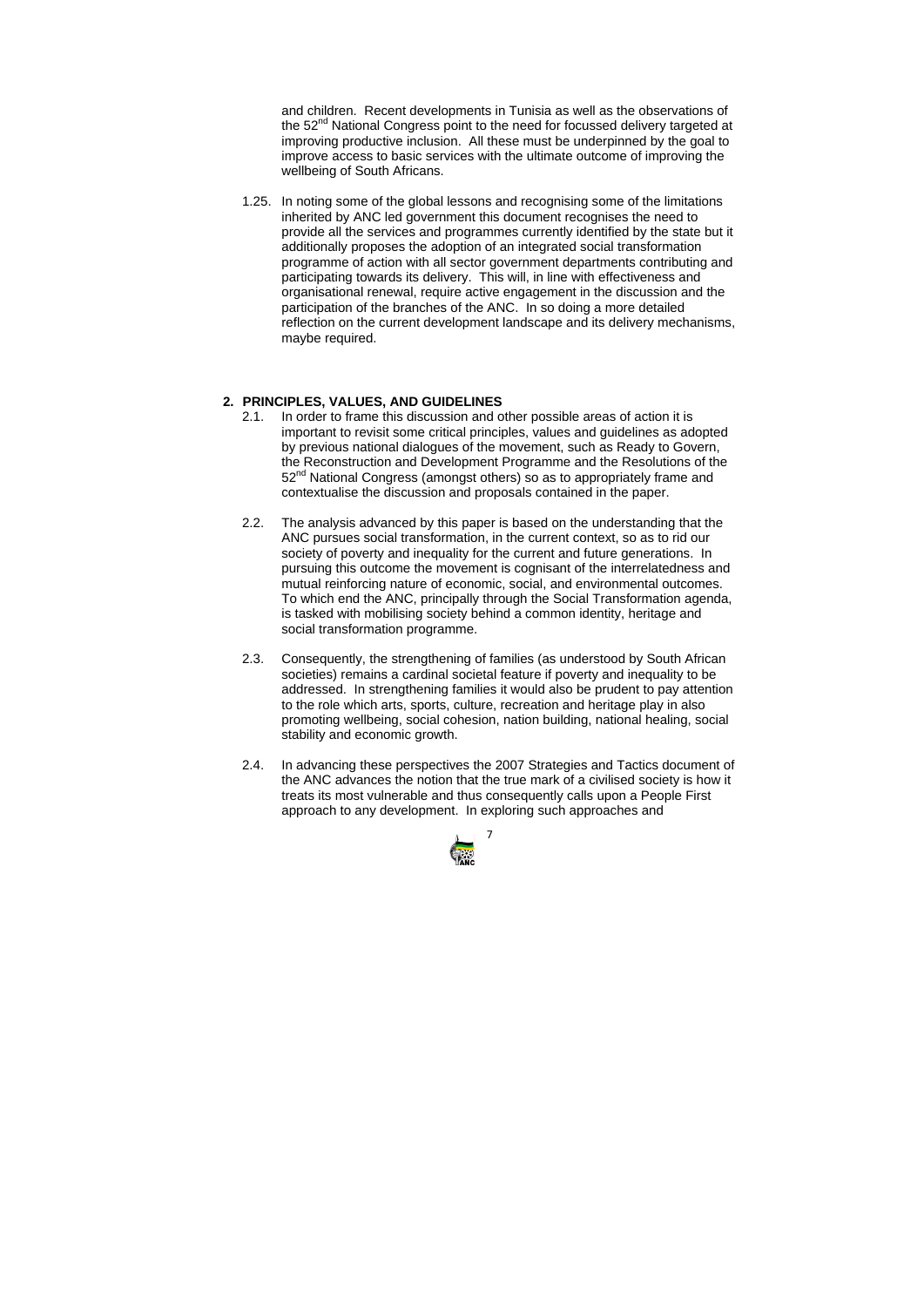8

mechanisms to address poverty and inequality, this paper recognises that whilst higher levels of economic growth and job creation are important indicators towards success, the ANC's social protection policies and programmes have contributed towards supporting millions of the poor and marginalized by enabling them to prevent, manage, and overcoming situations that adversely affect their well-being.

- 2.5. Notwithstanding the progress recorded poverty and vulnerability continues to be characterised in race and gender both of which illuminate the nature of multiple deprivations. These racial and gender base of poverty are explored in other preparatory papers to the policy conference. However the multiplicity of deprivations which encompass social exclusion, no income, as well as lack of basic services and opportunities, amongst others has not been adequately explored previously. In real terms poverty itself has "*several faces; [wherein], a poor household could be considered "needy" in terms of health, but could have access to education or food [consequently] social policies should present multiple areas of treatment and must fulfil."*<sup>4</sup>
- 2.6. The description of multiple deprivations is an important and framing statement in that it recognises that poverty is not only defined by a lack of income (income poverty), but by the fact that people are rendered vulnerable and caught up in systemic poverty through lack of opportunity to work, limited access to quality education and training (human capability assets), through inadequate access and exposure to sports and recreation, to inadequate access to safe drinking water, through not having access to physical assets such as land (physical assets), inadequate health, they live in unhealthy environments and their safety and security are not sufficiently protected and guaranteed.
- 2.7. Any strategy that seeks to improve the livelihoods of the poor and most vulnerable must therefore seek to reduce income poverty, improve access to human assets, facilitate access to physical assets such as land and ensure that there is adequate provision of the good and services that facilitate people's abilities to improve their own livelihoods. The strategy must also recognise that the South African society is characterized by high levels of unemployment and that a significant majority of the youth are either unable to find work or are discouraged from seeking employment.
- 2.8. The proposed strategies also take into cognisance the attributes of the South African Development, as identified by the 2007 Strategies and Tactics, which include its (1) *strategic orientation* premised on people centred and people driven approach and sustained development, (2) ability to *lead in a common national agenda*, based on effective systems of interaction with social partners whilst maintaining the popular mandate, (3) possession of *the requisite organisational capacity,* with the necessary and appropriate policies

<sup>4</sup> Walter Belik and Mauro Del Grossi, "Brazil's Zero Hunger Program in the Context of Social Policy" paper presented to the 25th International Conference of Agricultural Economists, Durban, South Africa, August 2003

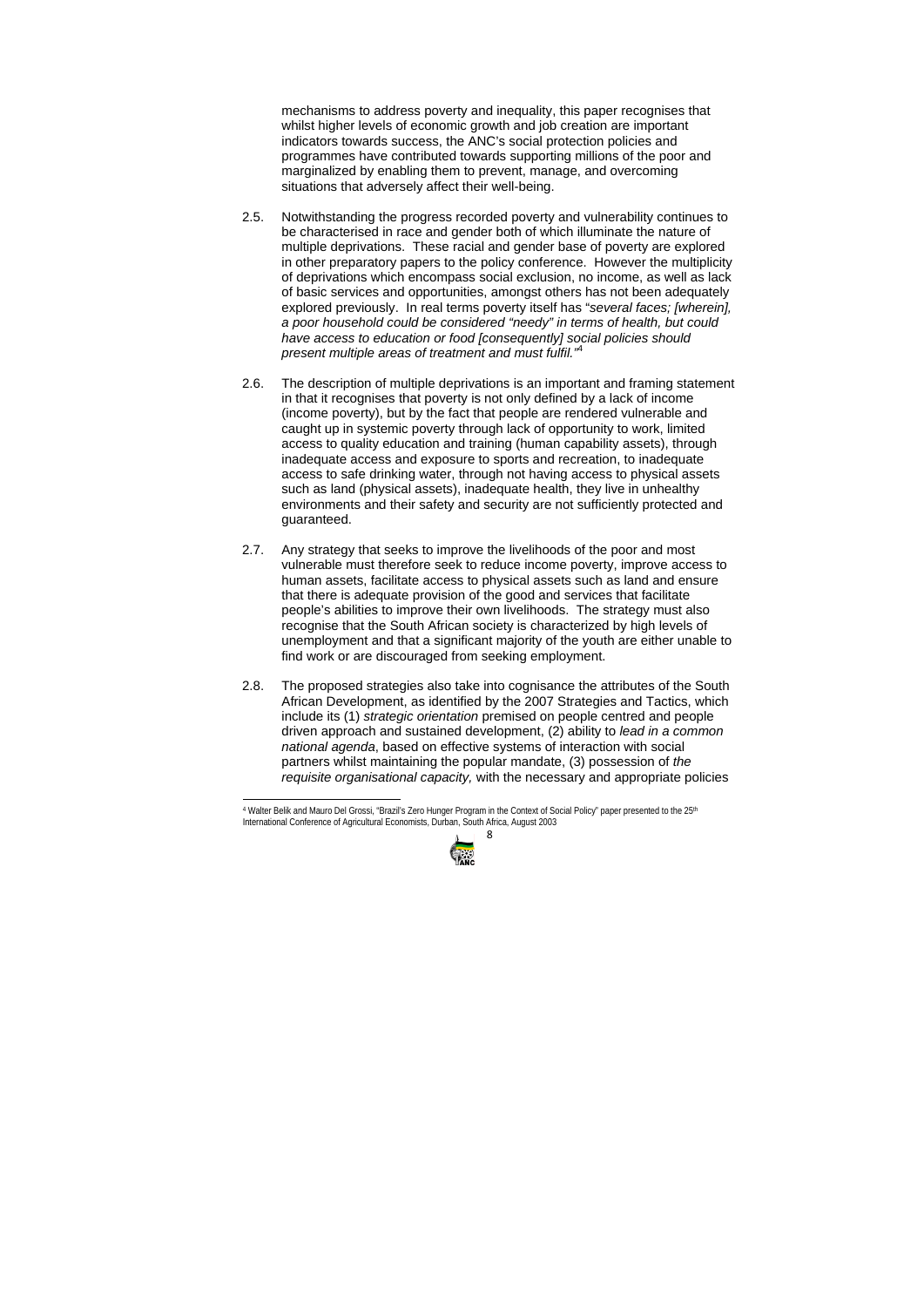

and implementation organs, and (4) possession of *the requisite technical capacities* to translate the broad objectives into programmes and projects.

- 2.9. The proposals, herein contained, are advanced in the firm belief that the key outcome of the social transformation goal of the ANC is premised by the desire to secure total human dignity for all South Africans, regardless of societal position or station. Consequently, our strategies for social transformation must seek to empower people to lift themselves out of poverty while creating adequate social nets to protect the most vulnerable in our society. Such an outlook is also congruent to the Resolutions of the ANC's 52nd National Congress which values "*all citizens…by their humanity, without regard to race, gender, sexual orientation and social status*"
- 2.10. The reiterative strategies adopted seek to reinforce the values and guidelines advanced in the "*Ready to Govern*" which include the promotion of Equity, Accessibility, Democracy, Community participation, Accountability, Equality, and the Rights, Responsibilities and Obligations for social transformation. Consequently, the ANC's social transformation agenda is based and anchored on the desire to promote social cohesion, social integration and social inclusion. This will require the active engagement of the citizenry in programmes directed at 'pushing back the frontiers of poverty, underdevelopment and ignorance'.
- 2.11. In drawing lessons from elsewhere, the South Africa context is acknowledged. Thus the proposed strategies emphasise on the reduction of income poverty through building platforms for employment and self-employment. This is advanced in the recognition that in the event people are not being able to work the social protection net ought to be wide and deep enough to render a caring and just society. This is important because research evidence indicates that it is probable that real wages for low and semi-skill workers will not rise substantially. Earnings for professionals will also likely tighten as supply increases and there is more competition at that high end. In general, it is highly likely that real wages will probably not increase to the levels regarded as a living wage even if we achieve full employment in the next 20 years. This means that there is significant potential for an increase in the numbers of the working poor even if employment levels rise.
- 2.12. The proposed strategies take note, as we did in the 2007 Strategies and Tactics, that "*the South African nation is a product of many streams of history and culture, representing the origins, dispersal and reintegration of humanity over hundreds of thousands of years".* Consequently, the proposed strategies and interventions also take into cognisance that there will be a requirement to mobilise and consolidate partnerships across all sectors of society so as to strengthen cohesion towards a more caring society which is rooted in an overarching South African identity which embraces the diversity of the country's people. Such diversities ought to be embraced and must feed into an overarching national identity, which will add to the diversity and identity of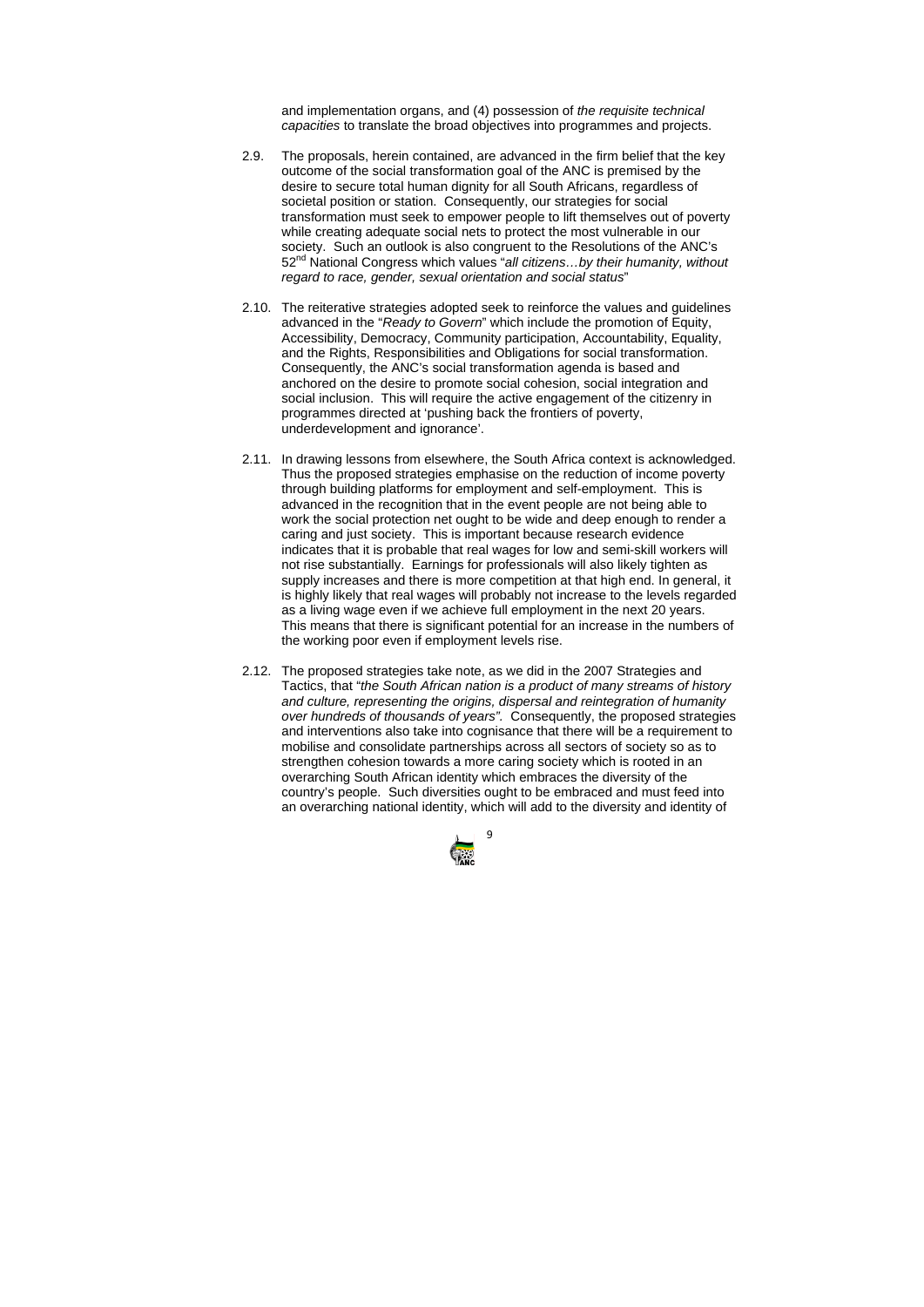

the continent and humanity at large. To achieve this, focussed cross sectoral integrated social inclusion programmes, which integrate social and economic outcomes, will be required. These should capture the needs and aspirations of our people in order to contribute to long term stability, growth and development.

- 2.13. These cross sectoral and integrated programmes and campaigns should be directed at promoting social cohesion, providing a basket of social services and deepening the social wage, improving early childhood development, and addressing substance and alcohol abuse. The delivery of the cross sectoral programme will also require the adoption of a comprehesive Anti Poverty Strategy. The cross sectoral programme must be complemented by specific programmes to be implemented by the Departments of Social Development, Rural Development and Land Reform, Human Settlements, Water and Environmental Affairs, Sports and Recreation, Arts and Culture, Women, Children and People with Disabilities.
- 2.14. All these programmes and campaigns will require the active participation of the basic unit of the ANC (the branch) and a reconstruction the architecture of state institutions acting on the Social Transformation agenda.

# **3. POLICY RECOMMENDATIONS IN RELATION TO FOCUSSED CROSS SECTORAL INTEGRATED SOCIAL INCLUSION PROGRAMMES**

# **A. Social Cohesion**

- 3.1. The 2007 ANC Strategy and Tactics document states that; the South African nation is a product of many streams of history and culture, representing the origins, dispersal and re-integration of humanity over hundreds of thousands of years. Significantly this history locates South Africa and the continent as the cradle of human kind and early forms of civilisation. Given this history the Strategies and Tactics calls for unity in diversity through the building of a national democratic society which is based on human civilisation in which all enjoy political and human freedoms as well as socio-economic rights with a common value system and national identity.
- 3.2. In furthering the advancement of that civilisation and a common value system attention should be paid to advancing the collective good whilst taking into account the natural environment so as to ensure future generations can also make use of it. In advancing national identity attention must be paid to the management of human relations based on political equality and social inclusivity.
- 3.3. The provision of human settlements must be recognised as being an integral part of local governance and necessary for the promotion of social cohesion. The development of cohesive communities requires the availing of all the necessary amenities and assets. The current local land acquisition strategies,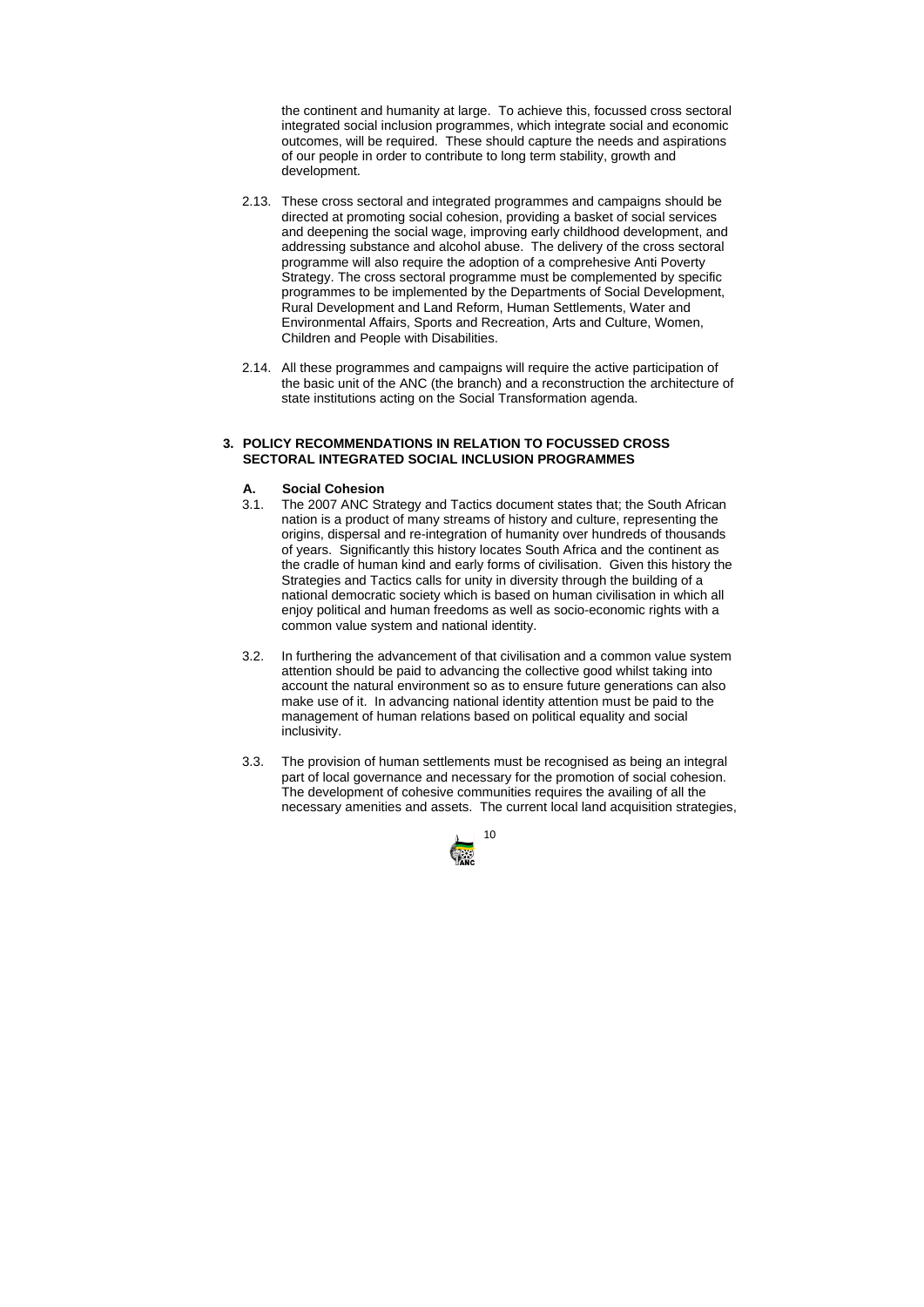

planning and land use processes must be reviewed to ensure communities are provided with access to basic services and integrated human development including the provision of sports, recreation, arts, culture and communal heritage.

- 3.4. Municipalities must ensure that the spatial objectives and plans of national government are incorporated into the objectives of the Local Spatial Framework with a view of programming the creation of integrated human settlements, including 'adequate local spaces', in cities and towns as part of the long term planning horizon in municipalities. Such an outlook should be complemented by the deepening of society wide programmes such as "Each One, Settle One and the National Programme for the Eradication of the Sanitation Backlog.
- 3.5. Since, culture, sports, recreation and heritage play integral components in the realisation of development and social upliftment through contributing to nation building and economic as well as social development, these sectors are central in the pursuance of most economic and social outcomes including job creation and economic growth.

# **A.1. Developing and preserving South African arts, culture and heritage to promote social cohesion and nation building**

- 3.6. The 1994, ANC Draft National Cultural Policy states that; Arts and culture policy deals with custom and tradition, religion, language, identity, popular history, crafts, as well as all the art forms, including music, theatre, dance, creative writing, the fine arts, the plastic arts, photography, film, and in general is the sum of the results of human endeavour.
- 3.7. Culture seeks to inform and contribute to nation-building efforts. Given that the movement has declared 2012 the "Year of Unity in Diversity" the ANC policy conference offers the movement an opportunity to reflect on gains and challenges in building social cohesion and promoting a caring society. Progress has been recorded in areas such as:
	- 3.7.1. The language policy which has restored the dignity and equitable access to all official languages,
	- 3.7.2. The policy on cultural expression, which allows our people to express themselves using their artistic cultural talent, and
	- 3.7.3. The introduction of policies on heritage preservation and promotion, as part of nation building and healing.
- 3.8. Since the introduction of these policies, there have been some significant changes as is evident in sporting codes, in schools and in the development of integrated communities. Our people are now more tolerant of each other's diversity.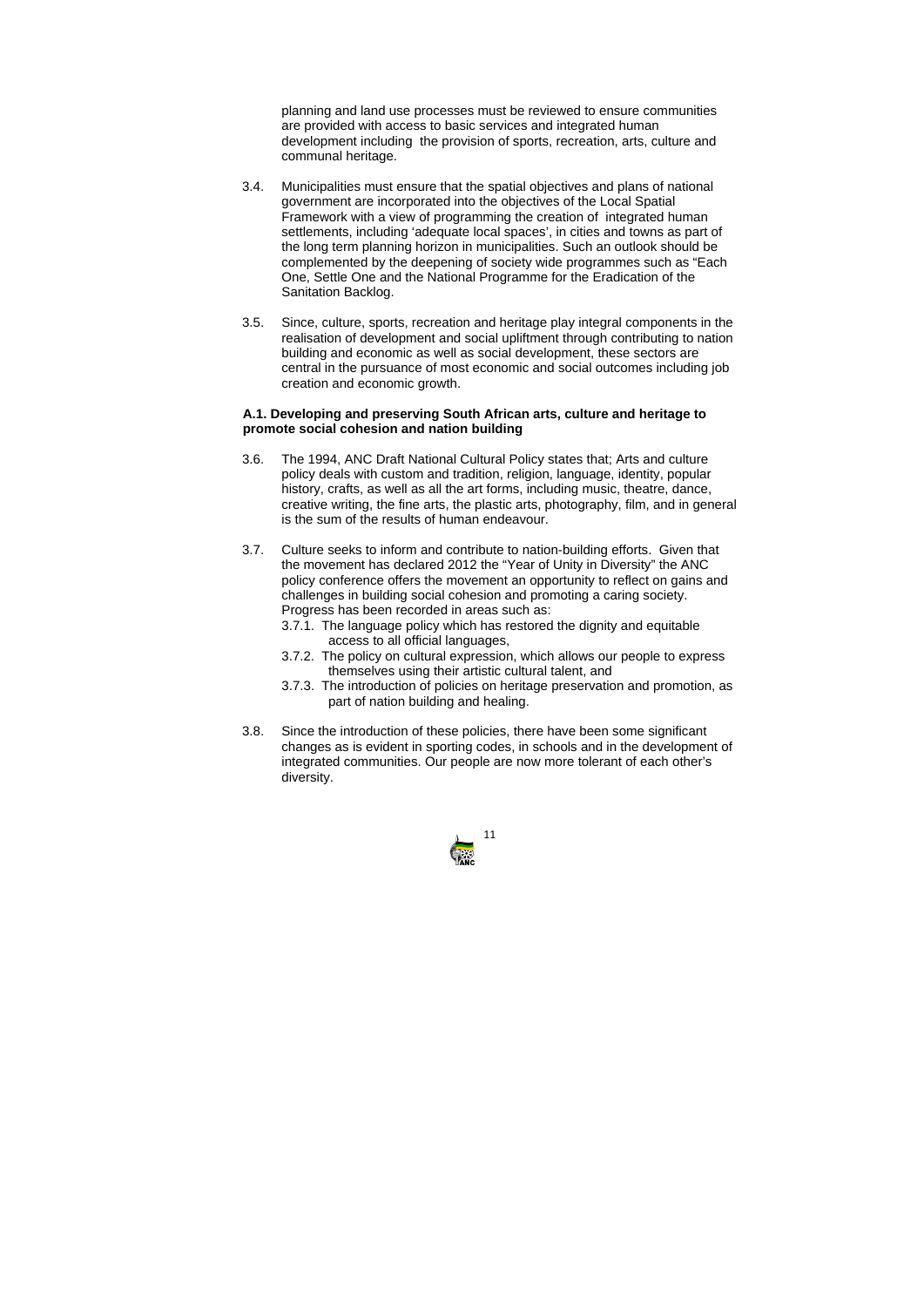

# 3.9. **The promotion of nation-building through inclusivity**

- 3.9.1 In giving effect to the  $52<sup>nd</sup>$  Resolution on Interfaith, the ANC has successfully facilitated merger talks between various faith groupings, particularly the National Religious Leaders Forum (NRLF) and the National Interfaith Leaders Council (NILC), culminating in the formation of the National Interfaith Council of South Africa (NICSA) which is affiliated to the Interfaith Action for Peace in Africa (IFAPA).
- 3.9.2 By virtue of its inclusive nature and in line with our interfaith approach on religious matters, NICSA should be at the forefront of championing campaigns aimed at nation-building and moral regeneration. For this to take place successfully there is a need for strong partnerships with government, the private sector, civil society structures and nongovernmental organisations.
- 3.9.3 We believe that NICSA will be strengthened further and establish its footprint in provinces and play a crucial role in social transformation broadly. Together with the Department of Basic Education, NICSA is already driving the Bill of Responsibilities in Schools.

# **3.9.4 Mainstreaming of Indigenous Knowledge Systems (IKS)**

- 3.9.5 While government has made major strides in its work around indigenous knowledge systems, the ANC calls for partnerships between government and indigenous communities in this area. Indigenous communities must be assisted by government to establish cooperative-like structures to organise themselves.
- 3.9.6 The ANC believes that indigenous knowledge systems should be incorporated into formal education system and a career path introduced in this area. For this to happen, resources should be invested to support the realisation of this objective. The rationale underpinning this resolution is underscored by these main reasons.
- 3.9.7 Firstly, children at primary school level are not exposed to debates on indigenous knowledge systems and their benefits. Introducing IKS in our educational system could facilitate institutionalisation of these knowledge systems in our daily lives and even broaden career choices which can benefit the country. Ultimately this can contribute to the transformation and diversification of our education system.
- 3.9.8 There is a need for investment of resources in research and development of indigenous knowledge systems. This is an area that remains largely unexplored and hence the status of indigenous knowledge specialists is not recognised when compared to modern knowledge educators.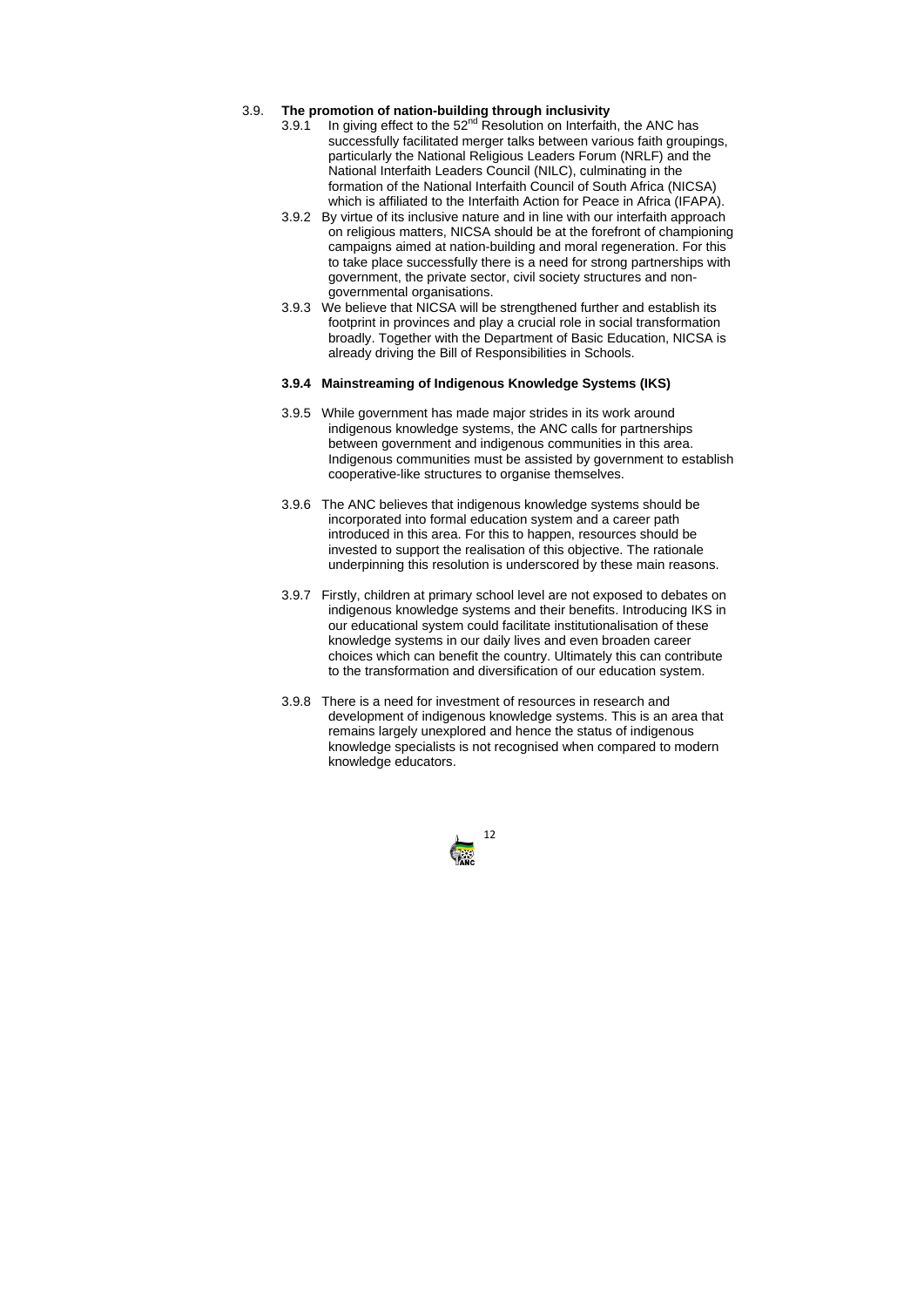

## **3.9.9 The recognition of traditional health practitioners and promotion of their practice within the formal health sector:**

- 3.9.10 Traditional health practitioners possess rich knowledge and information that can be utilised to develop innovative responses to some of the challenges facing the country today. We have a plethora of herbs and medicines that could be very helpful in tackling some of the illnesses, but because traditional medicines were historically neglected and not integrated into our health system some of these medicines and herbs actually face extinction as they were not protected and promoted.
- 3.9.11 Eventually our health system was exposed and limited only to the western medicine regime and robbed of the value that could have been extracted from traditional herbs and medicines.
- 3.9.12 The above situation necessitates the review of the health sector regulatory framework including legislations to make the sector more inclusive and representative of the different cultural and ethnic backgrounds in the country. Conceivably the ANC should seriously consider urging the Department of Health as matter of urgency to establish a Traditional Medicines Control Council.
- 3.9.13 Another piece of legislation that relates to Traditional Health Practitioners and indirectly impedes the promotion of traditional health practices is the Witchcraft Suppression Act. The Act makes provision for the suppression of practices related to witchcraft and has been subject to severe criticism. To date the Act has neither being repealed nor amended by the Traditional Health Practitioners Act dealing with the regulation of Traditional health Practitioners.
- 3.9.14 It is highly commendable that the health sector has begun to embrace and institutionalise IK through the establishment of the Medical Research Council Indigenous Knowledge Systems Unit. The Unit was established in 2009. It would be critical to interact with this Unit since its objectives are in line with the developmental imperatives of the national democratic society, especially in empowering communities to extract maximum benefits from natural resources at their disposal. Indigenous knowledge and medicines in this particular case are a huge resource to local communities and the health sector generally.
- 3.9.15 The ANC should consider establishing a forum or work with existing structures to galvanise support for the acceleration of an integrated health system that recognises all forms of knowledge, traditional health practices and promote equality of treatment of healers in the health fraternity. In this regards we welcome the gazetting of the regulations for the establishment of the National Council of Traditional Health Practitioners, however, the concern with the Act lies with the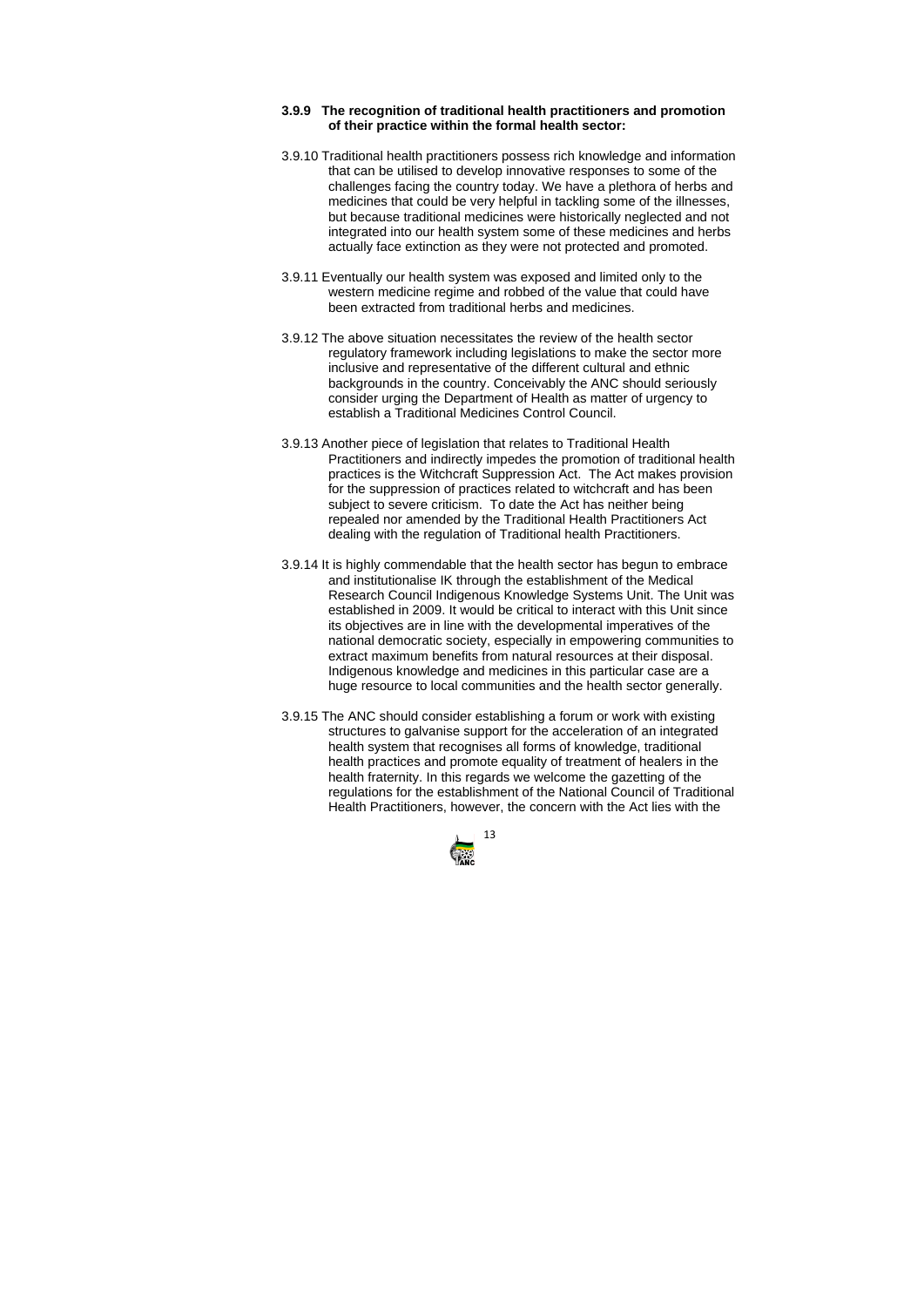

definition of Traditional Health Practitioners and their representation on the Council.

3.9.16 Whilst this initiative is commended the challenge confronting ANC is the Allied Health Professions Act which sets up a registration and licensing scheme to control the practice of allied health professions. Traditional Health Practitioners are clearly not included in the definition of the "allied health profession. It is within this challenge that the ANC should seek to establish a system for the accreditation and certification of knowledge holders and practitioners initiative

# **3.9.17 The role of cultural and traditional practices on nation building and social cohesion**

- 3.9.18 We have cultural practices and customs that played a crucial role in shaping our identity as a people. These cultural practices must and should inculcate a feeling of belonging and with it accountability and responsible behaviour. However, some of these cultural practices such as circumcision are proving to be beneficial in responding to some of the health challenges we currently face like the spread of HIV/AIDS.
- 3.9.19 But these practices like initiation of young men should also be seen as a vehicle to instil certain societal values in our youth. Indeed they can be used as a method to revive our value system which has been infused with undesirable behavioural tendencies especially among our youth. We need to revive and promote positive aspects of our customary practices, some of which represented the rites of passage to adulthood and used to prepare young adults for their future parental roles and responsibilities.
- 3.9.20 Furthermore, we have historically had customary practices that are unique to some cultural groups, spearheaded by traditional leaders like in the case of '*ukweshwama'* and '*umkhosi womhlanga'* in Kwa-Zulu Natal. These heritage month festivities could also make a significant economic contribution to their provinces if supported and promoted by provincial governments. In fact this calls for government programmes to integrate culture and heritage in their economic development strategies and cultural tourism specifically. This can in turn be a source of employment creation and socio-economic development of communities broadly.
- 3.9.21 We call upon government and civil society to promote cultural ceremonies and activities which are critical for raising awareness on environmental justice and the preservation of water including other natural resources. These ceremonies include rain-making festivals amongst the Khoi-San, Balovedu of Mudjadji and Vhavenda in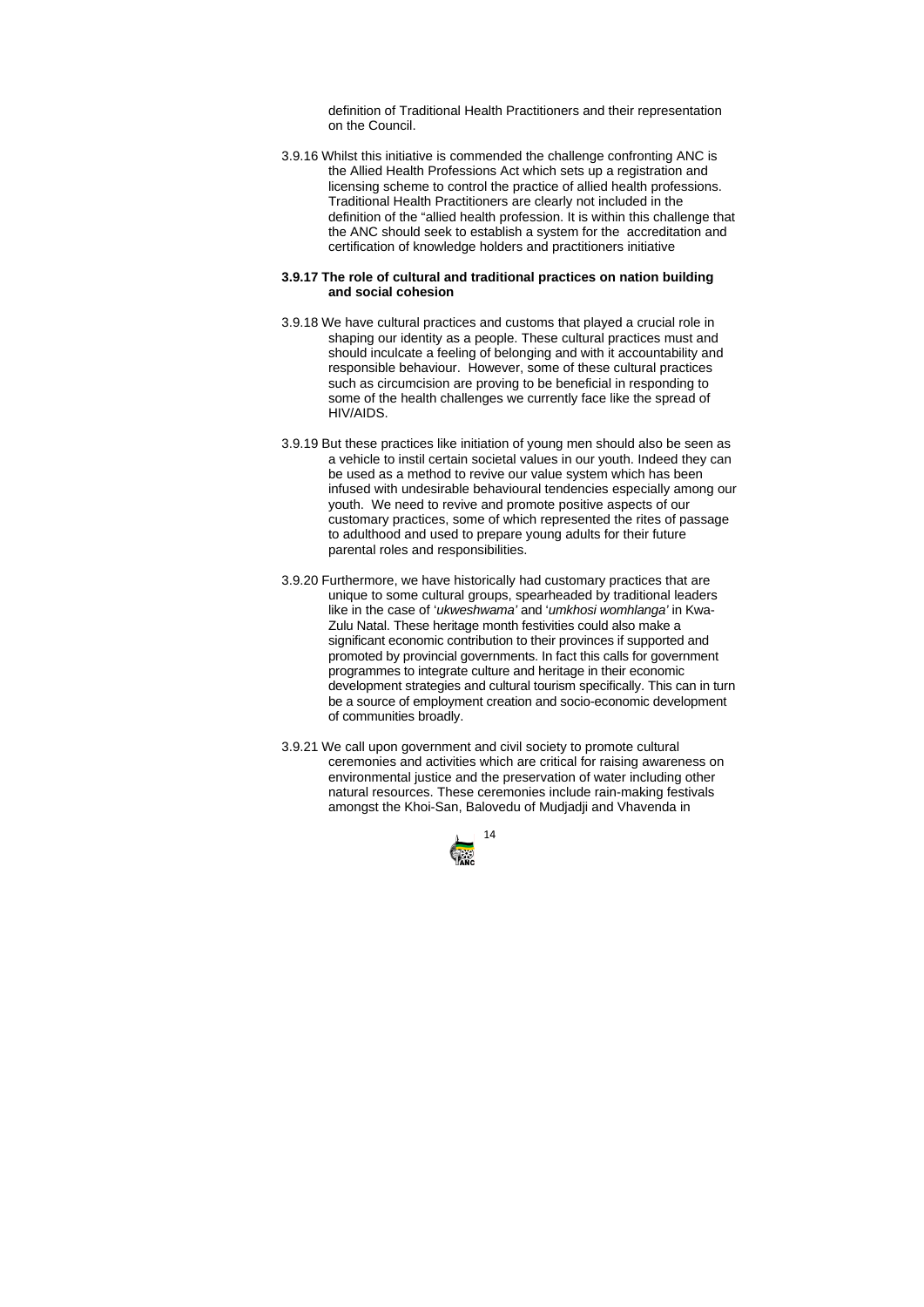

Limpopo.

- 3.9.22 Equally important is that we should identify cultural practices that violate human rights and oppress women, children and vulnerable members of the communities so that these can be isolated, condemned and outlawed.
- 3.10 In deepening these gains key projects such as social cohesion colloquiums, the "flag in every school campaign", and the promotion of all national symbols have to be accelerated. These must be complemented by efforts to promote heritage through the naming of places and geographic places as well as exploration of the Liberation Heritage Route. Further discussions and dialogue as well as possible policy revisions maybe required in relation to the protocols governing the naming and renaming of buildings, places and geographic places so as to facilitate for the promotion of a common national identity, social cohesion and national healing. In order to celebrate our fallen heroes and heroines, consideration of commemorative sites as well as a potential Heroes Acre and other legacy projects, should be explored.
- 3.11 These key projects, should from a policy perspective, inform the assessment and reviewing of key guiding laws and policies which include the:
	- 3.11.2 White Paper on Arts and Culture, so as to ensure the promotion of arts, culture, and heritage as a contributor to addressing key economic, social and environmental challenges, amongst others. The review should also explore policy and programmatic responses to increasing accessibility to arts, culture and heritage as well as the further promotion of indigenous languages in education and work places.
	- 3.11.3 Third Law Cultural Amendment Bill, so as to ensure the elimination of duplications and overlaps whilst clarifying roles and responsibilities amongst and between institutions within policies and legislations in all related sectors. The legislatures must urgently receive the Amendment Bill.
	- 3.11.4 Community Library and Information Bill, so as to establish a framework, norms and standards to determine the quality and quantum for the provision of community and information services in order to address the inequalities and disparities in delivering community assets and resources in the sector.
	- 3.11.5 South African Language Practitioner Bill, so as to further professionalise the languages profession and safeguard the quality of products and services.
- 3.12 In order to facilitate for active reviews more people must be actively mobilised in culture in society, thereby resulting in their employment and the creation of institutions which strengthen the economy and promote professionalism and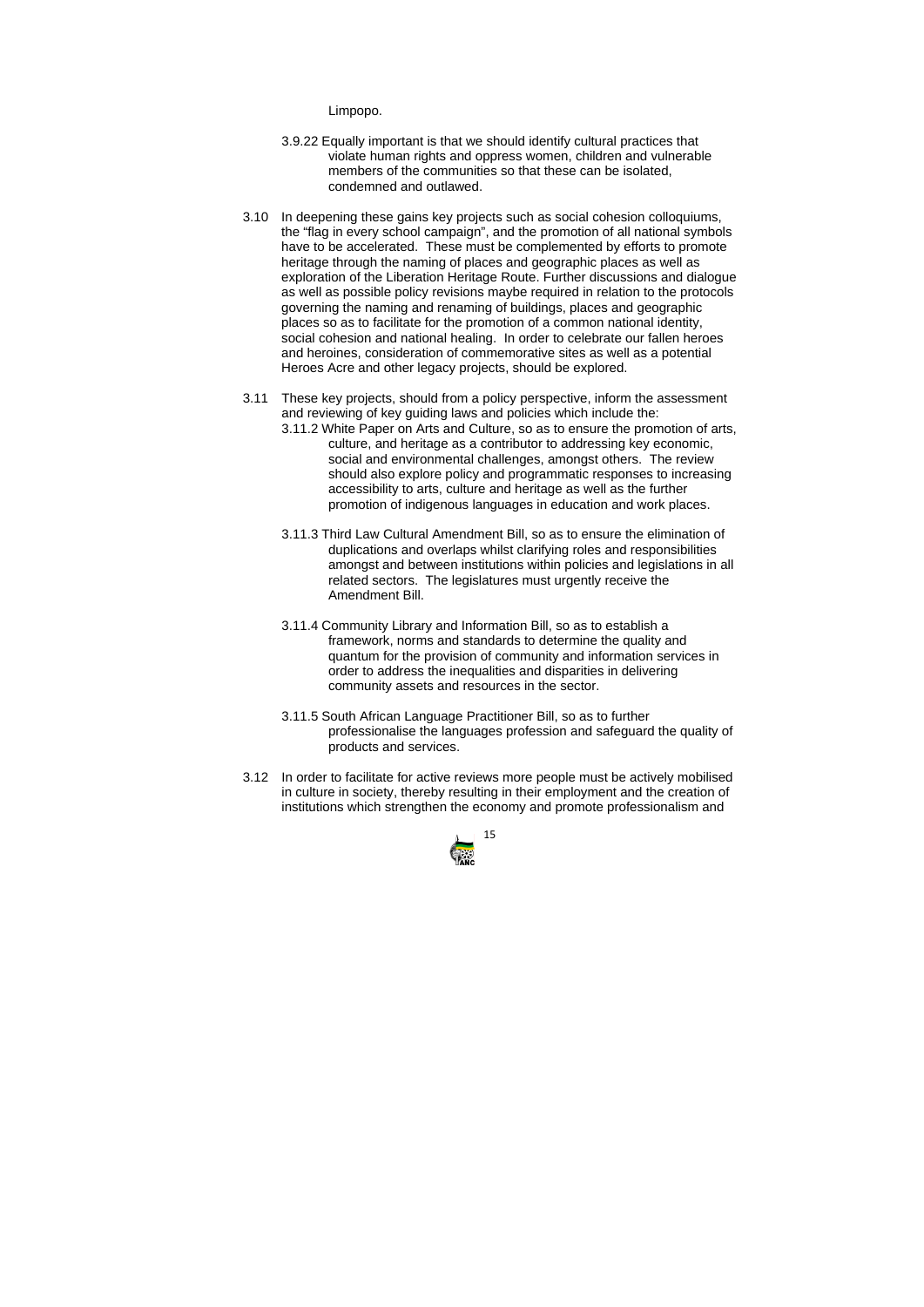

artistic excellence. This will be complemented by strengthening the role of the Arts, Culture and Heritage sector in the growth and development of the national economy, while similarly promoting social cohesion, nation building and national healing. Consequently, the Department of Arts and Culture must be encouraged to deepen and resource the Mzansi Golden Economy Strategy as it has the potential to increasing the local content generation, job creation and export potential of the arts, culture and heritage sectors.

3.13 The African National Congress is also a content generator of arts, culture and heritage as previously displayed by the *Amandla Cultural Ensemble* and the recently produced *Tshihumbudzo Centenary Celebrations* production. However the ANC has not in recent times developed its own cultural programme so as to instil, develop and popularise what has colloquially known as the 'ANC culture and heritage'. Such a cultural programme could be a major contributor to organisational renewal which could also be utilised as a further recruitment avenue especially for children and young people. Additionally such a programme could also strengthen party to party relations with former liberation movements and friends to the ANC.

#### **A.2. Sports and recreation**

- 3.14 After 17 years efforts of sport and recreation transformation has been largely unsuccessful. In its attempts to transform and re-invent itself the concept of transformation and the motivations for and against the need thereof have been oversimplified, often emotional, not clear and sometimes misunderstood.
- 3.15 To implement, manage and monitor sports transformation; a multidimensional Transformation Performance Scorecard will be used. The Scorecard will enable the sport system to measure where it is in its transformation journey, whether it is improving and to set targets. It is intended to reflect a balanced and timely view of sport and recreation performance in implementing transformation strategies in proposed dimensions.
- 3.16 In recognising this role Sport and Recreation South Africa (SRSA) finalised an updated White Paper on sport and recreation and a Road Map outlining priority areas. In advancing this SRSA adopted the National Sport and Recreation Plan (NSRP) at the National Sport and Recreation Indaba (NSRI) held in December 2011 to address strategic focus areas to assist with broadening the base of sport and recreation in South Africa. The Roadmap and NSRP reflect on the limitations, misconceptions and perceptions of the current transformation discourse in the sporting sector and calls for a greater sense of urgency, resourcing and linkage to the schools programmes. It is therefore imperative that the Sports and Recreation Act be amended to integrate new developments and important policy intentions. Such ammendements should also provide for the revision of the appointment and accountability of the South African Sport Confederation and Olympic (SASCOC) board and recreation Federations.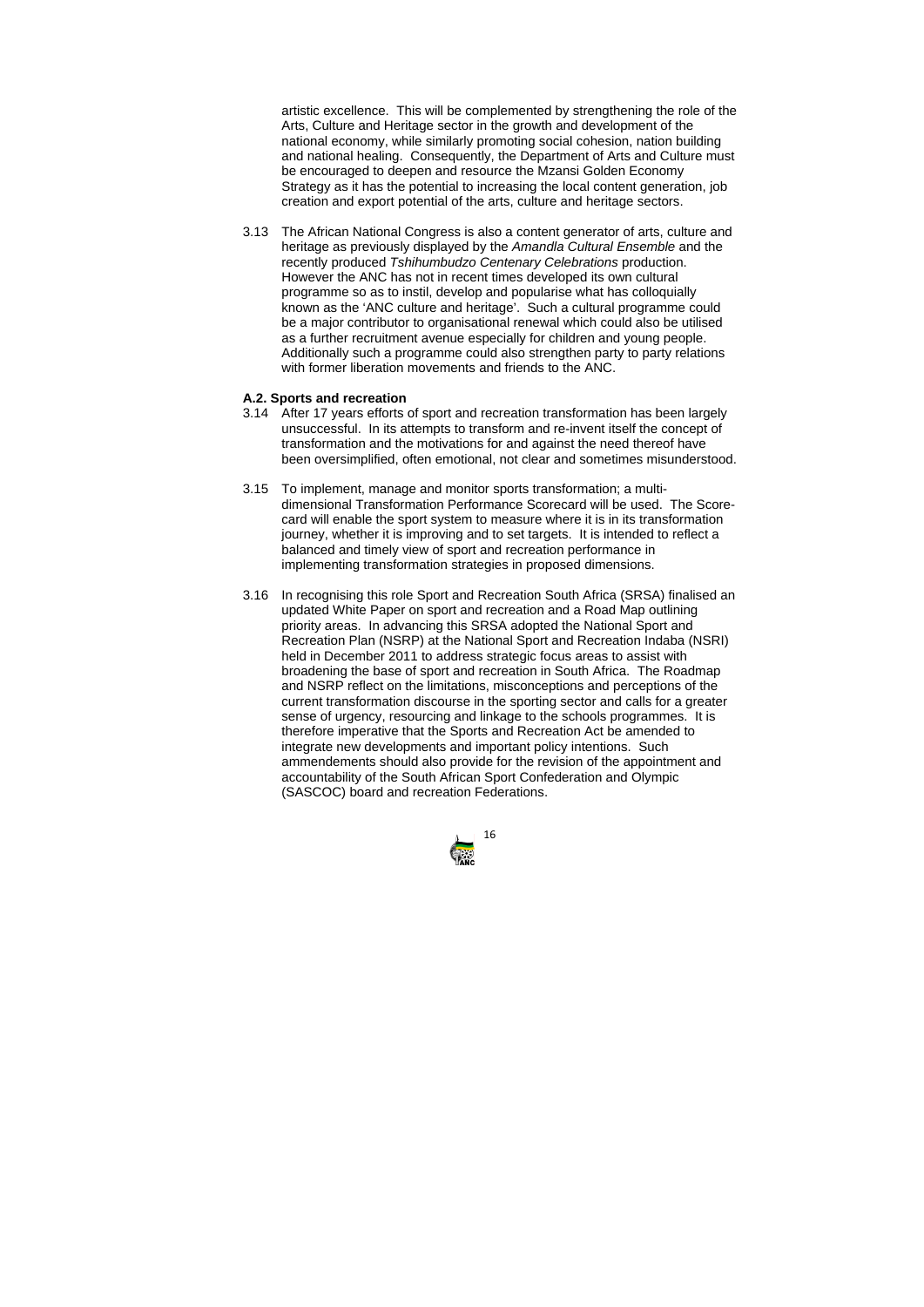

- 3.17 The NSRP emphasises Schools Sport as the 'bedrock' of South Africa's sport strategy for the coming 20 years and being key to laying the foundation for both an active and a winning nation. It is therefore imperative for all branches of the ANC and the broader movement and society at large to contribute to the NSRP. The NSRP also facilitates for increasing representative participation levels in all levels of various sports codes, so as to foster a common South African identity and social cohesion.
- 3.18 The NSRP paves the way to ensure that physical education is compulsory and implemented in all schools and that schools sport contributes to the development of sport in line with national priorities. Therefore, there is a need for all branches of the ANC and the Alliance to assist in identifying sport and recreation legends and veterans to assist the country into the campaign to resuscitate schools and community sport.
- 3.19 Towards the programme of the massification of sport and recreation programmes we need to mobilise society at large especially local sports councils and branches of the ANC to implement grassroots sports programmes such as Modified Sport (in order to take youth out of the streets) as an important foundation for sporting codes. The purpose of the Modified Sport is to attract especially young people by modifying rules and equipment with the focus on fun and enjoyment.
- 3.20 The majority of municipalities in South Africa do not use the allocated budget for sport and recreation infrastructure for its mandated purpose. Therefore, all structures of the movement should be encouraged to participate fully and influence the IDP processes with regard with sport and recreation infrastructural development.
- 3.21 The ring-fencing of 15% of Municipal Infrastructure Grant (MIG) for building for sport and recreation facilities in May 2011 was an important step to address backlogs. It for this reason that this Ring-Fenced 15% should be transferred to the coffers of the Department of Sport and Recreation with immediate effect as per the Resolution of the 2007 National Conference of the ANC. This should be complemented by the deployment of Community Development Workers (CDW) to assist in this exercise which will include, among other things, sport and recreation facilities audit.
- 3.22 In order to ensure alignment it is proposed that all structures of sport and recreation especially sport federations and sport councils should be redemarcated in line with the Municipal Demarcation Board from 2012 to 2013 for integrated and seamless planning and service delivery.
- 3.23 All branches of the ANC, Alliance and fraternal organisations should embark in a sustained campaign to establish and strengthen local sport and recreation councils. Branches of the ANC should mobilise SANCO local structures, COSATU locals, and SACP districts as well as broader society to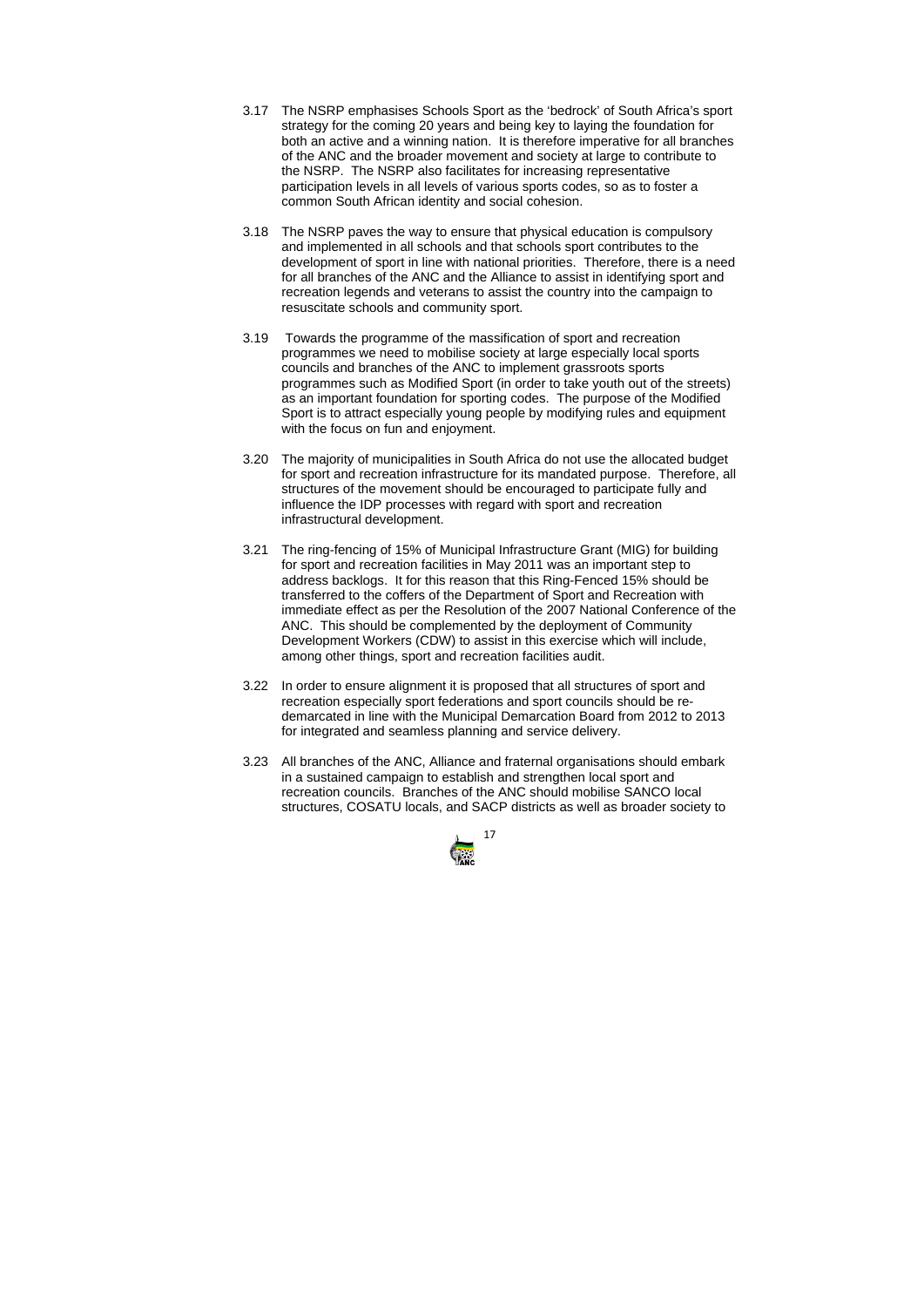

establish Sport and Recreation Subcommittees where they operate. This should be coupled into encouraging cadres of our movement to take interest in sport including standing and be elected and be active in Sport and Recreation structures from local, district, regional, provincial and national levels.

- 3.24 This should include, but not limited to, strengthening the delivery system of sport and recreation through the empowerment of the people from our localities as well as the South African Sport Confederation and Olympic Committee (SASCOC) and Sport Councils at ward, local, regional, and provincial level; and in the end work towards greater cooperation with strategic partners between our branches, SRSA, the Police, Defence Force, and other related structures, including Correctional Services that will enhance sport participation while in service or serving a term as well as the employment of athletes giving them a career while offering opportunities for them to train at an appropriate level.
- 3.25 All this will also be successful if our branches and the ANC government focus through a well coordinated education and training programmes and functional Athlete's and Coaching system. SRSA must as a matter of urgency establish an Athletes' and Coaches' Commission to pave the way towards the development of sport and recreation leaders that will adhere to sound governance principles and guide South African sport and recreation to higher and new heights.
- 3.26 A key proposal in the National Sport and Recreation Plan (NSRP) is the Transformation Charter which is aimed at establishing a competitive and demographically representative sport system guided by a value set based on equal opportunity, fairness, just behaviour, equitable resource distribution, and empowerment. In developing and in anticipating for the implementation of the Charter, SRSA should implement grassroots based sport development, talent identification and academies so that in the long run the quota system is abandoned. Such an implementation must also include Transformation Scorecards and Monitoring and Evaluation systems and bodies.
- 3.27 Given the historical empirical evidence that sport plays a pivotal role to instil positive behaviour, encouraging healthy lifestyles, promoting social cohesion and nation building, the current funding models and the National Lotteries Act must be reviewed.
- 3.28 In order to coordinate and monitor the implementation of sports and recreation oriented plans it is proposed that the ANC should establish a National and Sports Recreation Desk as a matter of urgency as agreed by the 52<sup>nd</sup> National Congress. The work Sports and Recreation Desk should be complemented by local sports and recreation councils. This Sport and Recreation machinery should be charged with monitoring and evaluating the implementation of the social cohesion programme of the STC whilst also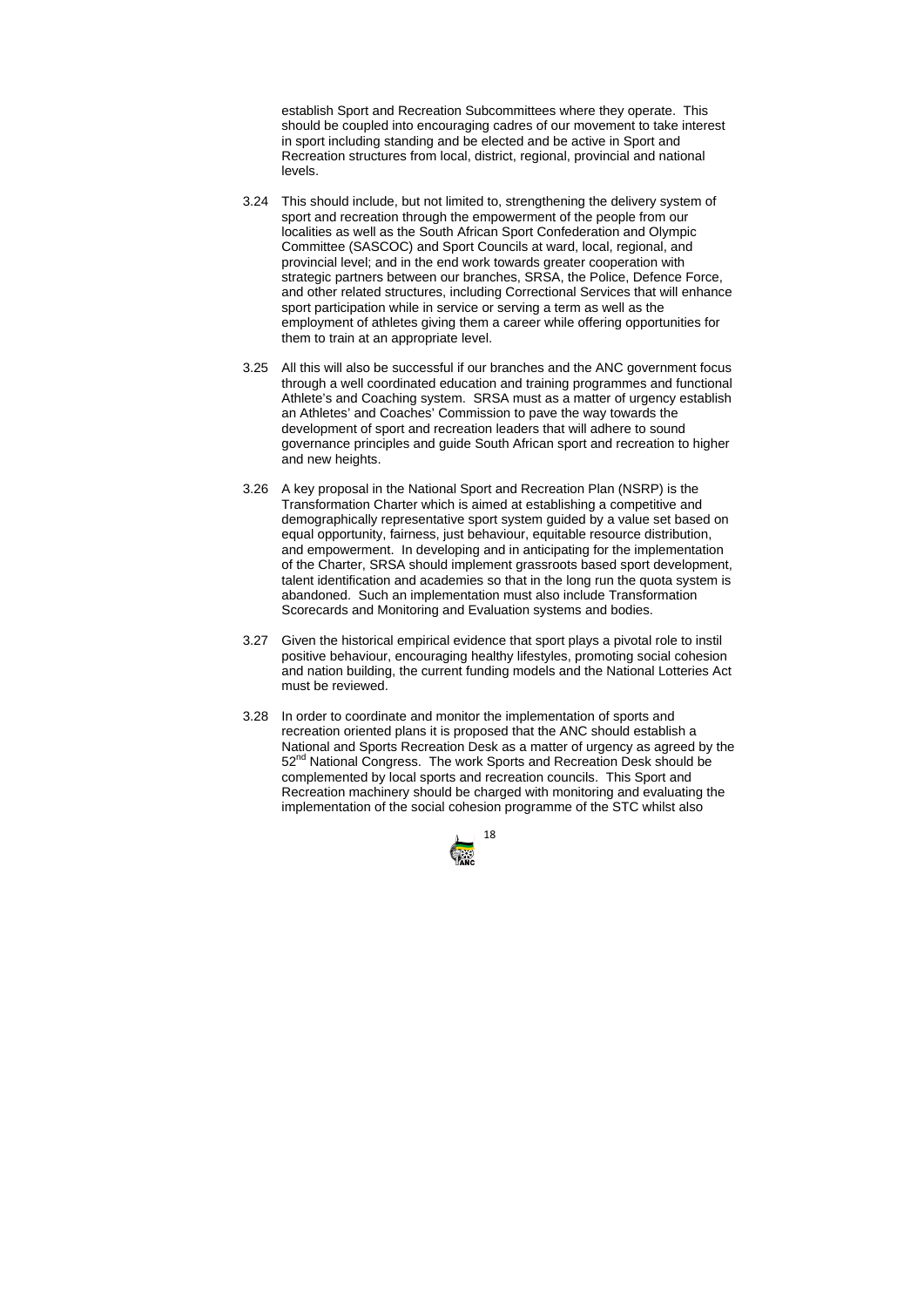

conducting audits of community members especially the youth who have been involved in sport or/and having some skills in athletics and coaching to enrol in the SRSA database of athletes and coaches.

# **4 BASKET OF SOCIAL SERVICES AND THE SOCIAL WAGE**

- 4.1 To bring about equity and fight poverty the state would do well in putting in place a platform or social floor to facilitate for sustainable livelihoods. This can be achieved by; (1) the deepening of the social protection system, (2) a strengthening of delivery in education and health services, (3) a vigorous promotion of sports, arts, recreation, culture and heritage, (4) improved access (especially to young mothers) to social services, and (5) reduced cost of living. Such responsive measures must be complemented by proactive labour market measures which should link the poor and potentially labour active social grant recipients to employment opportunities.
- 4.2 This will require that the state determines and implements a minimum and acceptable package of quality and publicly delivered transfers, goods and services so as to enable households to access opportunities and engage in sustainable livelihoods. This may include access to quality and free education, health, water, sports and recreational opportunities, affordable and accessible transport and access to affordable quality nutrition. The implementation of such a package of services would ensure an improved livelihood and real wage levels for vulnerable individuals, families and households. This would contribute to the reduction of the number of people living below the poverty line, and would facilitate for human capital development and upward class mobility.
- 4.3 In extending this minimum package the South African Developmental State must ensure universal access to quality service. The state must also explore mechanisms, particularly in the social protection programme, which link these services to other outcomes such as education.
- 4.4 In extending services to vulnerable groups and grant recipients with a view of improving the social wage the housing subsidy and policies should be deepened to the reach those that are most vulnerable, including older persons, child headed households and people with disabilities. In reaching those in need programmes such as the People's Housing Process which calls on an active citizenry, should be considered as this may have the long term effect of gradually scaling down housing subsidies. In order to complement the downscaling of free housing subsidies the role of Development Finance Institutions and the banking sector should be reviewed.
- 4.5 In extending services to vulnerable groups and grant recipients with a view of improving the social wage, the housing subsidy and policies should be extended and expanded to support active citizenry programmes such as the People's Housing Process and Cooperative Housing. In order to complement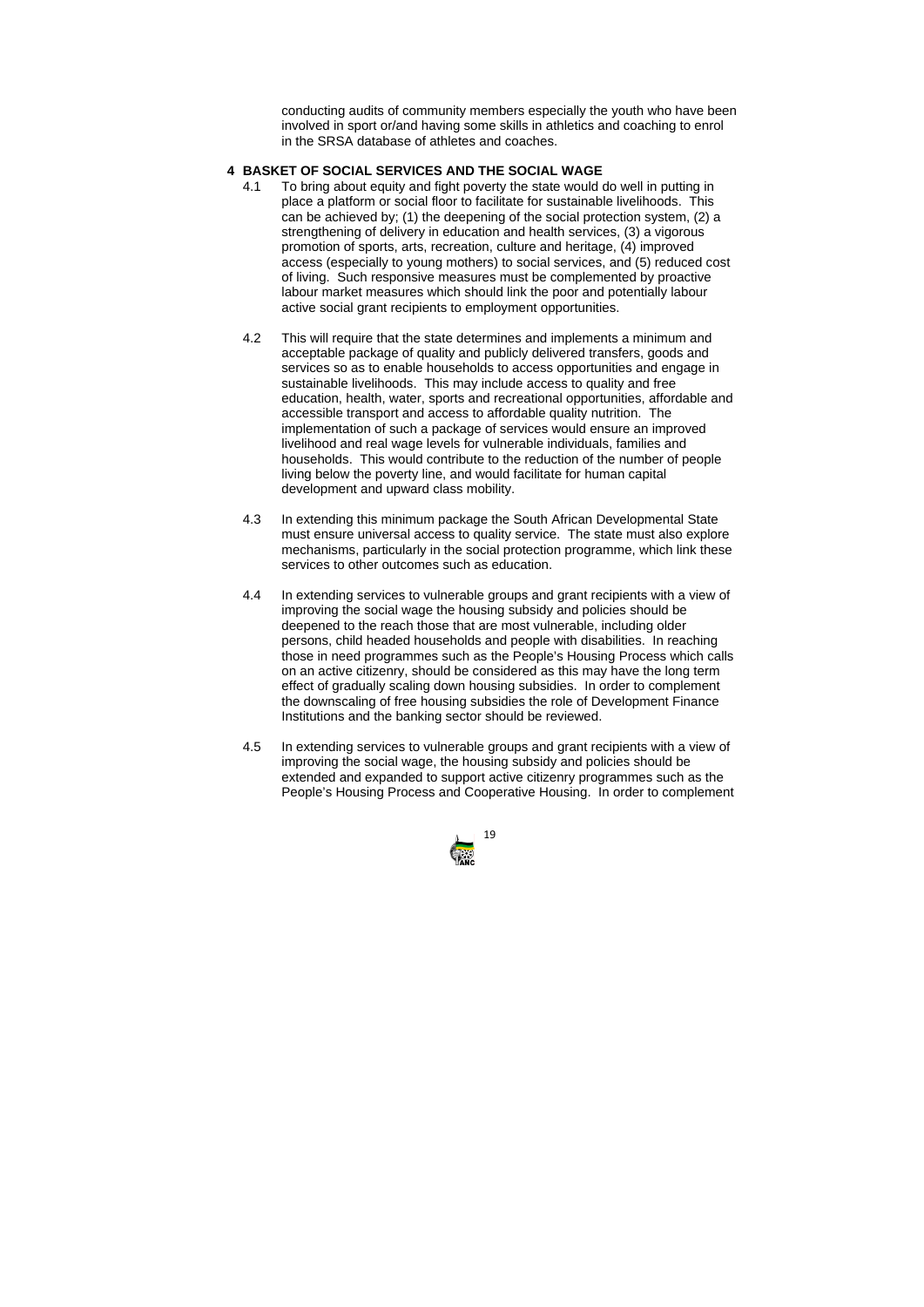

the developmental application of housing subsidies the role of Development Finance Institutions and the banking sector should be reviewed.

- 4.6 In linking the poor to productive employment, pursuing strategies to reduce vulnerabilities and enhancing capabilities of the poor and vulnerable the state would be able to lift and benefit entire communities. By focussing efforts on particular and vulnerable groups such as children and young people, intergenerational poverty can be tackled and a more socially cohesive society can be built.
- 4.7 The ANC will implement a comprehensive social security system which brings together initiatives such as free basic services for the poor, passenger transport subsidy, social grants, expansion of the assets base of the poor though housing, small business and land reform programmes as well private retirement savings, unemployment and accident insurance and medical aids.

# **5 YOUTH DEVELOPMENT**

- 5.1 In seeking to address youth unemployment which can be arguably attributable to the structure of the South African economy it would be important to further develop strategies to ensure the improvement of education and skill levels amongst young people so that they are better prepared for the world of work. This includes post Grade 12 skills development programmes, internships and apprenticeship programmes. This can be complemented by strengthened efforts to reduce the cost and standardise tertiary education.
- 5.2 These must be complemented by short term efforts directed at employment creation which could include the expansion of certain sectors of the Expanded Public Works Programmes such as the Community Works Programme, Kha ri Gude and the Social Sector which are generally more labour intensive and can serve to expand the social wage and net. Additional considerations should be provided for increasing the number of internships available in the public sector by tenth fold which should also be complemented by private and civil society sector oriented youth employment incentives. Such programmes ought to also have behaviour change and life skills components aimed at increasing education and awareness in relation to substance abuse, pregnancy, and HIV and Aids.
- 5.3 To complement these, measures to support young people who are actively seeking employment, possibly through a job-seekers grant that is linked to compulsory skills development programmes, should be explored. To gain the necessary skills employment creation programmes such as the Community Works Programme and the Expanded Public Programme should prioritise young people. To complement this development finance institutions and State Owned Entities, including the NYDA and the banking sector should proactively support youth entrepreneurs through targeted preferential and credit programmes.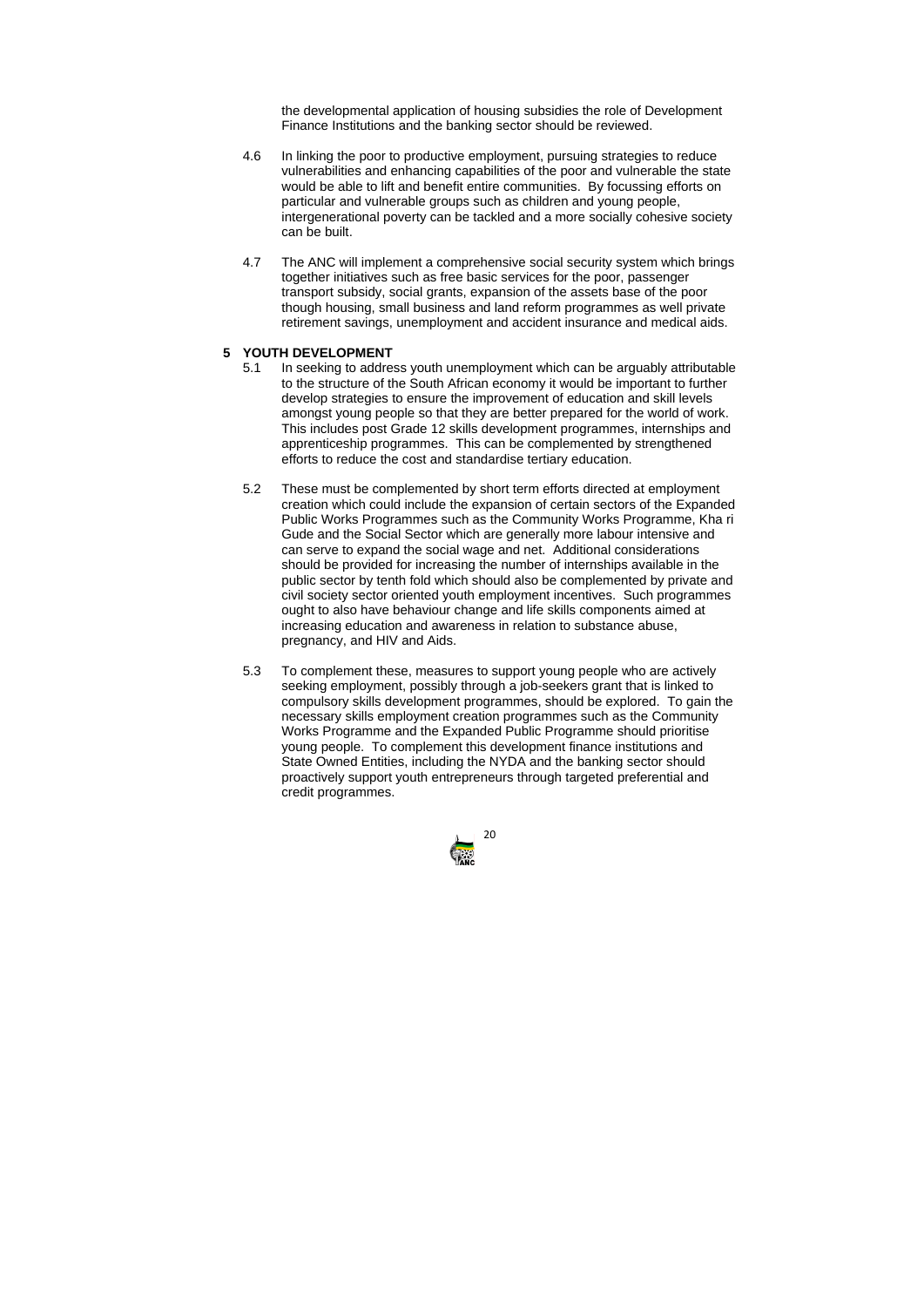

# **6 ENHANCING SERVICES TO CHILDREN AND TRANSFORMING EARLY CHILDHOOD DEVELOPMENT (ECD)**

- 6.1 Evidence has shown that the 1,000 days between a woman's pregnancy and her child's  $3<sup>rd</sup>$  birthday offer a unique window of opportunity to shape healthier and more prosperous futures. The right nutrition and development support during this 1,000 day window can have a profound impact on a child's ability to grow, learn, and rise out of poverty. Such interventions could also shape a society's long-term health, stability and prosperity. Malnutrition and under nutrition continues to be a leading cause of illness and mortality amongst infants. Malnutrition and under nutrition often have irreversible consequences which have far reaching effects in the lifetime of a child. These include the weakening of a child's immune system with the fatal consequences as result of susceptibility to common illnesses such as pneumonia, diarrhoea and malaria. During pregnancy, under nutrition can have a devastating impact on the healthy growth and development of a child.
- 6.2 Consequently, a society wide long term campaign supported by the state on improving nutrition and development services for mothers and children in the 1,000 day window should be undertaken. Such a campaign would ensure a lifelong approach wherein the child lives a healthy and productive life whilst breaking the cycle of poverty.
- 6.3 The proposed campaign should be driven by the Social Transformation Committee of the ANC and supported by a special multi sector ministerial task team. The task team should over and above leading the campaign explore solutions towards improving nutrition in a more accessible, affordable and cost effective manner. The team should also explore implementable and effective interventions to support pregnant and young mothers and young children. Such interventions could include cash transfers and the supply of vitamins and minerals.
- 6.4 The 1 000 Campaign has the potential to start with the noting and directing of children by the branches of the ANC so as to complement the birth at registration campaign of the ANC and proposals elsewhere to resuscitate a children oriented political education, mobilisation and cultural exchange based programmes similar to the *Masupatsela A Sisulu* and the M Plan of yester year.
- 6.5 The 52nd National Congress resolved to "*strengthen childhood development centres [and] develop a comprehensive strategy on Early Childhood Development*". In taking this resolution it was noted that, amongst others, coordination and collaboration between the Departments of Education and Social Development and other related departments had to be strengthened. Limited progress has been recorded in this regard. Consequently it is important that a comprehensive strategy is finalised for the consideration of the ANC National Conference.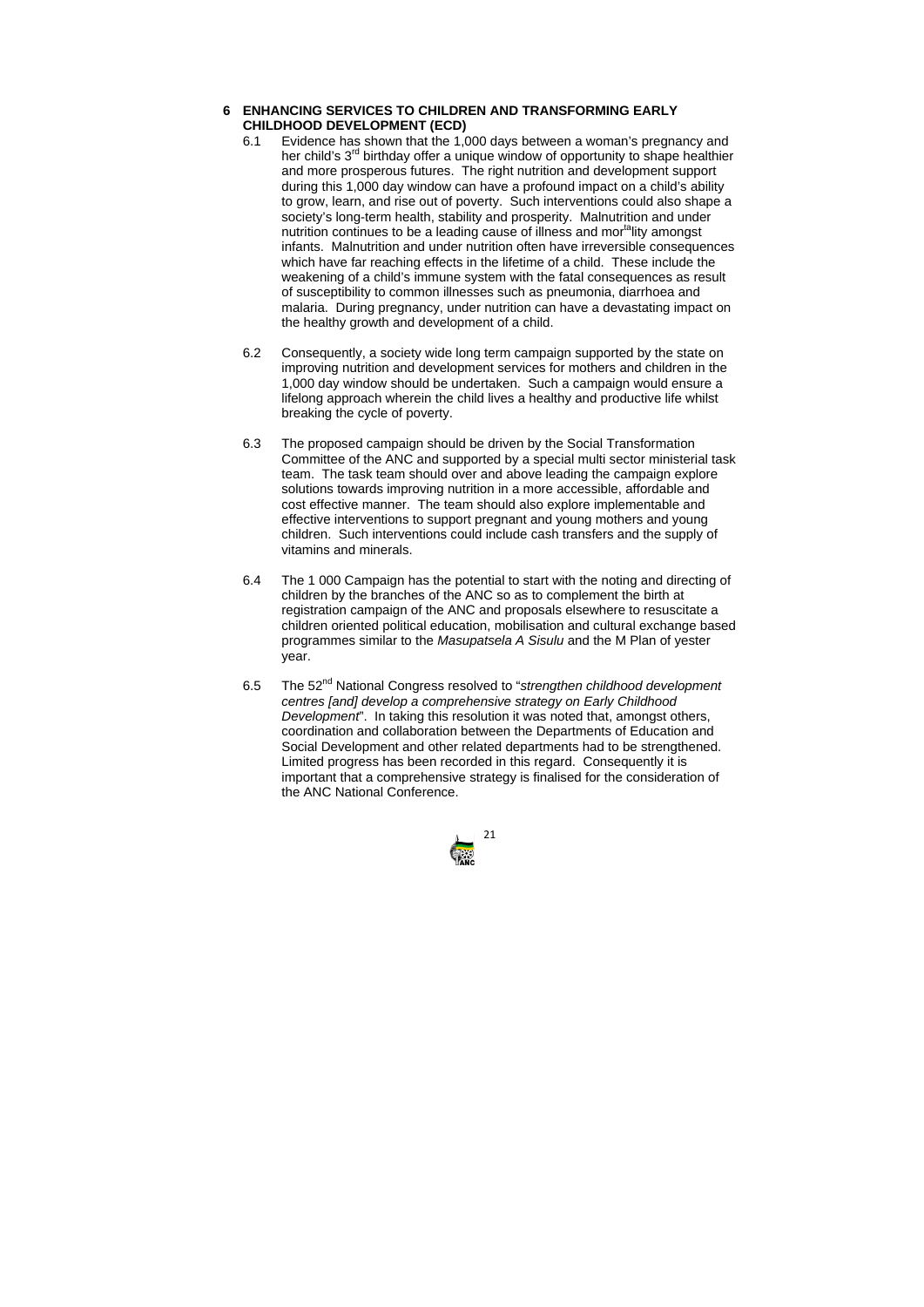

- 6.6 The strategy should recognise the family as the foundation of early childhood care and development. To which end it should promote the enablement of parents, as far as possible, to ensure that they provide their children with necessary care, protection, support and development. This includes intellectual stimulation, emotional growth, social interactions and much more. As a result of this the family or caregivers should generally have access to resources in their community that they can utilise, at their discretion, to expand early childhood care and development. These resources include day care child minders, parent support groups, toy libraries, playgrounds, crèches, ECD centres and pre schools, all of which will require adequately trained and professional personnel as well as infrastructure.
- 6.7 The proposed ECD strategy should also recognise that children who are in quality Early Childhood Development Programmes perform better in primary, secondary and tertiary levels and have better chances to become productive adults. However it has also been recognised that the majority of children in South Africa, in particular in rural South Africa, do not have access to ECD facilities, consequently they stand lesser chances to succeed in life despite them being the neediest of such foundational programmes and facilities. This is compounded by the fact that a significant majority of these facilities are privately owned and levy charges to parents/caregivers even though the state continues to subsidise these facilities.
- 6.8 In certain instances access to such facilities and the care of a child is facilitated for by access to the child maintenance system. However, the limited capacity of the system to effectively prosecute defaulting parents, which impose the most oppressive victimization and impoverishment on especially struggling mothers who are burdened with the dual responsibility of sole financial support and the provision of care for their children.
- 6.9 The overall results as result of these limitations is the general neglect and a lack of supervision over children because mothers have to work long hours and are unable to afford child caring services thus leaving children to maintain themselves. Also, the absence of adult supervision makes children vulnerable to child molesters and other dangers. It contributes to poor performance at school because children don't have sufficient time to complete homework because of household chores. A lack of sufficient household income results in poor nutrition and health care for the children.
- 6.10 In order to address these limitations and promote the development of children as long-term measure to address poverty and inequality it maybe prudent on government to provide a policy framework that will provide the legislative guidance to the manner in which Early Childhood Development services are provided. This includes legislated guidelines on the providing the necessary infrastructure for ECD Centres, funding for the nutritional needs of all children attending ECD Centres, the funding and training of ECD practitioners and the design and implementation of a national ECD curriculum statement.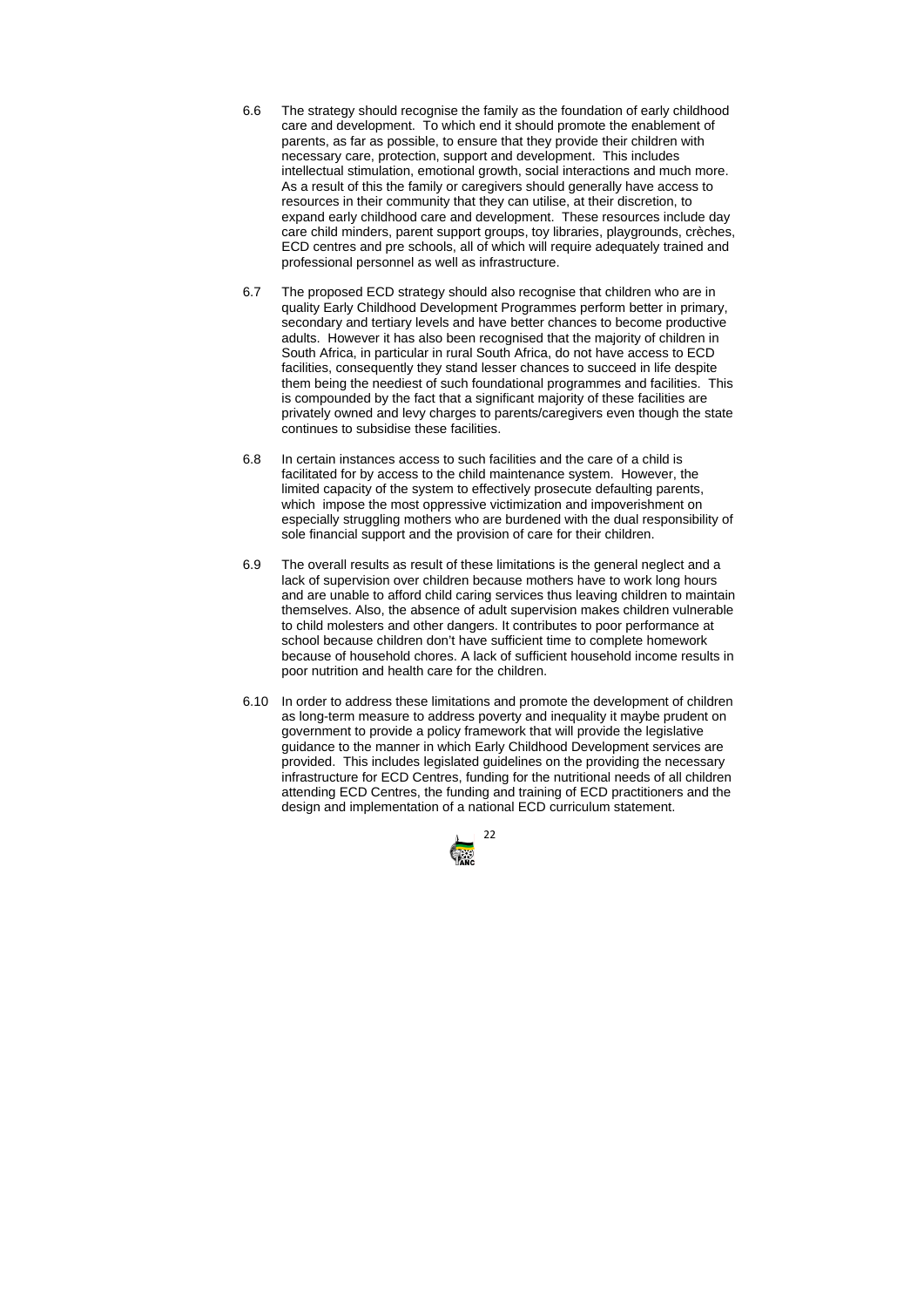

6.11 In order to ensure that parents take up their parenting responsibilities the government needs to develop a more effective way to ensure that judgements made in maintenance cases are implemented fairly and justly. This may include measures wherein the recipient parent is paid through the Social Security System and the money is then 'clawed back' through appropriate taxation measures. Other proposed measures include the criminalization of defaulting parents with respect to child support, all of which should be complemented by a public awareness and education campaign in which all the levels and structures of the ANC should participate.

# **6.12 Substance and alcohol abuse**

#### 6.13 On Substance abuse

- 6.13.1 The ANC remains committed to the fight against substance and drug abuse within our communities. The utilisation of such substances has continued to impact negatively on the type of society we seek to build.
- 6.13.2 The movement has also taken note of the linkages and current trend of the trafficking of young people and women in particular for the transportation of drugs and will explore mechanisms to regulate and reduce the harm caused by these substances and trends.
- 6.13.3 The ANC should also explore further awareness and education campaigns in relation to substance abuse.

#### 6.14 On Alcohol abuse

- 6.14.1 The harmful use of alcohol has been identified as a leading risk factor for death and disability. Internationally respected and acknowledged research evidence indicates that the role of alcohol as a risk factor in the spread of Non Communicable Diseases (NCDs) is very high. Evidence indicates that alcohol accounted for 3.8% of deaths globally and for 4.6% of disability adjusted life years in 2004. Alcohol was found to be the 5<sup>th</sup> highest risk factor deaths in middle income countries. In terms of Disability Adjusted Life Years lost in 2004, alcohol ranked  $1<sup>st</sup>$  in middle income countries. With South being a middle income country the scale of the problem is clearly, a cause for alarm.
- 6.14.2 Further evidence shows a relationship between alcohol consumption and crime. Mortuary statistics indicate that alcohol played an up to 46% role in transport related deaths and homicides. Research conducted by the Crime Research and Statistics component of Crime Intelligence - over the past decade has confirmed that approximately 70% - 80% of murders, 60% of attempted murders, 75% of rapes and 90% of all assaults involve victims and perpetrators who know each other. Further analysis of these statistics indicates that alcohol and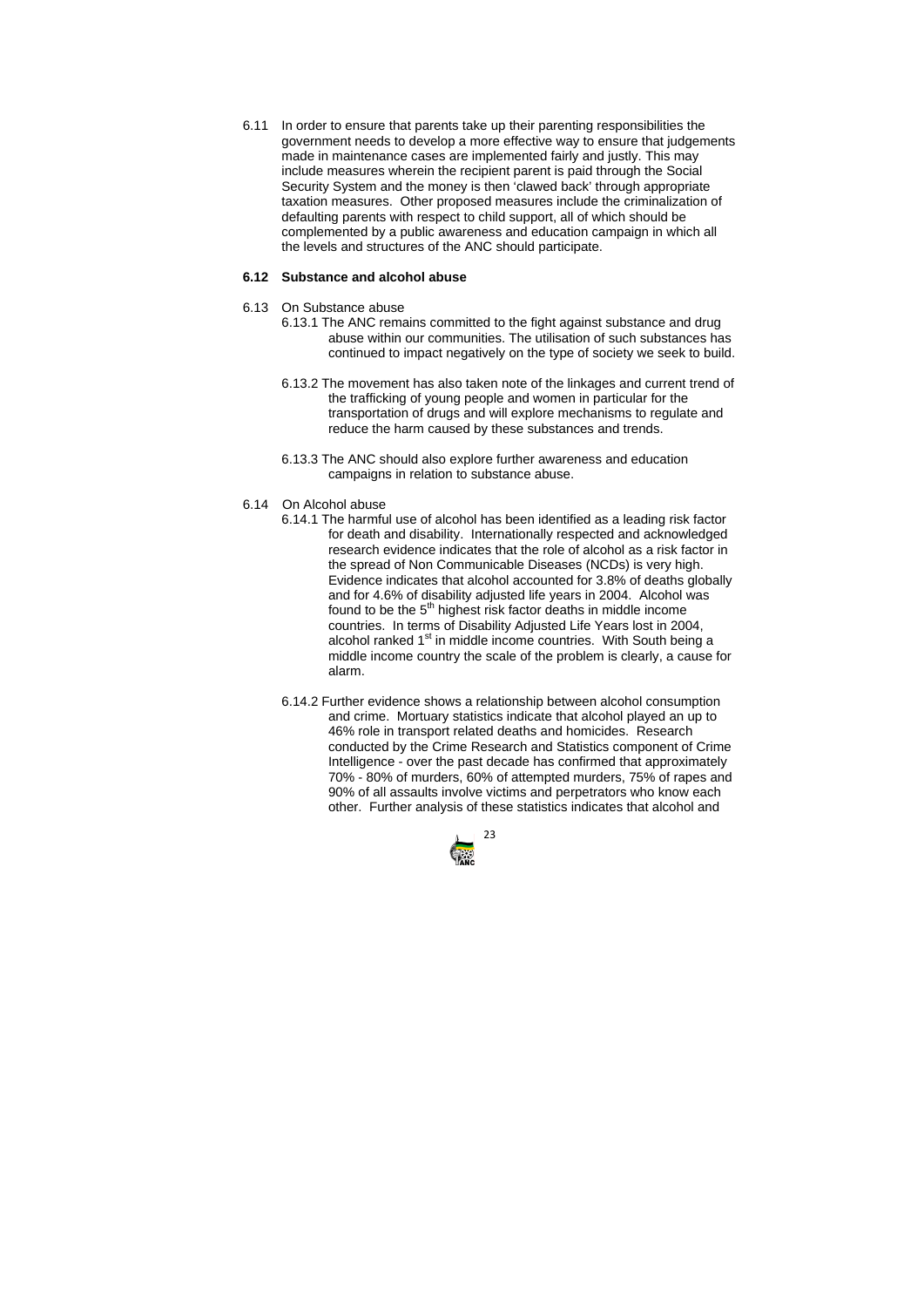

other drugs played a contributory role in committing these crimes. The latest research indicates that roughly 65% of murders are associated with social behaviour much of it fuelled by alcohol abuse.

- 6.14.3 Alcohol is also a major contributor to social disorder. The South African Health Information Network using research undertaken by the Medical Research Council indicates that alcohol intoxication is associated with morbidities arising from intentional and nonintentional injuries. Associated dangers for alcohol also point to increased risk in the contracting sexually transmitted diseases. Recent protestation particularly from the advertising industry indicate that linkages and urgent requirement for accelerated public education and awareness campaigns as well as legislative reforms in all spheres of governance. In exploring such legislative reforms serious considerations should be given to alcohol advertising restrictions and alcohol pricing.
- 6.14.4 To complement these legislative reforms and the negative social impact of alcohol and substance abuse the ANC must support the work of the Inter-ministerial Committee on Alcohol and Substance Abuse as mandated by resolutions taken at the NGC of 2010. The Committee's programme of action to reduce alcohol related harm (which is based on the World Health Organisation's standards) includes measures that will reduce exposure of young people and the general population to alcohol advertising, the raising of prices, the further regulating of the number of licensed outlets able to sell alcohol, the raising of the legal age for purchasing alcohol so to protect the youth and stricter drink drive rules and regulations.
- 6.14.5 Additional programmatic responses which engage, particularly young people in the sports and recreation sectors will be needed to complement the legislative and policy level proposals to which end additional local level sports and recreation facilities have to be built.

# **7 ANTI-POVERTY STRATEGY**

7.1 The consolidated and integrated social transformation agenda finds itself constantly being derailed by the persistence of high levels of poverty, inequality, and unemployment. This is despite the fact that a seemingly large number of policies, programmes, projects, various interventions and initiatives have been put in place.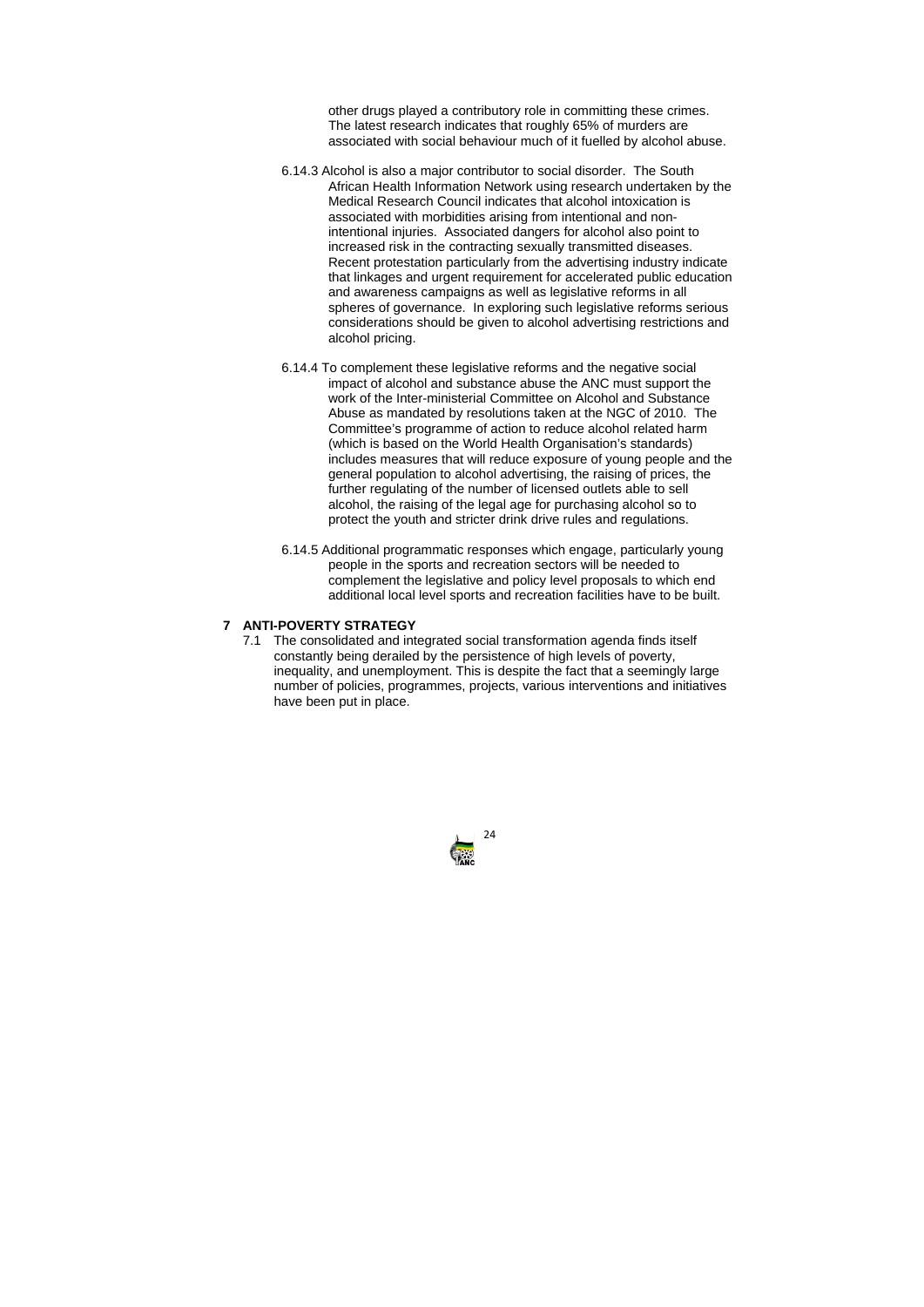

- 7.2 These three challenges of poverty, inequality, and unemployment have reinforced each other with devastating effects on the South African society as both observations over the past eighteen years of democracy and international research confirm that:
	- Due to high inequality, growth has often had the tendency to be concentrated among sectors that benefit the already advantaged; the poor, on the other hand, are likely to be excluded from market opportunities or to lack the resources to benefit from growth;
	- Even as the economy grew and reached its peak in 2008, high levels of inequality has made it harder to reduce poverty in a more meaningful way;
	- Further, inequality has made it harder to incorporate the poor and disadvantaged in the growth process; inequalities have constrained their productive capacity and their potential contribution to development;
- 7.3 Given the observed challenges of poverty, inequality, and unemployment in the context of lack of shortage of policies, programmes, and projects to address these, an Anti-Poverty White Paper, which links economic and social outcomes, needs to be finalised as a matter of urgency the objectives will be to:
	- Provide reference guidance and direction for all work on addressing poverty, inequality, and unemployment;
	- Facilitate prioritisation and sequencing of interventions;
	- Aid coordination, integration, monitoring, evaluation and reporting;
	- Establish necessary institutional and structural arrangements for the eradication of poverty, reduction of inequality and unemployment where currently absent; where these exist but weak, capacitate them; where they are established, consolidate and ensure replicability;
	- Translate the vision and spirit of the social transformation agenda into implementable programmes, projects and interventions;
	- Address poverty, inequality, and unemployment simultaneously;
	- Identify and propose key pillars/anchors for the eradication of poverty, and reduction of inequality and unemployment;
	- Boldly identify and introduce key areas of reforms (administrative and otherwise) that need to be undertaken without which work on poverty, inequality, and unemployment can only proceed with huge obstacles of a systemic nature;
	- Act as a rallying point to mobilise the whole of South African society.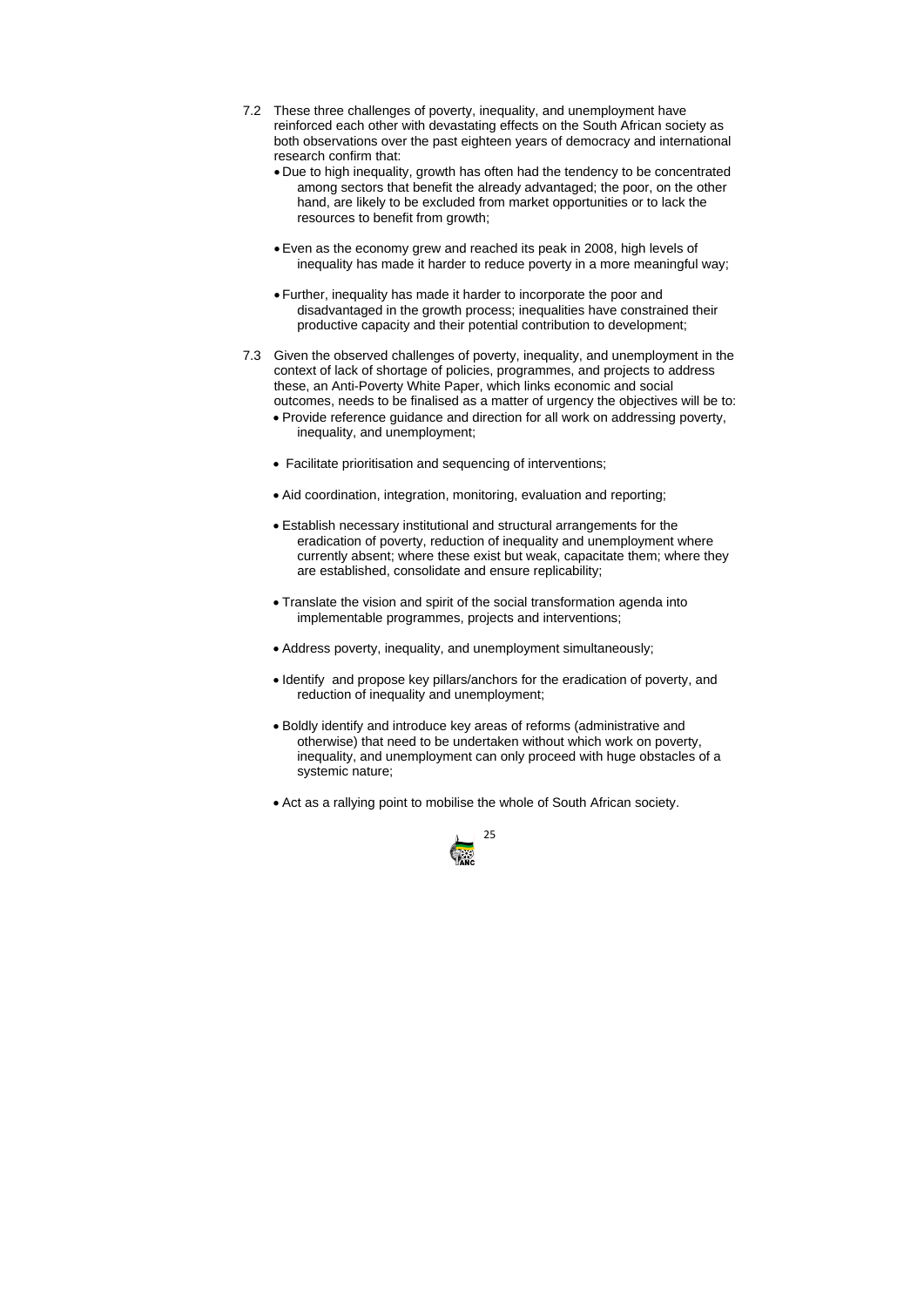

- Deliberately bridge the gap between social and economic policies, programmes, projects, and interventions in a way that these reinforce one another. Unfortunately for the past eighteen years, for the identified categories of the poor and the marginalized, concerted effort has been made to formulate discrete (social) policies that address specific forms of manifestations of poverty such as income, health, education, transport, basic services, housing, etc. By and large, the point of departure treats the poor as a residual category requiring discrete (social) policies that are sometimes weakly related to economic development. In addition, eradication of absolute poverty (destitution) seems to have been the main focus with the unintended consequence that relative poverty and inequality not receiving the attention they deserve.
- 7.4 To provide a basis for programming the proposed White Paper it is further proposed that a detailed anti-poverty strategy be adopted which would be pillared on (1) an expasionary economic growth, (2) income security, job creation and entrepreneurship, and (3) infrastructure development.
- 7.5 The strategy would have to also pay particular attention to human development, the promotion of human dignity, and food security.
- 7.6 Finally, a critical instrument to the achievement of economic development and human capital is the promotion of social cohesion, especially as it relates to: • Common Values and a Civic Culture
	- Social Order and Social Control
	- Social Solidarity and Reductions in Wealth Disparities
	- Social Networks and Social Capital
	- Place Attachment and Identity Paper
- 7.7 The delivery of a focussed cross sectoral integrated social inclusion programme will also require a deepening of strategic social security and retirement reform proposals contained in the Consolidated Government Document. This should address gaps in the social security system and accelerate government's efforts towards a more comprehensive system. Improved Social Assistance, either in cash or in-kind, have been addressed through the discussion related to deepening the social wage. It has also been noted that social assistance programmes, which provide support to more than 15 million South Africans, have had an unprecedented success in reducing both poverty and inequality.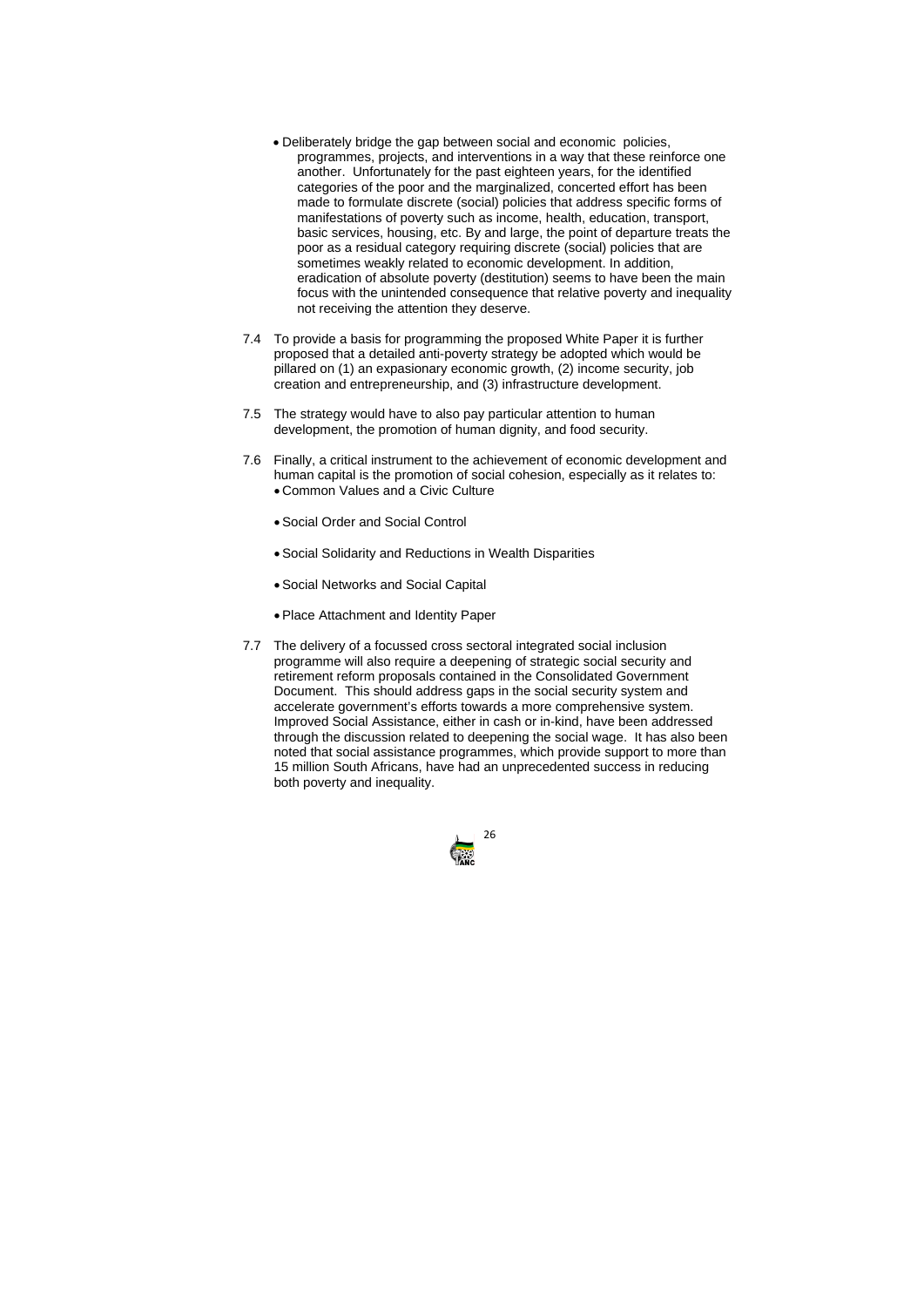

- 7.8 It is generally understood that social insurance serves the purpose to mitigate risks associated with unemployment, ill health, disability, work-related injury, old age, health insurance or unemployment insurance. Consequently the proposals contained in the Consolidated Government document seek to generally achieve a more inclusive social insurance dispensation as part of a comprehensive social security system. These include proposals towards a mandatory retirement systems and measures to provide a basic retirement, disability and survivor benefits for all employees.
- 7.9 These proposals are complemented by Cabinet's approval of a new policy framework for the reform of the Road Accident Fund to bring it in line with social security principles which engender a spirit of mutual engagement between government, business, organised labour and civil society.
- 7.10 Successfully implemented social security systems are generally efficient and support the integration of customer services and one stop shops which are reachable by all sectors. The success of the Unemployment Insurance Fund lies in its significant extension of coverage to domestic and farm workers, and taxi drivers whilst reducing service delivery costs and the modernising systems. These successes ought to be replicated in considering comprehensive social insurance. Consequently considerations for social insurance packages for vulnerable sectors such as domestic and farm workers as well as funeral insurance for the poor and older persons ought to be explored.
- 7.11 In deepening the content of benefits the state must introduce of continuation benefit as an important aspect of a retirement system and explore the nature and content of social security options for the youth and those in the informal sector, including the provision of a contributory retirement system for sport personalities, performing artists and related categories of persons in irregular employment.
- 7.12 The ANC must affirm the need for social security delivery efficiencies, and supports the integration of customer services and service delivery from onestop-shops. To which end, government must establish a common platform and single social security outlets in a modernised social security administration and payment arrangement.
- 7.13 In introducing efficiencies, reach and effectiveness government must move with speed to introduce the National Social Security Fund which will manage and administer a contributory pension fund for all South Africans. To complement this South Africa must move with greater speed to consolidate the four compensation funds spread across three departments and the private sector.
- 7.14 All the propositions advanced under the Comprehensive Social Security should be informed by a social budget which would ensure that government regularly assesses the affordability and sustainability of the comprehensive social security.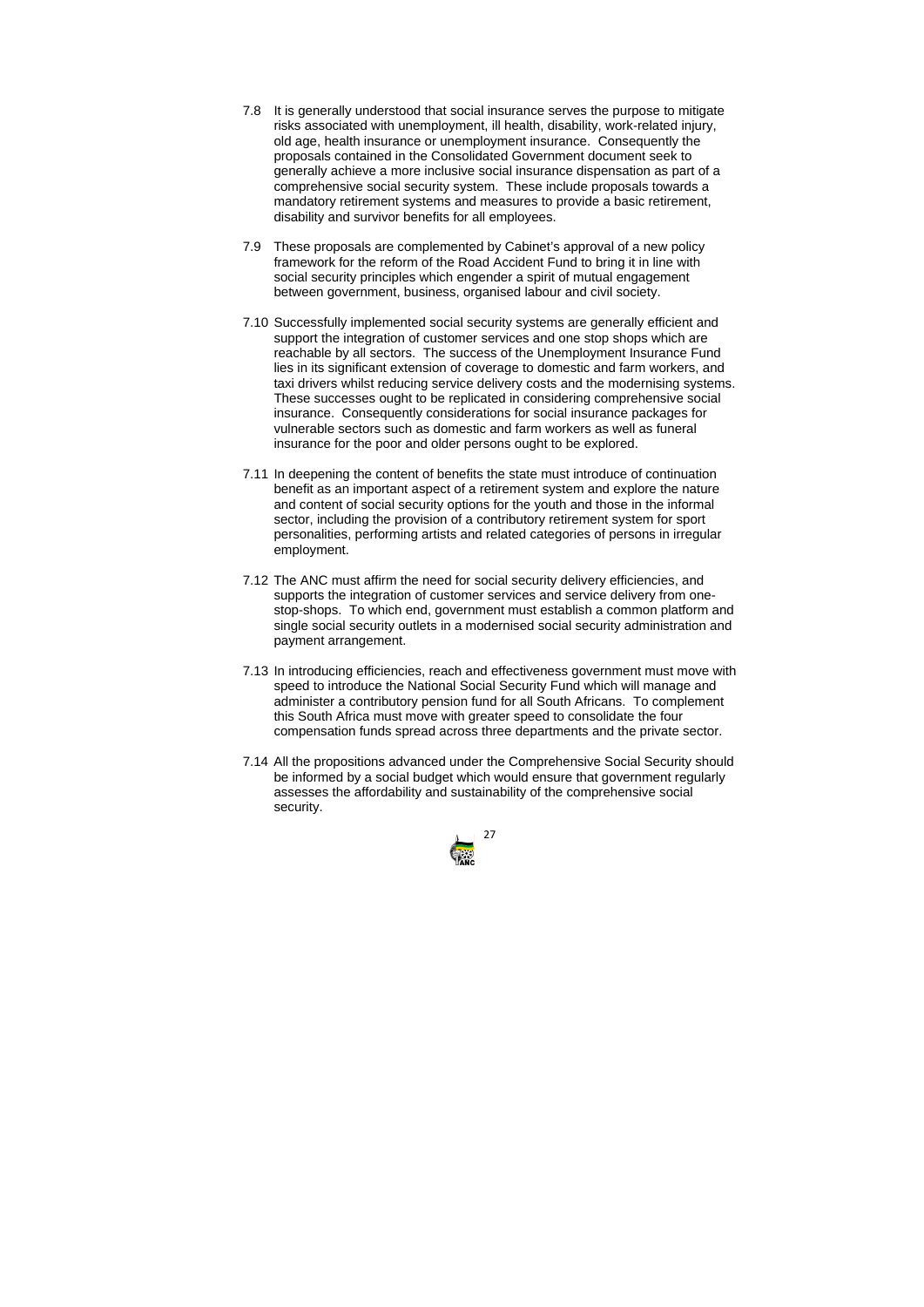

# **8 THE PROVISION OF ACCESS TO HOUSING AND THE DEVELOPMENT OF HUMAN SETTLEMENTS**

# 8.1 The Problem Statement

- 8.1.1 The acute shortage of household and family access basic services, and housing for the poor and affordable access to housing for the working class, and more broadly the creation of holistic living environments in South Africa is, in part, the consequence of the inherited legacy of spatial and resource inequality and under-development coupled with the post-liberation migration into the urban centres. The provision of basic services, with an emphasis of sanitation, remains a daunting challenge in the quest for a better life for our communities.
- 8.1.2 The current funding and subsidy framework has had the unintended consequences of promoting dependence on the state and government to ensure that all citizens have access to adequate housing.
- 8.1.3 The resultant urban growth, low family incomes, land speculation, and gaps in the implementation and regulatory policies, legislation and implementation frameworks has forced a substantial segment of our population to live in inadequate and precarious settlements.
- 8.2 In promoting the development of integrated human settlements, reference must be made to the upgrading and development of current and existing informal and slum settlements. A particular and responsive developmental approach is required to address this developmental challenge.
- 8.3 Following the 52<sup>nd</sup> National Conference Resolutions, amongst others, the government has undertaken the implementation of a comprehensive set of policies and programmes, which includes the provision of socio-economic infrastructure and facilities, however critical challenges remain which include amongst other:
	- **Insufficient institutional capacity and lack of strong instruments for** implementation,
	- Towns and cities are not productive enough and do not generate sufficient jobs,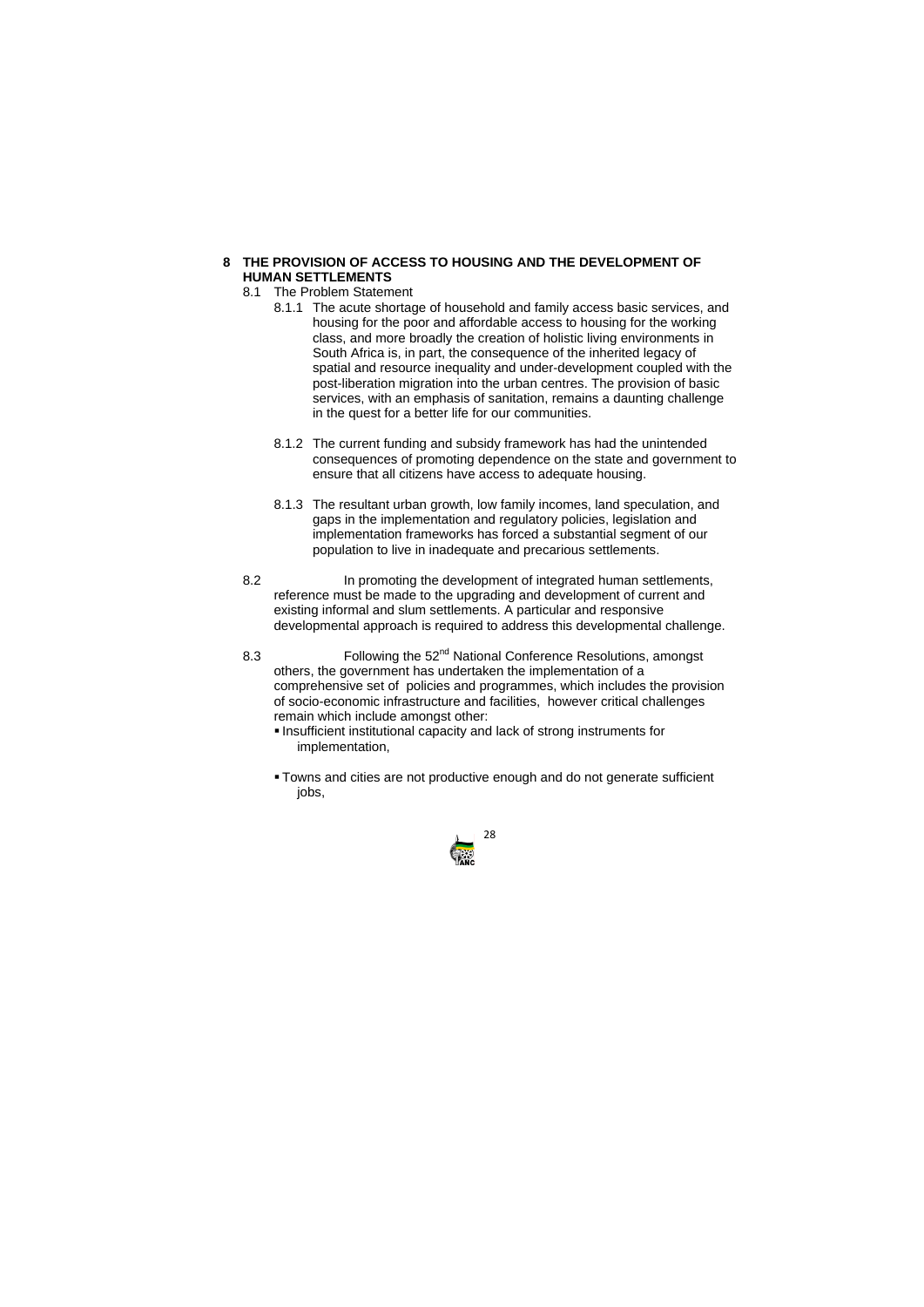

- The number of women, young people moving into and living in cities is growing rapidly,
- There are dysfunctional planning, development and settlement patterns across the country.
- 8.4 The Department of Human Settlements has been established in recognition and acknowledgement of the fact that towns and cities are the pressure points for growth and development. The response to the demand for sustainable human development and housing should not be seen as an end in itself, but should rather be seen as a means to an end, specifically aspects of urban growth and related management and efficiencies.
- 8.5 Notwithstanding a focus on towns and cities, programmes in rural areas are still a priority, with a need to ensure that rural family and households, and quality of life is improved, including farmworkers.
- 8.6 The resources available by the state for improving the quality of household life in human settlements are limited when compared to the inherited backlogs, current and growing needs and aspirations of all communities. The available allocation of resources is also not optimally allocated and without proper planning and prioritization, results in poor outputs and outcomes. The resultant effect of our current resource allocation has also not promoted societal and individual sustainability and development, particularly in the human settlements sector. The desired outcome of improving household quality of life must receive greater priority in the allocation of existing resources and where new resources become available for allocation. The choices to be exercised must ensure national development goals and objectives are achieved.
- 8.7 Within the current policy and delivery framework, it is required that process be reviewed to ensure that abuse of the grant and subsidy within communities and society is reduced. This is particularly so in relation to the provision of poor quality housing as well as well as sale of houses by individuals and households, as well as illegal land occupation..
- 8.8 Policy Recommendations**:**
	- 8.8.1 Having regard to the scale of the need to provide basic services, housing and the need to improve human settlements sustainability and household and family livelihoods and the current backlogs in the provision of adequate housing, it is imperative that the comprehensive policies, programmes developed and undertaken by Government in housing and human settlements, including those related to sanitation, responds to the development needs and aspirations of the community and the following must receive priority and attention: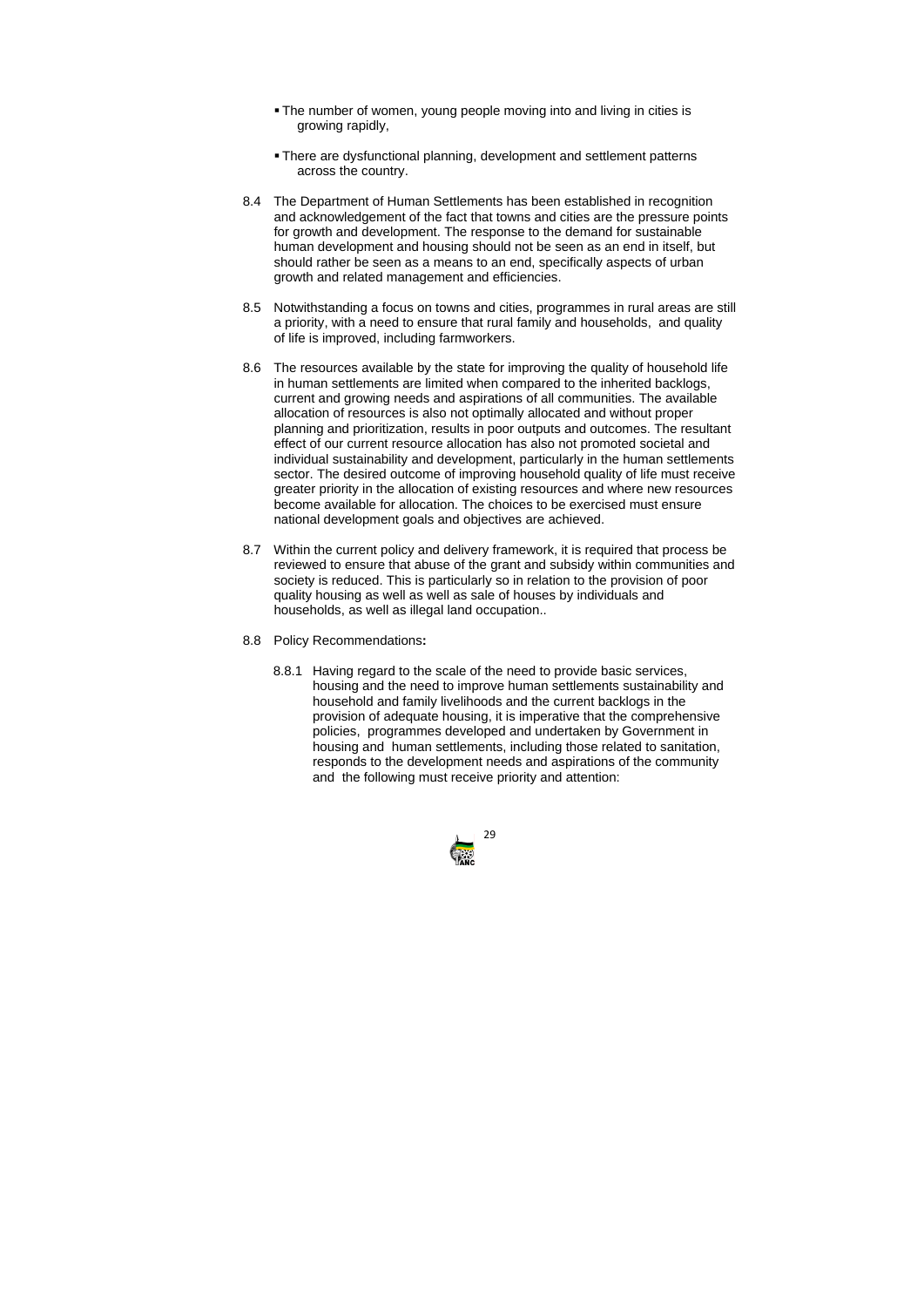

- 8.8.2 The consolidation of relevant policy, legislation and frameworks for better human settlements planning, resource allocation, development, implementation, monitoring and management.
- 8.8.3 That adequate attention is paid to the housing needs of vulnerable groups in society, including orphans, the aged and the disabled. A coordinated and collaborative national implementation framework is required to provide mandatory guidance to all spheres and sectors of government to ensure that the special and vulnerable groups' human settlements and housing needs are not compromised.
- 8.8.4 This includes the need to develop measures to reduce the discretionary powers of provincial and municipal governments when it comes to providing shelter to the poor and vulnerable.
- 8.8.5 The review of the funding and subsidy framework and architecture to improve outcomes and sustainability of programmes and projects – It is common cause that we are building a developmental state with a government and society that promotes the socio-economic and physical equality and dignity of all citizens.
- 8.8.6 The current funding and subsidy framework has had the unintended consequences of promoting dependence on the state and government to ensure that all citizens have access to adequate housing.
- 8.8.7 That the eradication of the household access to sanitation backlog be made a national priority programme, in conjunction with provision of household access to water, refuse removal, security of tenure, area lighting and transport access . This includes the acceleration of programmes to achieve international and regional sanitation targets.
- 8.8.8 The development of a National Spatial Framework for Human Settlements including the creation of new cities and towns within a long term planning and implementation horizon, focused on eradicating equality and underdevelopment and ensuring the de-racialisation of society.
- 8.8.9 Deepen and entrench the campaign of mobilising society through initiatives such as "Youth Build", "Womens' Build", "Each One, Settle One" programme, and other Ubuntu based programmes.
- 8.8.10 The improvement of the rental and affordable housing programme to be more responsive to the poor and affordable households using innovative guarantee and financial initiatives.
- 8.8.11 Creative ways must be developed to respond to the unintended consequences of judicial decisions.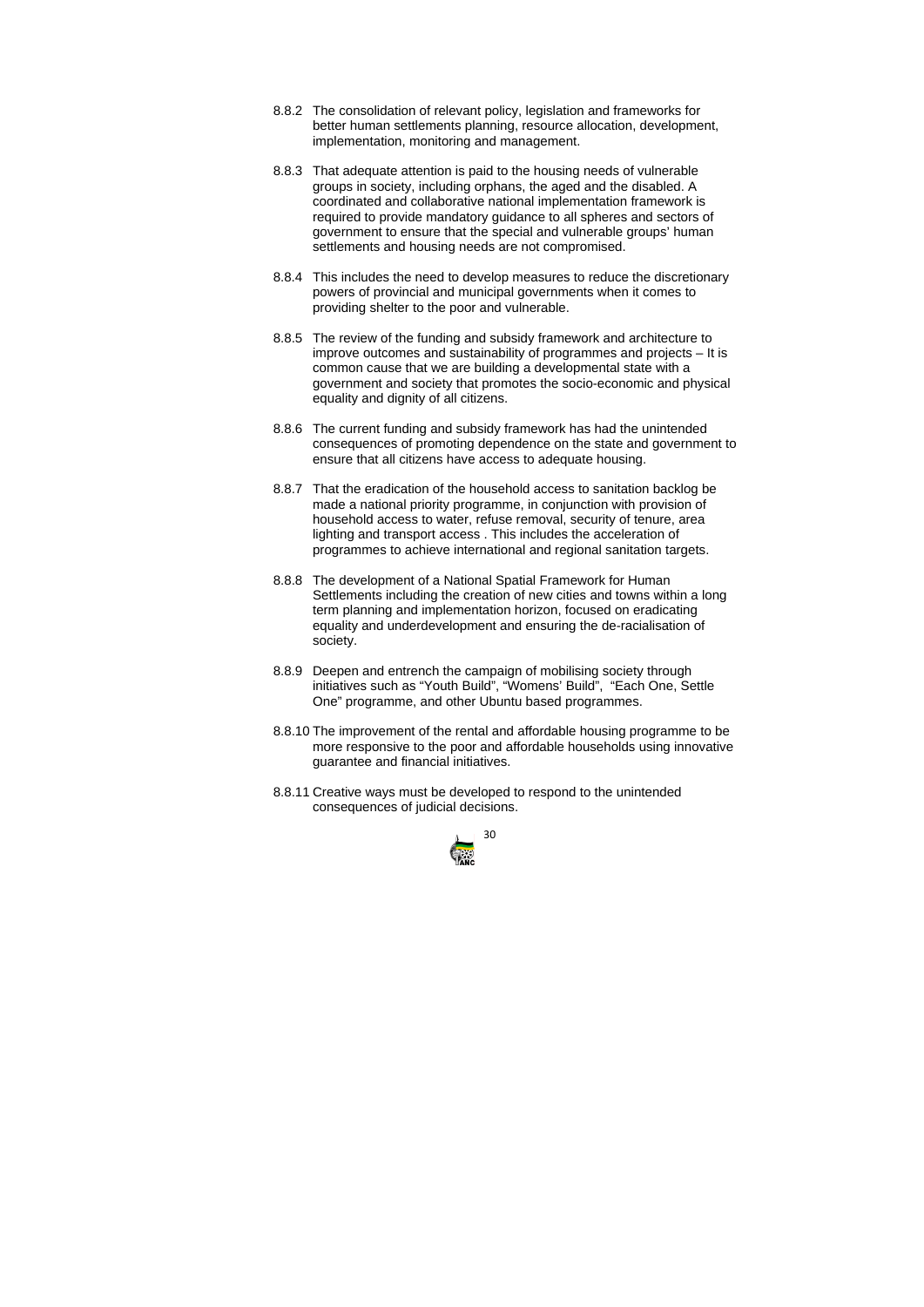

- 8.8.12 Particular and special attention must be given to the development and promotion of Co-Operative Housing Development models including dedicated legislation - The existing experiences show that the encouragement and implementation of a housing cooperative model has the potential to contribute positively in addressing the human settlements and housing challenges in South Africa, more particularly in promoting a developmental and non-state dependant delivery model.
- 8.8.13 The implementation of a developmental voucher programme which will support and supplement community and household led initiatives in the development of housing and sustainable livelihoods.
- 8.8.14 Improved prioritisation, release and development, coordination and management of all state and public owned land including municipal land for government led housing and human settlements programmes.
- 8.8.15 In order to ensure and improve access to finance for poor and working class households, the state will have to intervene in various aspects of the human settlements finance chain, especially in the removal of impediments in the housing demand and supply side chain and the establishment of alternative channels and methods housing and human settlements financing. The reluctance of the private and quasi state parastatal sector to make constructive interventions has created artificial supply side constraints leading to shortages and a pent-up demand in the stock of housing for the working class and affordable income sectors. A consolidation of the institutions will require a legislative basis to be adopted to guide and ensure the required outcomes are achieved.

# **9 POLICY RECOMMENDATIONS IN RELATION TO VIBRANT, EQUITABLE AND SUSTAINABLE RURAL COMMUNITIES**

- 9.1 Being cognisant of the fact that access to assets is a critical element towards the promotion of social cohesion and development as well as the fact that the area of rural development is cross sectoral, the STC believes that land reform is a cardinal part of realising the objective of vibrant, equitable and sustainable rural communities.
- 9.2 The 2007 Strategies and Tactics observed that "*a significant part of the working class in our country are the rural poor, mostly unemployed, [and] landless*" The Strategies and Tactics called for programmes, initiatives and policy interventions which would enhace rural workers rights and advance the land reform programme, amongst others.
- 9.3 In this context, the concept 'development' refers to shared growth and prosperity, relative income equality, full employment and cultural progress. 'Underdevelopment' is the other side of this proverbial coin - poverty, relative income inequality, unemployment and cultural backwardness. In essence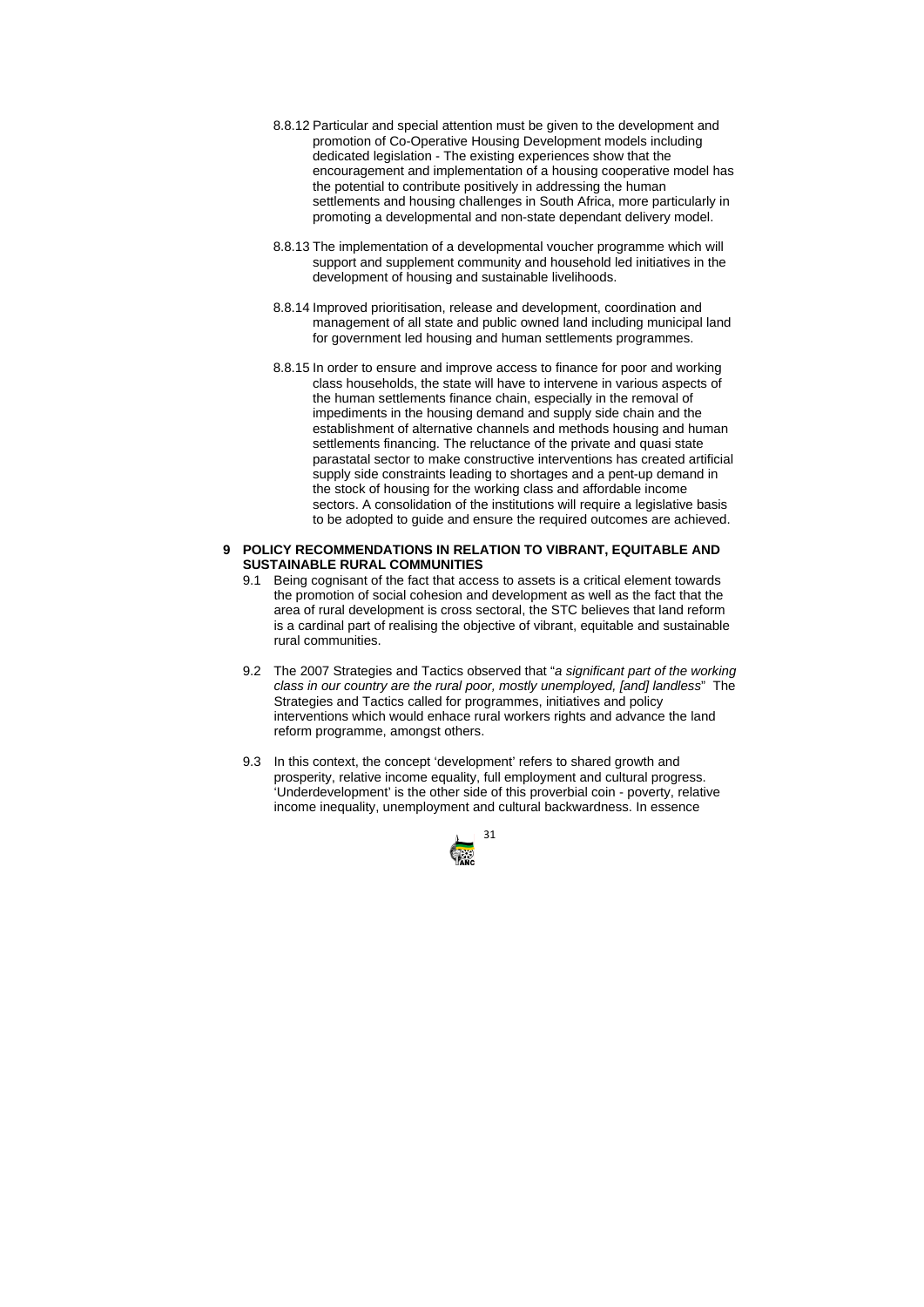

ensuring that the poor has access to productive land is part of strategies to improve access to physical assets.

- 9.4 Believing that there is sufficient evidence to suggest that the current land acquisition strategy which is primarily, the willing-buyer willing-seller model tends to distort the land market through inflating the prices of land earmarked for restitution. This has the dual effect of making land reform expensive and indeed, delays the process of increasing the access of the poor to land.
- 9.5 To reverse this undesirable trend and anomaly the following is proposed to speed up land reform and improve restitution processes and outcomes:
	- 9.5.1 That a Land Management Commission be established. The Land Management Commission (LMC) will be autonomous, but not independent, of the Ministry and Department. It will be accountable to the Ministry through the Department; and, will submit regular reports to the latter. The LMC will be composed of all stakeholders in land and persons appointed by the Minister. The Land Management Commission will be advisory and offer opinions, undertake research and develop guidelines on land management to all relevant state department and institutions. The LMC will have power to subpoena anyone and any entity, private or public, to appear before it, and answer any question relating to its landholding or land interest; enquire about any land question, out of its own initiative or at the instance of interested parties; verify and /or validate / invalidate individual or corporate title deeds; demand a declaration of any landholding, with all the necessary documentation relevant to such a declaration; grant amnesty and / or to initiate prosecution, whichever the case might be, at its own discretion; and, seize or confiscate land gotten through fraudulent or corrupt means.
	- 9.5.2 A Land Valuer-General be established. This institution will ensure the provision of fair and consistent land values for rating and taxing purposes; determine financial compensation in cases of land expropriation, under the Expropriation Act or any other policy and legislation, in compliance with the constitution; provide specialist valuation and property-related advice to government; set norms and standards, and monitoring service delivery; undertake market and sales analysis; set guidelines, norms and standards required to validate the integrity of the valuation data; and create and maintaining a data-base of valuation information.
	- 9.5.3 A Land Rights Management Board, with local management committees will be established. The Land Rights Management Board (LRMB) will be composed of representatives of sectors which hold rights to land and persons appointed by the Minister because of their special knowledge and capacity to provide professional services to the Board.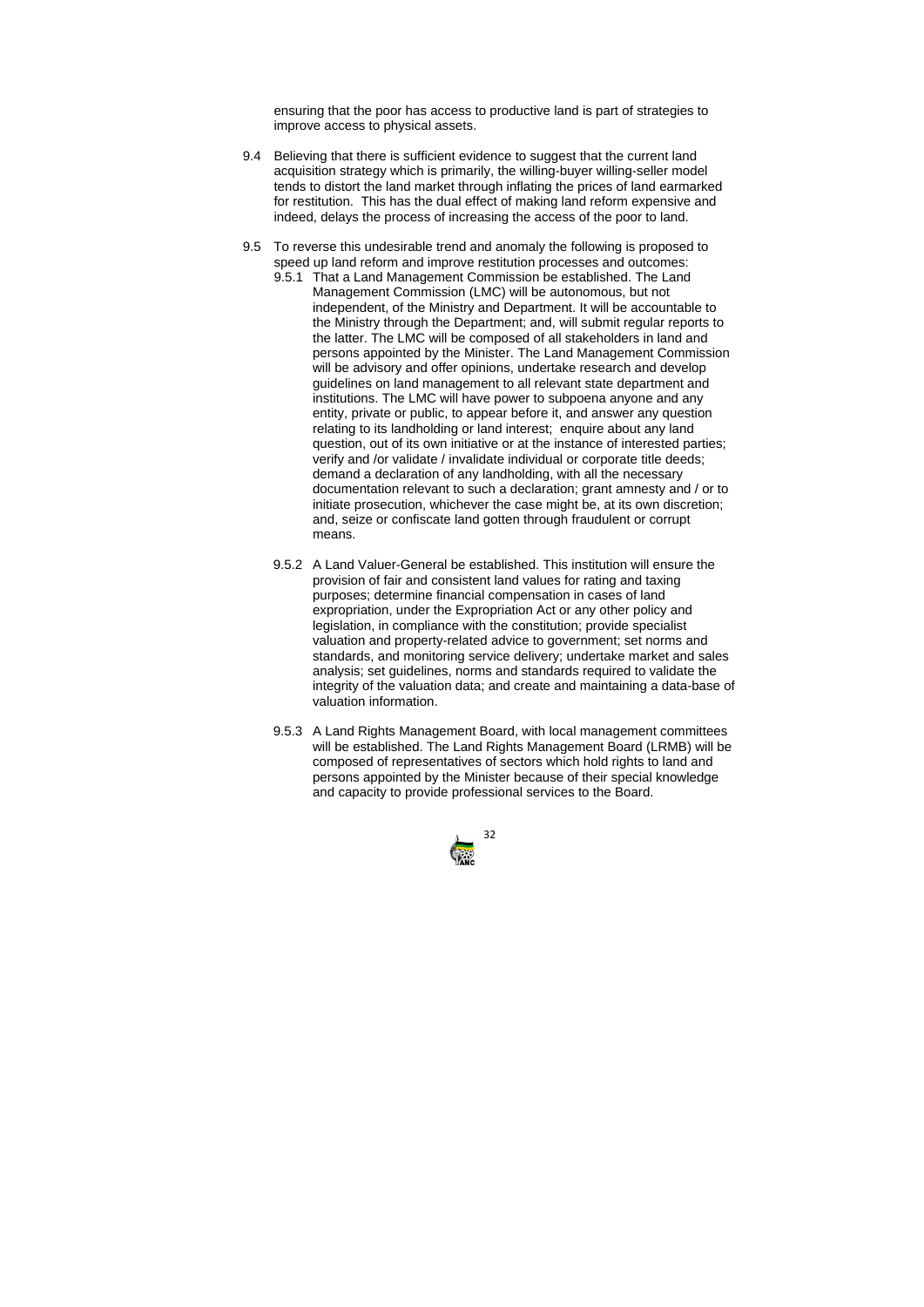

## **10 WATER PROVISION FOR GROWTH AND DEVELOPMENT**

- 10.1 The 2007 and 2011 ANC resolutions recognise that the South African water sector is at a crossroads, with persistent water insecurities for large sections of the population which are compounded by new threats arising from climate change. However, South Africa still faces major opportunities that can help transform its water sector to be a force for economic growth, job creation, and equity
- 10.2 Adopted frameworks for meeting the water needs of the poor are currently being challenged by the ever increasing demands placed by increased; urbanisation, industrialisation and commercialisation of the agriculture sector. Existing policies and institutional arrangements are not able to cope with the disregard for water rights, eroding commitments to redress and equity, outdated practices and attitudes in the management of water resources, and the tendency to neglect the poor in policy and planning processes.
- 10.3 In essence, the water policy represents the consolidation of all post-apartheid development efforts and is aimed at establishing an integrated and progressive water system. To address the challenges faced by the water sector in its quest to become fully integrated will also be given to the building of an efficient, sustainable and equitable sector to ensure national unity and social cohesion. This will continue to be done within the Developmental State with citizenry participation
- 10.4 At the same time, the opportunities for working towards eliminating water insecurity across all sections of society are also larger now than ever before. Democratization – despite its challenges – creates new opportunities for water management. If policies and institutions are properly aligned, the process of democratization can benefit people who were previously excluded from decision-making in the sector. Despite these notable legacies of the past, democratic practices are continuing to gain ground in the water sector and attracting stronger support. There has also been an increase in the role of water user associations and of community networks.
- 10.5 What should be observed is that the new policy approach is more inclined to create equity with a focus on giving access to water to marginalized communities, by changing single purpose dams into multiple purpose dams and then allowing HDIs and SMMEs to gain use of water through relaxed and friendly license allocations.
- 10.6 Believing that water is a critical strategic natural resource. It is essential for growth and development, for the environment and health, as well as for the wellbeing of the people of South Africa. Although this principle is generally accepted, it is not always well understood or appreciated. South Africa is a Developmental State and as such there is a need to define the role of the Development State in managing water. Despite the fact that South Africa is a naturally water-stressed country, further challenged by the need to support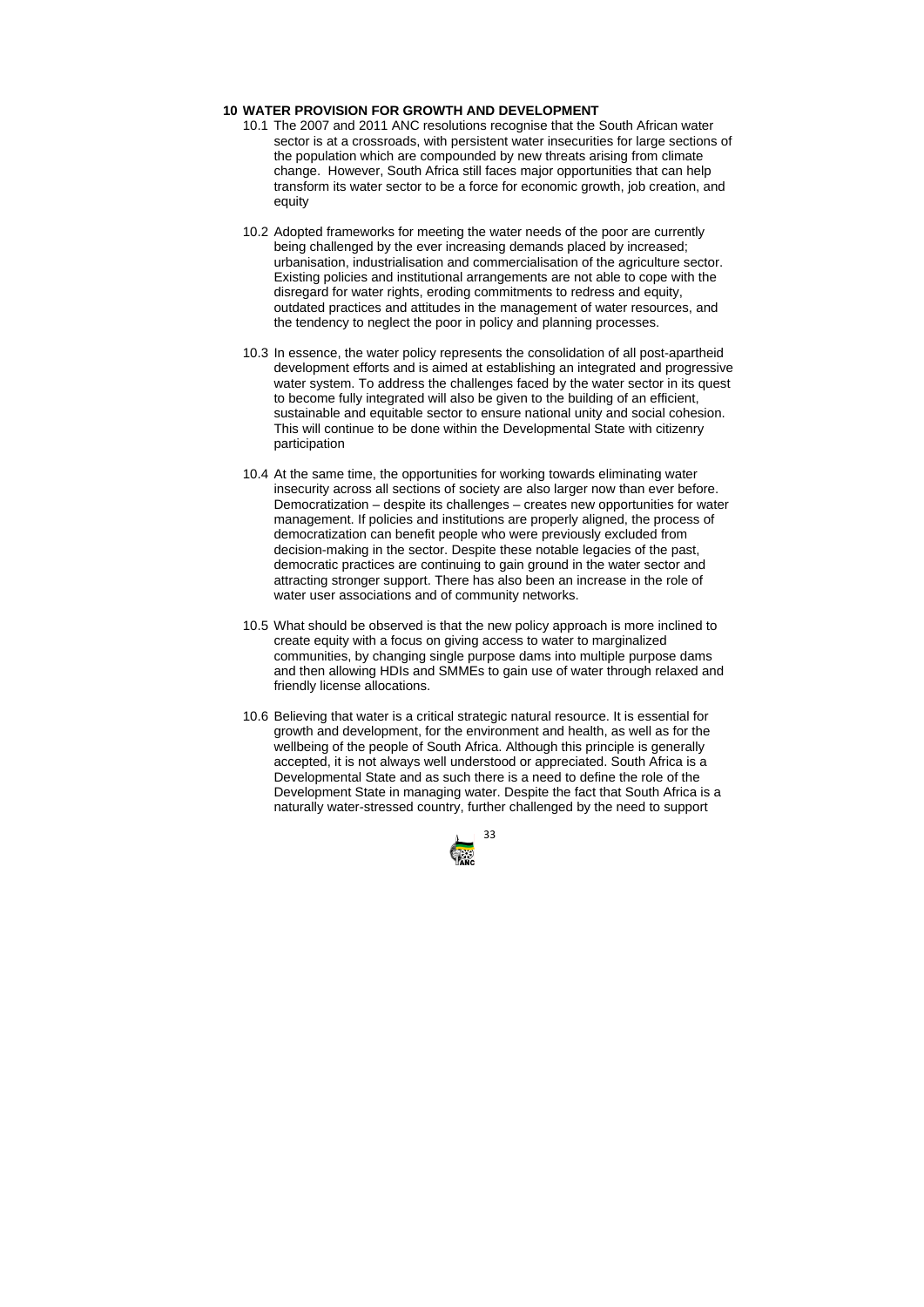

growth and development as well as potential climate change impact, the resource requires concerted effort to give Water as a resource the priority status and attention it deserves. This situation is reflected through the manner in which this scarce resource is wasted (more than 35% water losses), polluted, degraded, inadequately financed and inappropriately policy ally positioned. Paradoxically, South Africa has a fairly well developed water management and infrastructure framework which has resulted in a perceived sense of water security, as well as a lack of appreciation for this critical strategic resource.

- 10.7 It is noted that while there is recognition that in terms of the statistics released by Stats SA, the ANC government has reached 97% of water provision, it is evident that in many rural communities only 48% (representing 4% of the system allocation) has been reached. This is as a result of lack of infrastructure in some areas and more importantly, the still persistent skewed nature of the allocation of water.
- 10.8 While water plays a pivotal role in everyday life and in social and economic development, water resource and its management do not receive the attention and status it deserves. Despite its policy functions, water is not properly reflected in macro- and sector strategies. There are still challenges with regard to national budgets allocated to water resources development, management and protection which at most do not reflect the importance of water as a policy, albeit scarce, resource. Without a significant increase in investment in water infrastructure development and management, it will be very difficult to ensure and sustain water security for the achievement of economic growth and social development targets.
- 10.9 Issues of concern to find the impression of the developmental state in water provision revolves around the following key areas: 10.9.1 Water Pricing
	- 10.9.2 Opening licensing opportunities to HDIs by reviewing Schedule 1 of Water user license to Schedule 3 to include HDIs and SMME
	- 10.9.3 Investigating the opportunity to change single purpose dams into multi purpose dams to provide opportunities for the HDIs
	- 10.9.4 Ensuring sustainable Water Infrastructure Reticulation in rural areas
	- 10.9.5 Ensuring that there access to Water
	- 10.9.6 Encourage full participation of our people in decision making
	- 10.9.7 Ensuring that there is enforcement of the Water Service Act.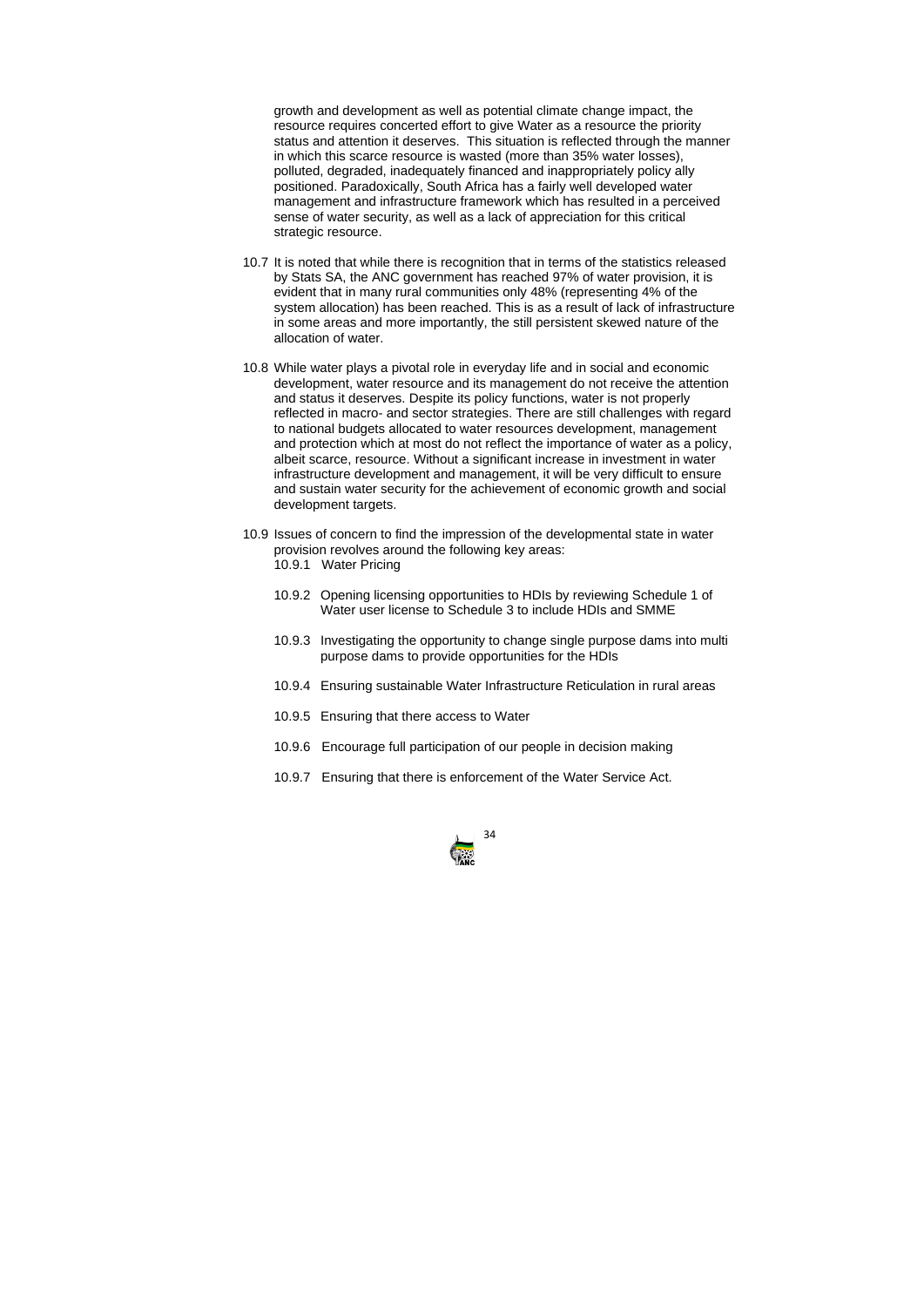

- 10.10 The ANC policy direction on Water provision sets out an approach which seeks to increase access to the poor whilst promoting effective and efficient water resources management and calls for efficient water use, reduction of pollution and water losses, improving water productivity and stretching of water resources. Smart management of water resources is required to take us to 2030 and beyond.
- 10.11 Given this scenario, in order to ensure that all people access water, the following is recommended:
	- 10.11.1 Legislative review that allows unused allocations removed from entitlement holders.
	- 10.11.2 The Abolishment of water trading.
	- 10.11.3 Reallocation through licence review as well as licensing the property instead of the business.
	- 10.11.4 Reallocation of unutilized capacity in agriculture and other sectors.
	- 10.11.5 All water needs to be aligned with the New Growth Path.
	- 10.11.6 Water reticulation infrastructure to house-holds in rural communities.
	- 10.11.7 Augmenting supply through other new sources of water and reconciliation strategies.
	- 10.11.8 Innovative use of indigenous or local knowledge in water management.
	- 10.11.9 Speeding up water allocation to the previously disadvantaged.
	- 10.11.10 Developing new water resources and associated infrastructure.
	- 10.11.11 Ensuring that this scarce resource is used equitably and sustainably in order to support the development objectives of the country.
	- 10.11.12 Developing turnaround policy for underperforming water boards and institutional realignment of the water boards, catchment management agencies and water user associations to municipalities and provinces.
	- 10.11.13 Placing provision of water at the centre of integrated development planning and decision making as well as ensuring effective and smarter governance, whilst utilising indigenous and local knowledge in water management.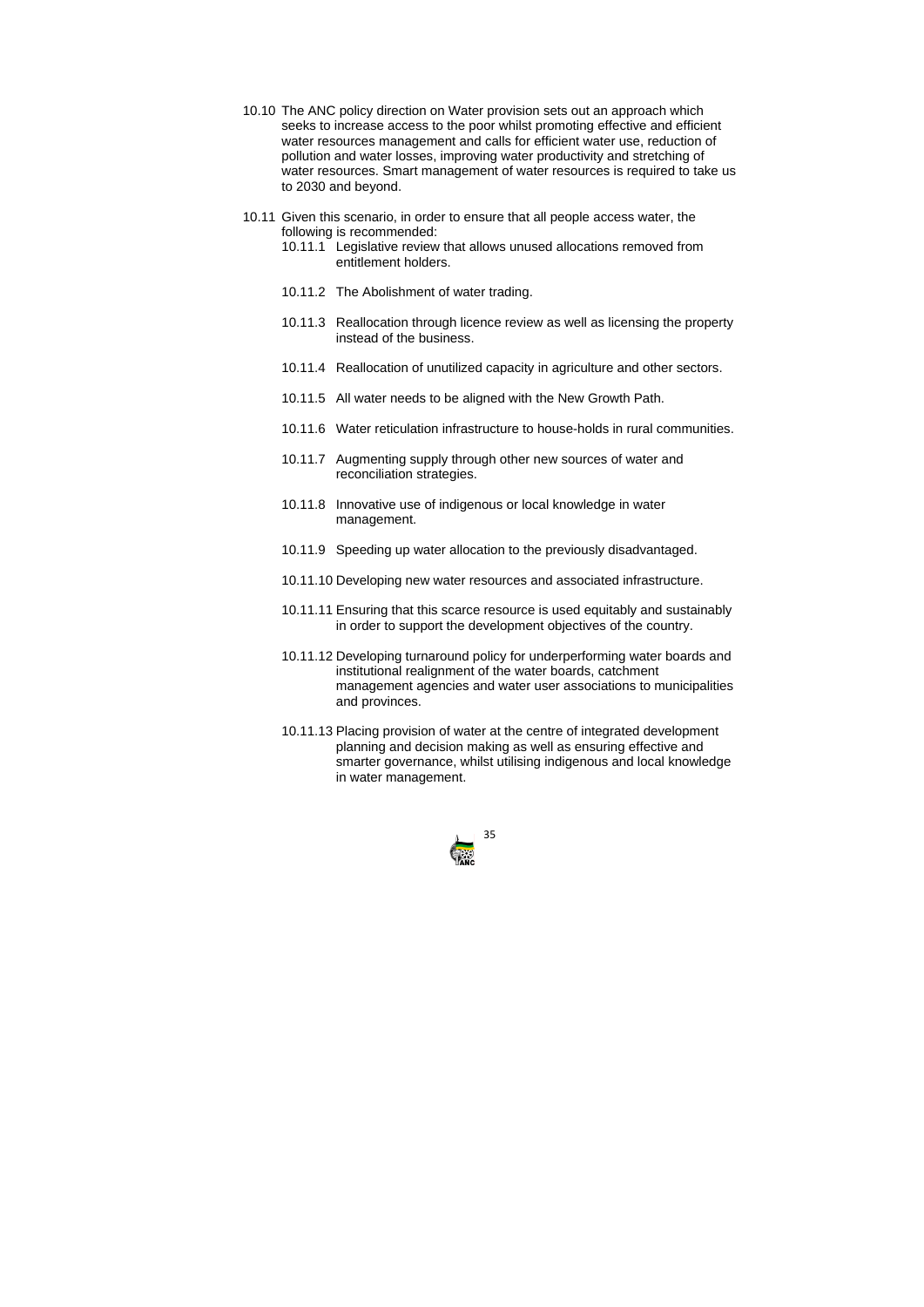

- 10.12 Pricing of water for the different economic and social sectors must reflect the scarcity of water. Public awareness campaigns on the need to use water efficiently will be very important in the promotion of the valuing of water by all communities. The public awareness campaigns should link the reduction of both water and carbon footprints with the aim to integrate water and energy efficiency.
- 10.13 Noting that our water resources are under severe pressure from pollution from sewage effluent discharge, industrial effluents, Acid Mine Drainage and nonpoint source pollution from agriculture, mining and other land use activities. All these pollutants have negative impacts on human health, economic growth and ecological integrity of aquatic ecosystems. The awareness of water quality problems has improved and more emphasis has been placed on water resources protection as an important goal, not only to protect aquatic ecosystems but also for socio-economic and public health reasons.
- 10.14 Believing that for the next five years it would be crucial to support the building of capacity of water management institutions, such as the establishment of new CMAs. This will be informed by the proposed institutional re-alignment model that calls for the reduction of the number of CMAs from the current 19 to 9. It would be important to continue to support stakeholder engagement in water-related decision-making processes that affect the water users. What we need to achieve is among others:
	- 10.14.1 Viable and transparent water management institutions that are accountable, are managing water resources according to the principles of efficiency, equity and environmental sustainability;
	- 10.14.2 An effective regulatory framework ensures compliance enforcement of water use regulations for all water users;
	- 10.14.3 Skills development and building of capacity is needed to manage and regulate water resources throughout the water sector and related fields. This makes it possible for South Africa to manage its water resources in a sustainable manner.
- 10.15 Additional proposals include a national led and coordinated water equity strategy and sanitation infrastructure plan which will serve to coordinate and provide alignment with all spheres of governance and relying programmes such as the National Sanitation Programmes. All of which will be complemented by public education and awareness with an emphasis on young people.
- 11 The peaceful transition in South Africa presented a unique opportunity for redress and recovery in terms of Environment and Sustainable Development . Starting with the constitution, new policies and legislation have been developed across all sectors, with full public consultation and participation.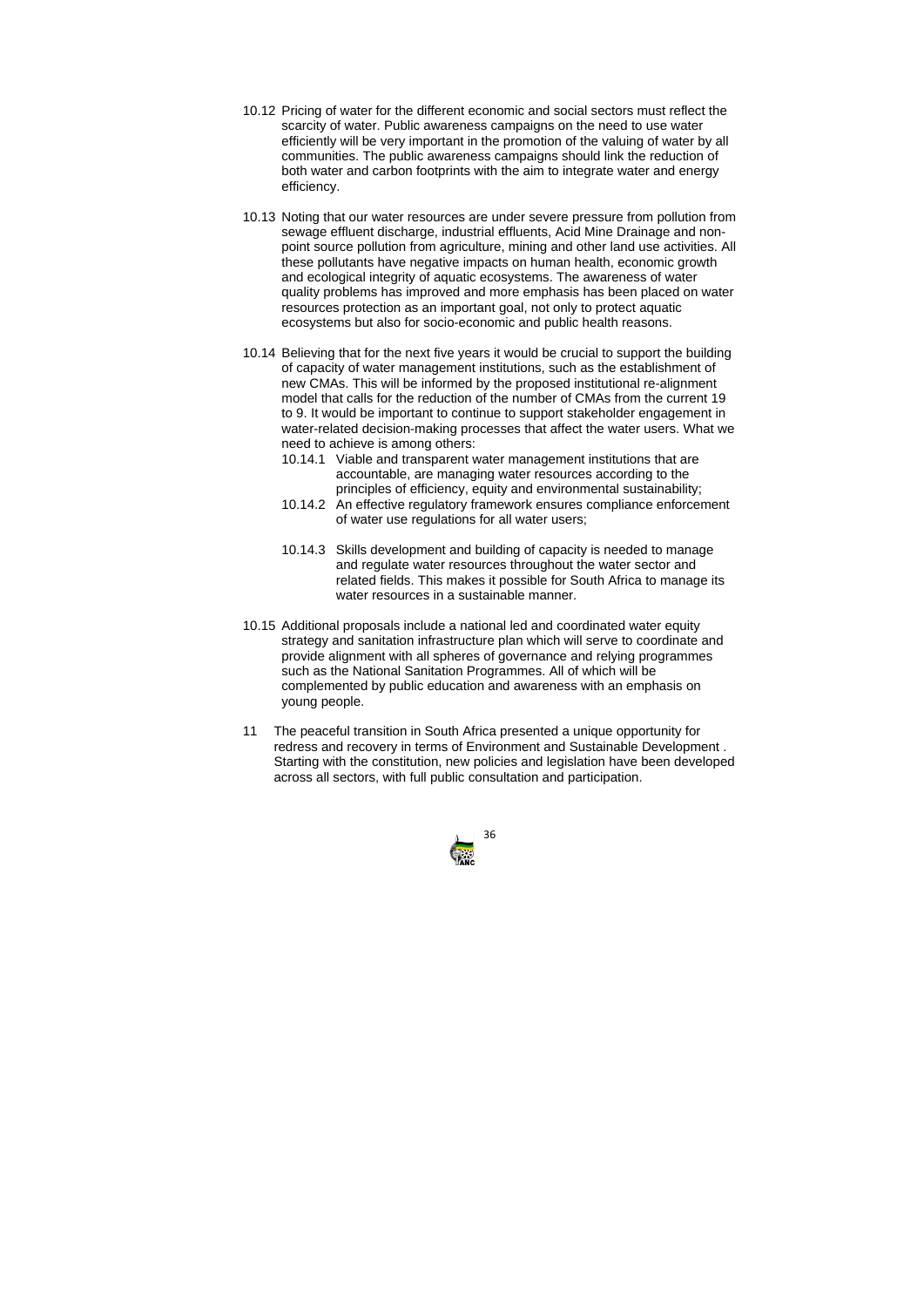

- 11.1 The fundamental objectives of the policies on Environmental issues are to secure sustainability and equitable access to resources. The NEMA (Act 107 of 1998) notes: "The environment is held in public trust for the people. The beneficial use of environmental resources must serve the public interest and the environment must be protected as the people's common heritage."
- 11.2 Before 1994, environmental matters had very low profiles in terms of government Priorities. That changed rapidly with the advent of democracy, brought about by the ANC and its allies. We have also seen tremendous progress towards putting South Africa on a path of sustainable development, encompassing economic growth, social development, and the Conservation of natural resources and services. After successfully hosting the World Summit on Sustainable Development in 2002, we have also assumed a global leadership role in the promotion of these ideals. Building better communities, creating jobs and fighting poverty is a central part of the global quest for sustainable development. South Africa is using the protection of biodiversity and ecological goods and services to provide jobs and income opportunities for the poor and unskilled.
- 11.3 In line with its vision of creating a prosperous and equitable society living in harmony with the natural environment, our government's key strategic priorities in these areas include:

(a) the protection, conservation and enhancement of environmental assets, natural and heritage resources;

(b) ensuring a sustainable and healthy environment; contributing to sustainable economic growth, livelihoods and social cohesion;

(c) providing leadership on climate change action;

- (d) promoting skills development and employment creation through facilitating green and inclusive economic growth;
- (e) and creating a better Africa and a better world by advancing national environmental interests through a global sustainable development agenda.
- 11.4 The National Planning Commission has defined a vision for a 25-year strategic plan for the country in the Cabinet approved Green Paper; the plan has significant relevance to the Green Economy growth path, especially as it acknowledges that a long term plan has to be informed by breaking down the country's high level aspirations into focused strategies.
- 11.5 These would deal with such issues as economic development, human resource development, building a developmental state, enhancing regional stability and so forth. A plan has to take into account environmental factors such as the global economy, climate change,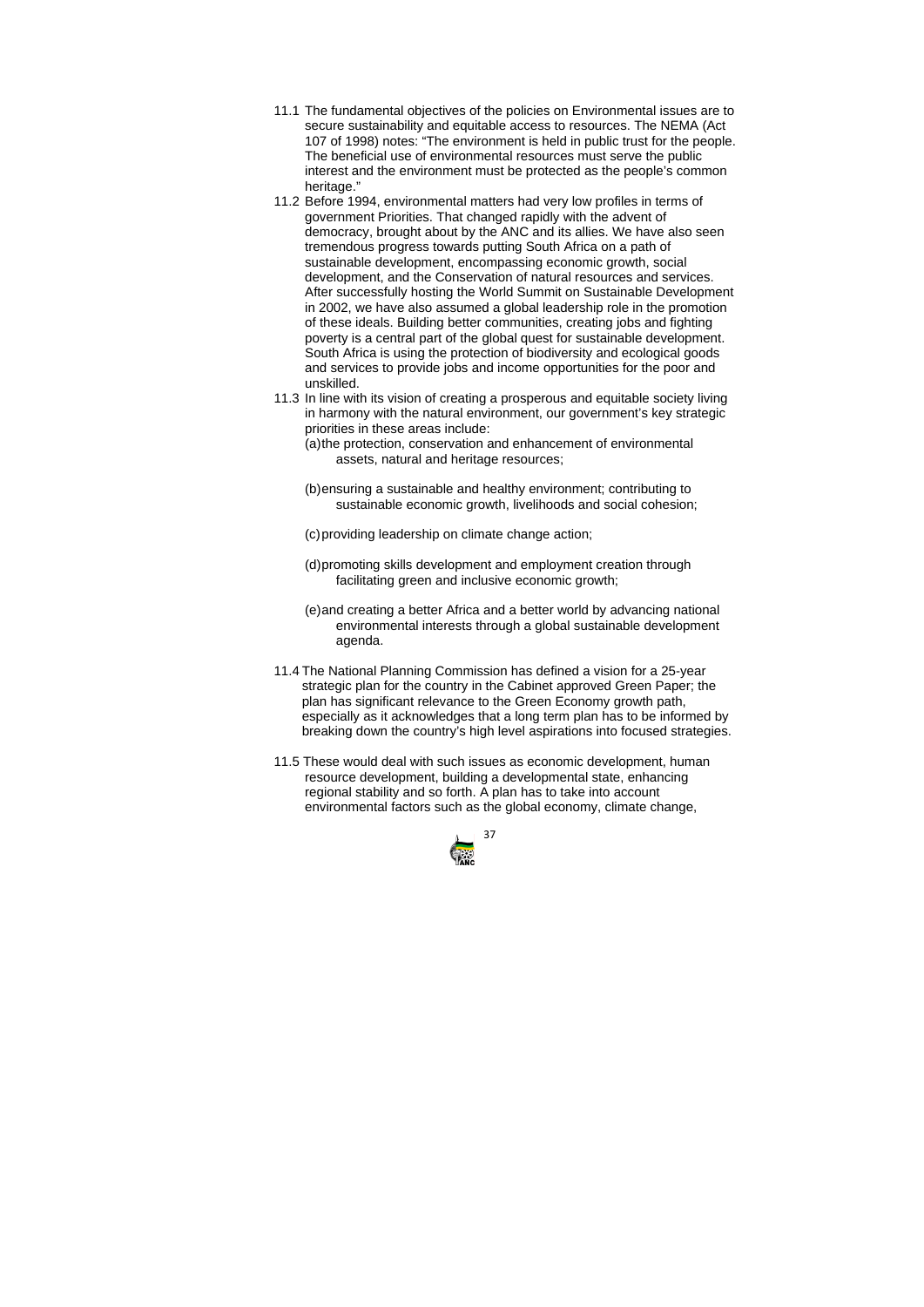

demographic trends and regional peace and stability. Long term cross cutting issues such as food, energy and water security would also have to be factored in. A national planning process would help guide development decisions by clearly prioritizing objectives. This would make it easier to resolve trade-offs where there are competing objectives. It would also signal clear choices about long term energy options, including the sequencing of decisions required. It would provide a policy framework for pricing regulated network services.

11.6 Employment generation is a key priority in the government's medium term strategic framework and it is intensifying its involvement in the relevant areas of the expanded public works programme, particularly in relation to generating green jobs.

 There are specific and critical environmental outcomes that will be attained

through programmes like the management of invasive alien plants, wild fires, wetlands, land degradation, forest degradation, river health, valueadded industries, and the conversion of invasive alien plant biomass, bush-encroachment biomass and waste materials to energy.

It is therefore imperative that our policies, programmes and the government's employment creation strategy should aims to integrate capital, technical expertise and technology with its agenda for the environment.

## **11.7 Towards a sustainability - The National Framework for Sustainable Development**

11.7.1 The National Strategy on Sustainable Development provides a valuable step in defining key sustainable development principles for the country, while being mindful of global challenges and growth governments. The country's approach asserts that social, economic and ecosystem factors are embedded within each other, and are underpinned by systems of governance. It is through this approach that a sound green economy strategy would be contextualised.

These should ensure that the potential for economic growth in the sector is maximised, that the interface between the environment and development is effectively managed, and wherever possible that government stimulates economic growth that supports transformation.

11.7.2 Green economy is implemented within the context of sustainable development to ensure achievement of government priorities including the New Growth Path which highlights a green Economy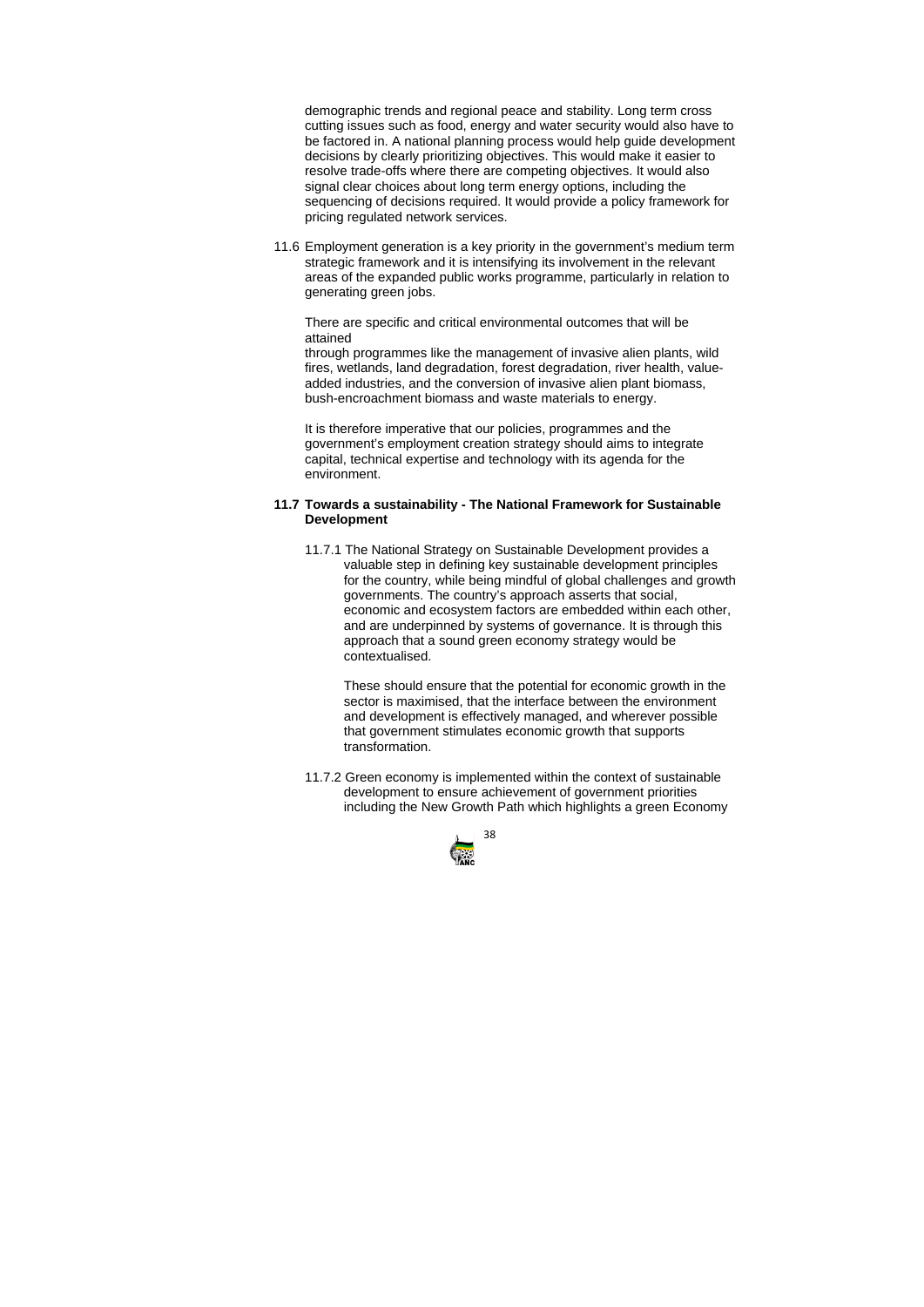

as one of the ten so-called jobs drivers and within the top five and it is also a key consideration in the Industrial Policy Action Plan.

South Africa has adopted a National Strategy for Sustainable Development (NSSD) and Action Plan which happened well in good time when the world prepares for the RIO +20 in 2012. Central to the debate is how to enhance environmental governance and further articulation of environmental sustainability in economic development through the green economy concept in the context of poverty eradication.

Due to the complex development considerations, that include the worrying increase in the gap between the rich and poor populations in the country, a simple "triple bottom line" approach to sustainable development is insufficient.

This realisation has led to the broader definition of sustainable development. The country's approach asserts that social, economic and ecosystem factors are embedded within each other, and are underpinned by systems of governance. It is through this approach that a sound green economy strategy would be contextualised.

# **11.8 Fossil-fuel investments and the transition to a low carbon economy**

- 11.8.1 Two of the seven proposed "mega-infrastructure" projects (just under 30%) effectively facilitate increased local and global use of fossil fuels and appear to lock South Africa into a fossil fuel-based reliance that goes beyond 2030.
- 11.8.2 In this regard this apparent non-alignment with Chapter 5 Transition to a Low-Carbon Economy is not fully explained or justified and could be seen as a "mixed signal" – are we really serious about a transition to a low-carbon economy if we are prioritising massive investments in the construction of a new coal line to unlock coal deposits in the Waterberg as well as the extension of existing coal lines in the central basin and the construction of infrastructure to import liquefied natural gas and accelerated exploration activity to find sufficient domestic gas feedstocks (including exploration of shale and coal bed methane reserves).

## **11.9 The use of offsets**

11.9.1 Changes in land use, especially those changes associated with the development of so-called virgin land are, more often than not, associated with some level of environmental degradation. In the worst cases, natural environments and ecosystems are completely destroyed by the change in land use (e.g. the open-caste mining of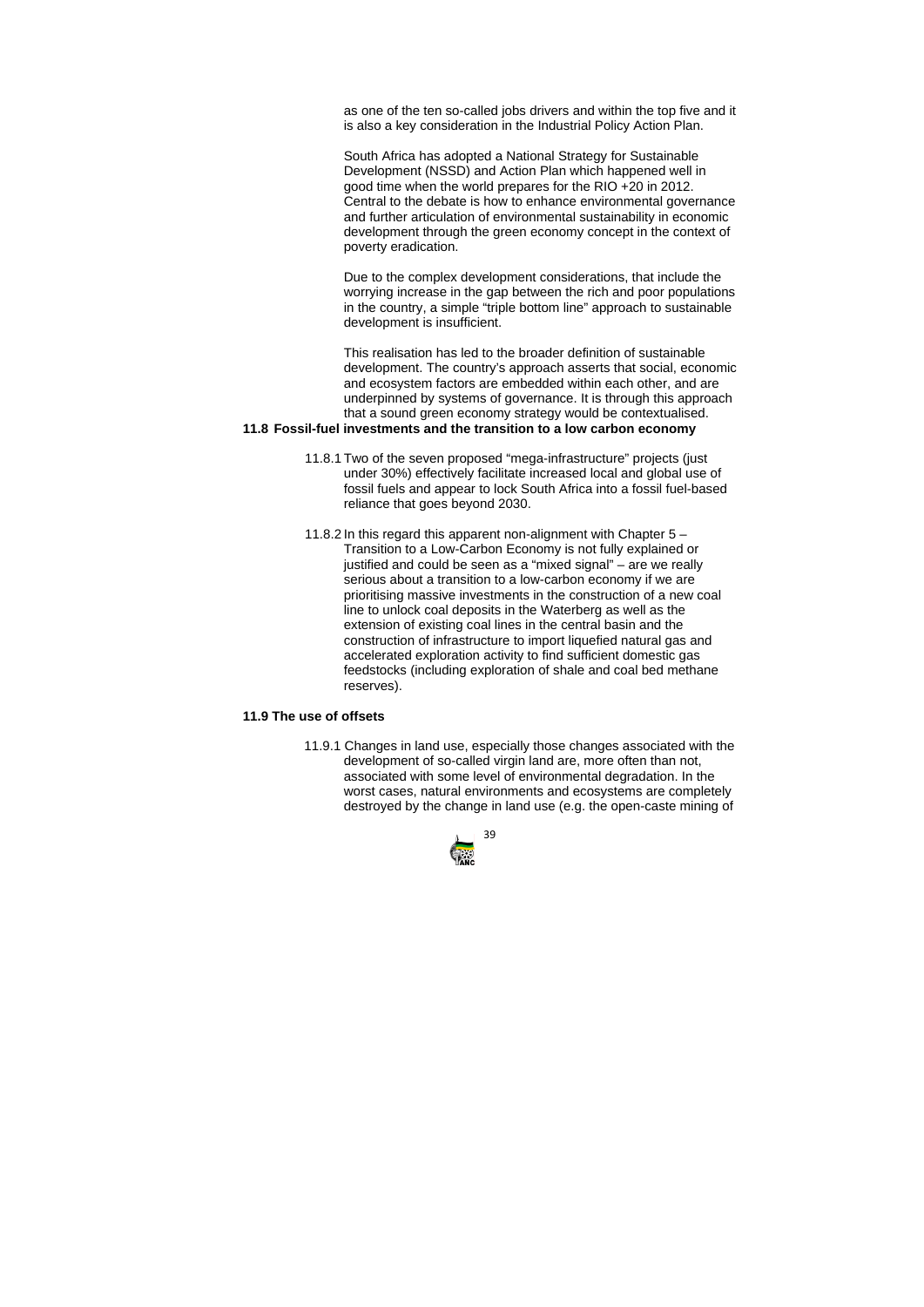

virgin land). In the best cases, the environment impacts are reduced to what society regards as being "acceptable impacts". However, even in these "best case" scenarios, there is still often a net loss in environmental quality. In this regard, there is no doubt that South Africa's environmental impact management regime typified by, among others, environmental impact assessments (EIAs), has dramatically mitigated much of the avoidable destruction over the last 15 years.

However, despite these laudable environmental management efforts, most environmental indicators continue to show a steady and significant decline in environmental quality. This is simply due to the fact that although EIAs and associated authorisations, permits and licenses reduce environmental impacts, they do not, and indeed cannot, mitigate the environmental impacts of most changes in land use completely.

- 11.9.2 This situation is often referred to as "death by a thousand cuts" as, although EIAs may reduce the impact of individual "cuts" eventually there are too many small "cuts" for the environment to withstand and, as a result, plant and animal species become locally extinct and natural systems and ecosystem services simply collapse. However, there are some changes in land use that actually provide a net environmental improvement when measured by such indicators as species number and diversity. In the best cases, degraded environments are almost fully restored to their natural state (e.g. depleted cultivated or over-grazed farmland restored to its natural state as part of, say, a game-farm development). In other cases, severely degraded land that supports little biodiversity is changed to a use that improves biodiversity (e.g. strip-mined area converted into a gold course).
- 11.9.3 However, despite these positive contributions to the environment, these developments do not balance the negative impacts and, hence, "death by a thousand cuts" continues, albeit at a marginally slower rate.

With this, it seems theoretically possible that if land use changes with negative environmental impacts were balanced with land use changes with positive environment impacts then "death by a thousand cuts" could be significantly slowed. Indeed, it could be argued that if a slight bias was given to the land use changes with positive environment impacts (i.e. the balance is slightly skewed in favour of positive environmental outcomes), then "death by a thousand cuts" could be slowly reversed.

#### **11.10 Green Growth and Job Creation**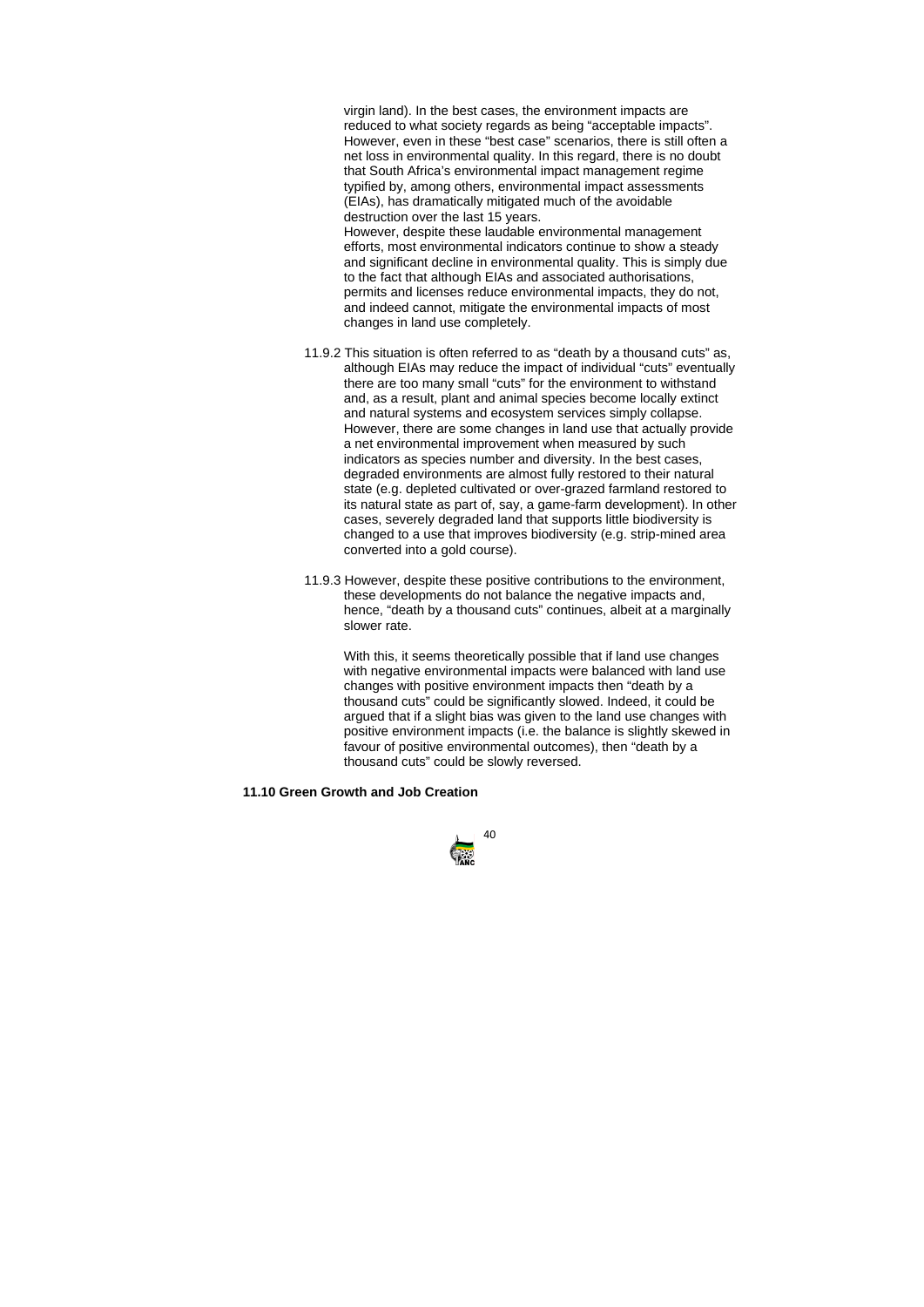

11.10.1 In the 2009 framework response to the international economic crisis, the South Africangovernment urged for the development of incentives for investment in programmes geared at creating large number of 'green jobs', i.e. employment in industries and facilities that are designed to mitigate impacts to the environment and natural systems and the protection thereof.

> Creation of decent jobs is one of government's top 5 priorities for the current MTSF period (the other four priorities include, education, health, rural development as well as the fight against crime and corruption), a sustainable way of contributing to this priority can be achieved through stimulating investment in green industries which create jobs, while "job protection" would then be achieved through improving the competitiveness of the economy overall.

- 11.10.2 Green Jobs can be defined as work in: Agricultural, manufacturing, research and development, administrative, and service activities that contribute substantially to preserving or restoring environmental quality. Specifically, but not exclusively, this includes jobs that help to protect ecosystems and biodiversity; reduce energy, materials, and water consumption through high efficiency strategies; de-carbonise the economy; and minimise or altogether avoid generation of all forms of waste and pollution.
- 11.10.3 Aspiring within the principles contained in the national framework for sustainable development, the 2010 Green Economy summit committed to develop a sustainable, resilient, economically prosperous and self-reliant nation state that safeguards our democracy by meeting the fundamental human needs of our people, through managing our limited ecological resources responsibly for current and future generations, and by advancing efficient and effective integrated planning and governance through national, regional and global collaboration; and Committed to ensuring that the Country's new growth path lead to a more equitable economy, resource efficient, far less carbon intensive and more labour absorbing and also mobilizes and further develops the significant scientific and technological capacities of society at large.
- 11.10.4 The 2010 Green Economy Summit noted that Ecosystem failure will seriously compromise our ability to address our social and economic priorities and further reiterated that natural resources are national economic assets, and our economy depends heavily on energy and mineral resources, biodiversity, agriculture, forestry, fishing and tourism.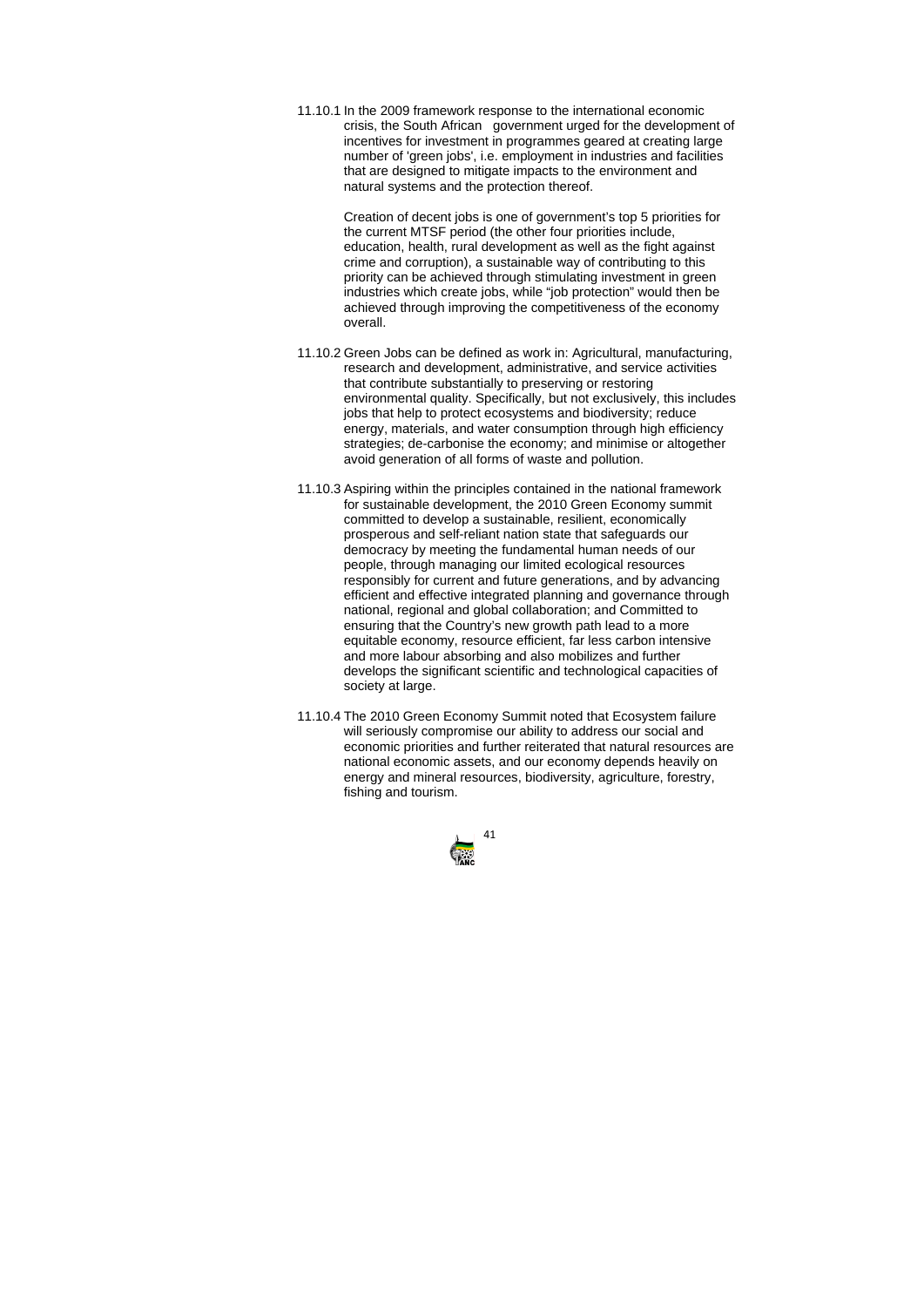

- 11.10.5 The overall enablers of implementation for the green economy programmes were identified and they include: Regulatory framework; market-based instruments; innovation, science and technology commercialization, greater localization and manufacturing; investment, finance opportunities and financing instruments include leveraging of funds; availability of skills; institutional capabilities and capacity and partnerships. With this in mind, a National Climate Change Response Policy with two objectives in mind:
	- Making a fair contribution to the global effort to achieve the stabilisation of greenhouse gas concentrations in the atmosphere at a level that prevents dangerous anthropogenic interference with the climate system; and
	- Effectively adapt to and manage unavoidable and potential damaging climate change impacts through interventions that build and sustain South Africa's social, economic and environmental resilience and emergency response capacity.
- 11.11 In December 2011, **South Africa** hosted the United Nations Framework Convention on Climate Change (UNFCCC)  $17<sup>th</sup>$  Conference of the Parties (COP 17) and  $7<sup>th</sup>$  session of the COP serving as the Meeting of the Parties (CMP7) of the Kyoto Protocol. After a year of intensive negotiation the final outcome of Durban is historic and precedent setting, ranking with the 1997 conference where the Kyoto Protocol was adopted.
- 11.12 This agreement not only significantly advances the global effort needed **now** to address the global climate change crisis; but also sets a new long-term pathway for the development of a fair, ambitious and legally binding **future** multi-lateral and rules-based global climate change system which can balance climate and development imperatives. It ensures the fair participation of all countries (both developed and developing) in the global effort to reduce greenhouse gas emissions, both now and in the future.
- 11.13 In order to address what needs to be done now, Durban ensured the preservation of the Kyoto Protocol through its decision on the adoption of the 2<sup>nd</sup> commitment period capturing legally binding commitments of developed countries beyond the expiration date of the 1<sup>st</sup> commitment period in 2012.

An output of the deliberations of the Green Economy Summit held in May 2010 was the need to identify programmes to demonstrate and showcase green economic activity. This was proposed as an initial step towards the development of a more integrated and comprehensive approach to the green economy, for adoption by Government.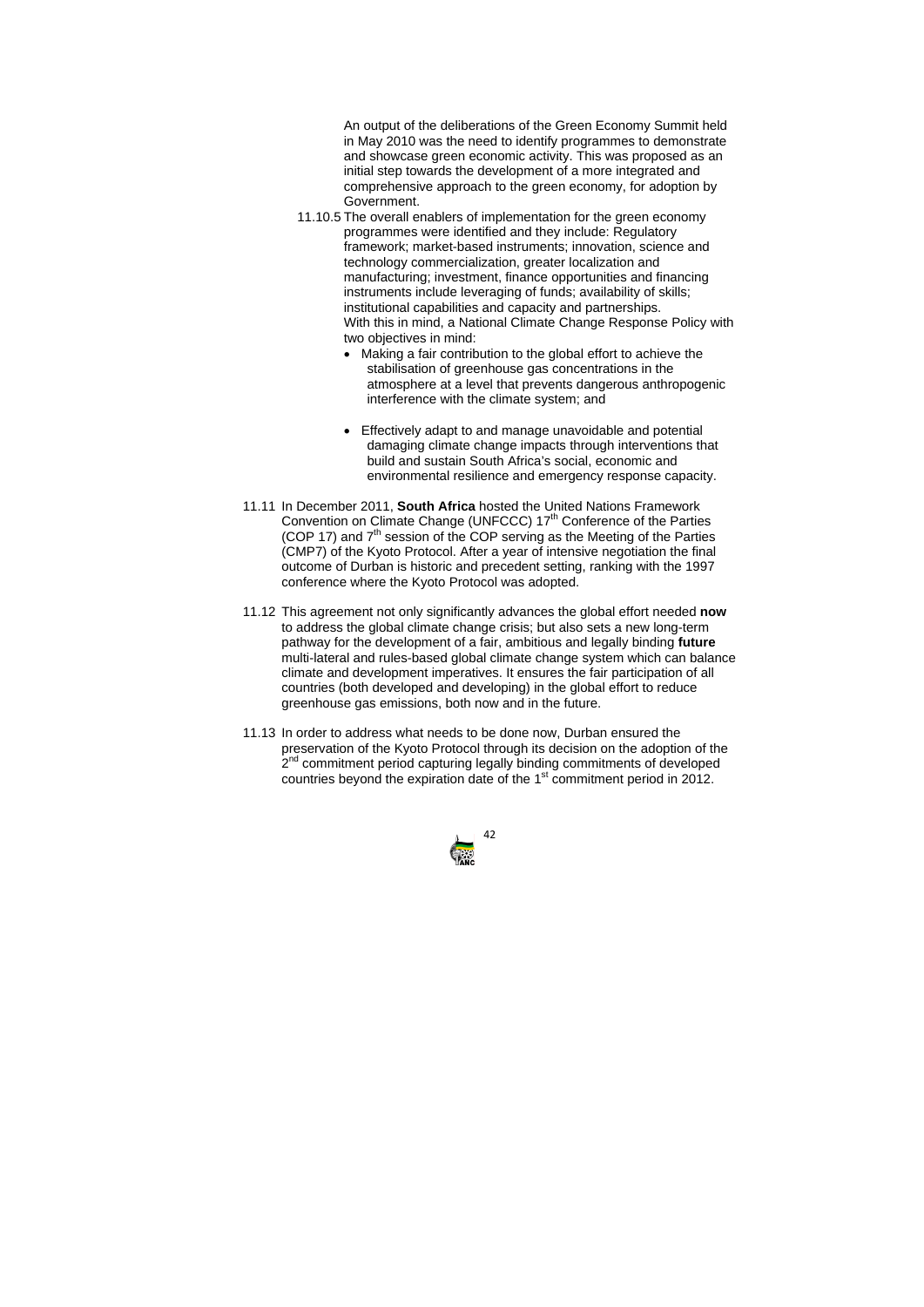

We also fully operationalized a number of international mechanisms to enable and support mitigation and adaptation efforts in developing countries, particularly for adaptation efforts needed in least developed, African and Small Island countries that are most vulnerable to the impacts of climate change but who have contributed least to the problem.

With this in mind, a National Climate Change Response Policy with two objectives has been prepared:

- Making a fair contribution to the global effort to achieve the stabilisation of greenhouse gas concentrations in the atmosphere at a level that prevents dangerous anthropogenic interference with the climate system; and
- Effectively adapt to and manage unavoidable and potential damaging climate change impacts through interventions that build and sustain South Africa's social, economic and environmental resilience and emergency response capacity.
- 11.14 Policy Instruments leading and supporting national mitigation efforts should include the following:
	- Coordination the implementation of the climate change mitigation approach directed in Section 6 of the National Climate Change White Paper including: Setting the GHG emission performance benchmark; Identifying desired sectoral mitigation contributions; and defining Carbon Budgets for significant GHG emitting sectors and/or sub-sectors
	- Carrying out all the work required to raise general and/or sector-specific awareness and response capacity around climate change mitigation in general and the national GHG emission performance benchmark, desired sectoral mitigation contributions and Carbon Budgets for significant GHG emitting sectors and/or sub-sectors
	- Support and assist affected sectors and sector departments in mainstreaming climate change mitigation in general and the national GHG emission performance benchmark, desired sectoral mitigation contributions and Carbon Budgets for significant GHG emitting sectors and/or sub-sectors into sector policies, strategies, plans, legislation and regulations.

While every country will have to develop its own adaptive responses to the effects of climate change, effectively mitigating climate change to ensure the disruption caused to human and natural systems is within manageable parameters can only be achieved through a concerted and coherent global response.

Furthermore, responding to climate change is a cross-generational challenge. The effects of action or inaction will not be felt immediately, but will have significant consequences for future generations.

# **11.15 Building Better Communities**

11.15.1 During the apartheid era, environmental management and environmental justice for the urban poor, who live in close proximity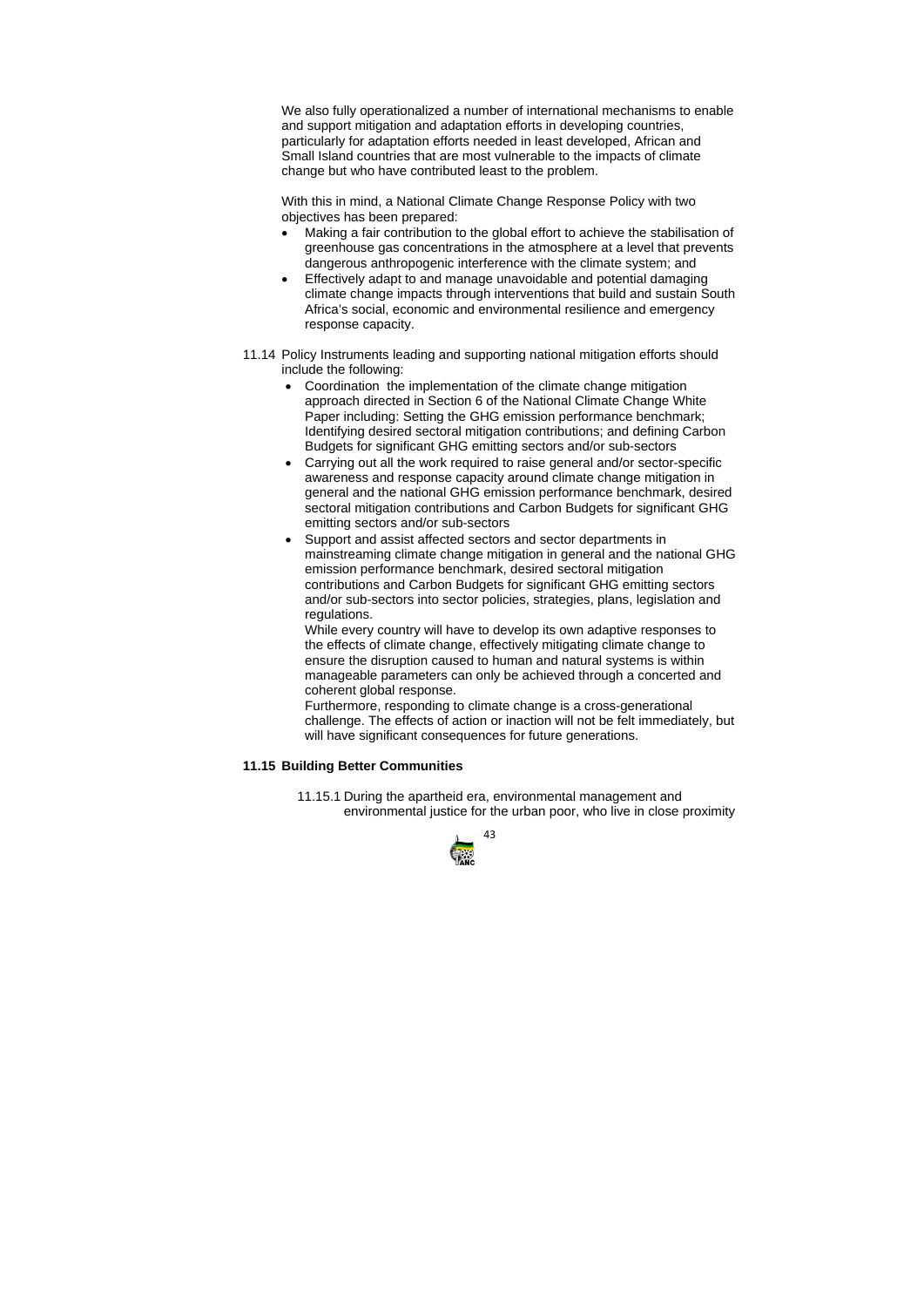

to industrial areas and in badly planned townships, were of little concern to the Government. Environmental issues were mainly identified with nature conservation and what are now understood as 'green' issues. The 'brown' issues, those dealing with waste management, pollution control and environmental impact management were to a large extent neglected.

Urbanisation and industrialization lead to increased complexity of waste streams which directly affects the complexity of waste management, which is further compounded by the mixing of hazardous wastes with general waste.

11.15.2 In the past, the policy and regulatory environment did not actively promote the waste management hierarchy which promotes recycling, reuse and recovery (3R') of waste before considering disposing of the waste in landfills. This has limited the economic potential of the waste management sector, which has an estimated turnover of approximately R10 billion per annum.

> Both waste collection and the recycling industry make meaningful contributions to job creation and GDP, and they can expand further.

- 11.15.3 Inadequate waste services lead to unpleasant living conditions and a contaminated, unhealthy environment. Waste services involve collecting waste from households, organisations and businesses, and disposing of this waste safely.
- 11.15.4 Waste services are the Constitutional responsibility of local government, and municipalities are the primary interface between the public and government around waste management. A historical backlog of waste services for, especially, urban informal areas, tribal areas and rural formal areas. Although 61% of all South African households had access to kerbside domestic waste collection services in 2007, this access remains highly skewed in favour of more affluent and urban communities.

Using the basic service levels defined in the National Policy on Free Basic Refuse Removal, it is estimated that currently, 90% of urban households and 47% of rural households have access to waste services.

11.15.5 In an effort to extend services to more people in South Africa, we need to further enhance the policy which was approved by Cabinet in October 2010, on the provision of Basic Refuse Services for Indigent households. It must be noted however that efforts that are made to improve service delivery on waste will be futile if the other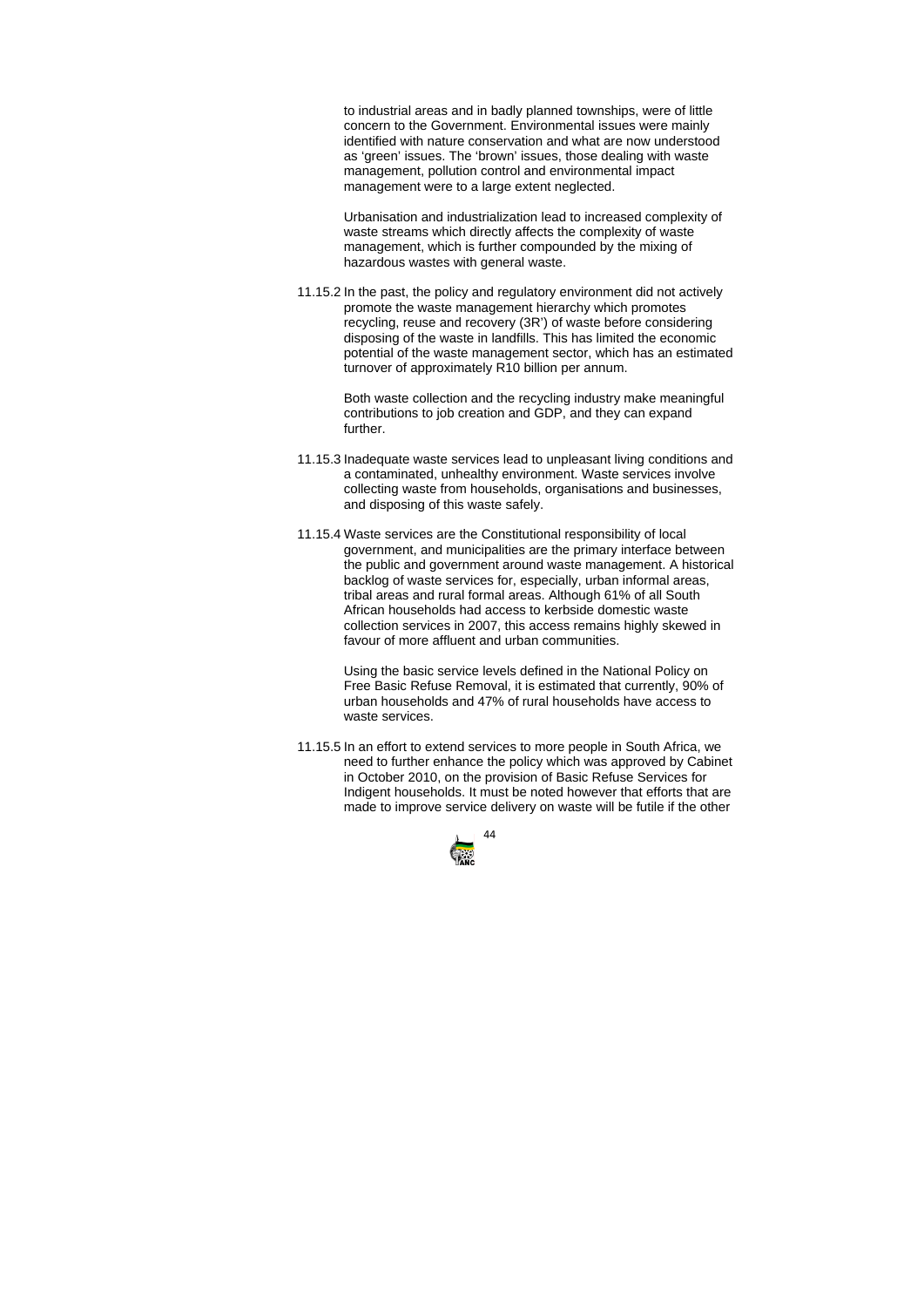

basic services like water, sanitation etc. are neglected, due to the inter-relatedness of the issues. Reaching the target of providing 75% of households in SA with services by 2014 will depend on whether the challenges herein are addressed, including the provision of approximately R5bn to eradicate service backlogs.

11.15.6 Growing pressure on outdated waste management infrastructure, with declining levels of capital investment and maintenance the infrastructure backlog is exacerbated by the absence of recycling infrastructure which enables separation of waste at source and diversion of waste streams to material recovery and buys back facilities.

> Waste management suffers from a pervasive under-pricing, which means that the costs of waste management are not fully appreciated by consumers and industry, and waste disposal is preferred over other options.

- 11.15.7 Expanded waste services will also create jobs. Various regulatory, planning and fiscal instruments are necessary to support the programme for effective and efficient delivery of waste services. They include:
	- (a) the National Domestic Waste Collection Standards, which are minimum standards that municipalities must meet for waste services in urban, peri-urban and rural contexts;
	- (b) The National Policy for the Provision of Basic Refuse Removal Services for Indigent Households) This policy specifies appropriate service levels based on settlement densities, composition and volume of waste generated, and the subsidy mechanisms for targeting services to the indigent;
	- (c) Municipal by-laws must set service standards for separating, compacting, and storing solid waste, managing and directing solid waste disposal, and controlling litter.
- 11.15.8 Sound budgeting and financial management are essential to sustainably provide waste services. In most municipalities waste services are under-priced and under-funded with aging capital infrastructure and insufficient capital investment. Full-cost accounting is necessary to determine the complete cost of waste service provision.

These costs include operational and capital expenditure for collection, transportation, landfill development and closure, street cleansing, fee collection, credit control, monitoring and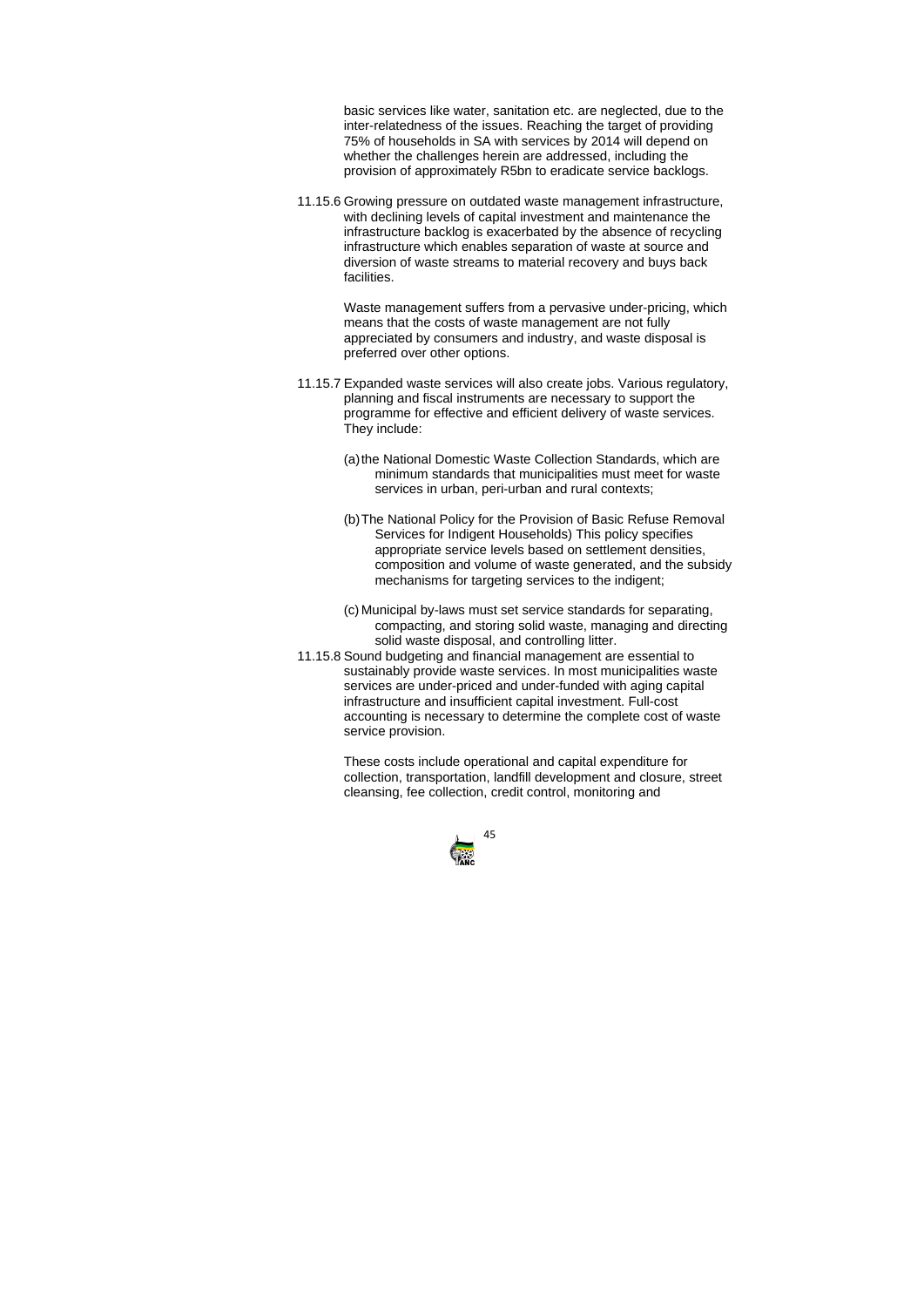

enforcement costs, interest payments and depreciation.

The waste management sector is an important part of the emerging green economy, and a well regulated, formalised waste sector will improve the efficiency of the overall economy. We need to stimulate job creation and facilitate participation by SMEs and marginalised communities in the waste sector.

# **11.16 Overarching Policy Priorities**

11.16.1 Amongst a range of environmental constraints that are of necessity playing an increasing role in social and economic development planning, climate change represents the most urgent and far-reaching challenge of our time.

> Broad policy interventions for to achieve the top priority areas for the government for the medium term should include

- 1. Support and Strengthen to local government in the areas of air quality management, waste management;
- 2. Improved service delivery through the integration of authorisations, biodiversity management, and impact management;
- 3. Long term Coastal planning and open space planning;
- 4. Strengthening compliance and enforcement activities; drawing linkages between climate change, the green economy and sustainable development;
- 5. Alignment of governance systems with the new outcomes approach, particularly outcome 10; and focusing on key national and international engagements.
- 11.16.2 A move to a more sustainable development path will create new green jobs, which may help to offset employment losses experienced in other sectors; open up new investment opportunities and export markets; support the creation of a knowledge based economy and allow South Africa to set standards and demonstrate thought leadership.
- 11.16.3 The following strategic policy interventions needs to set standards and demonstrate thought leadership through the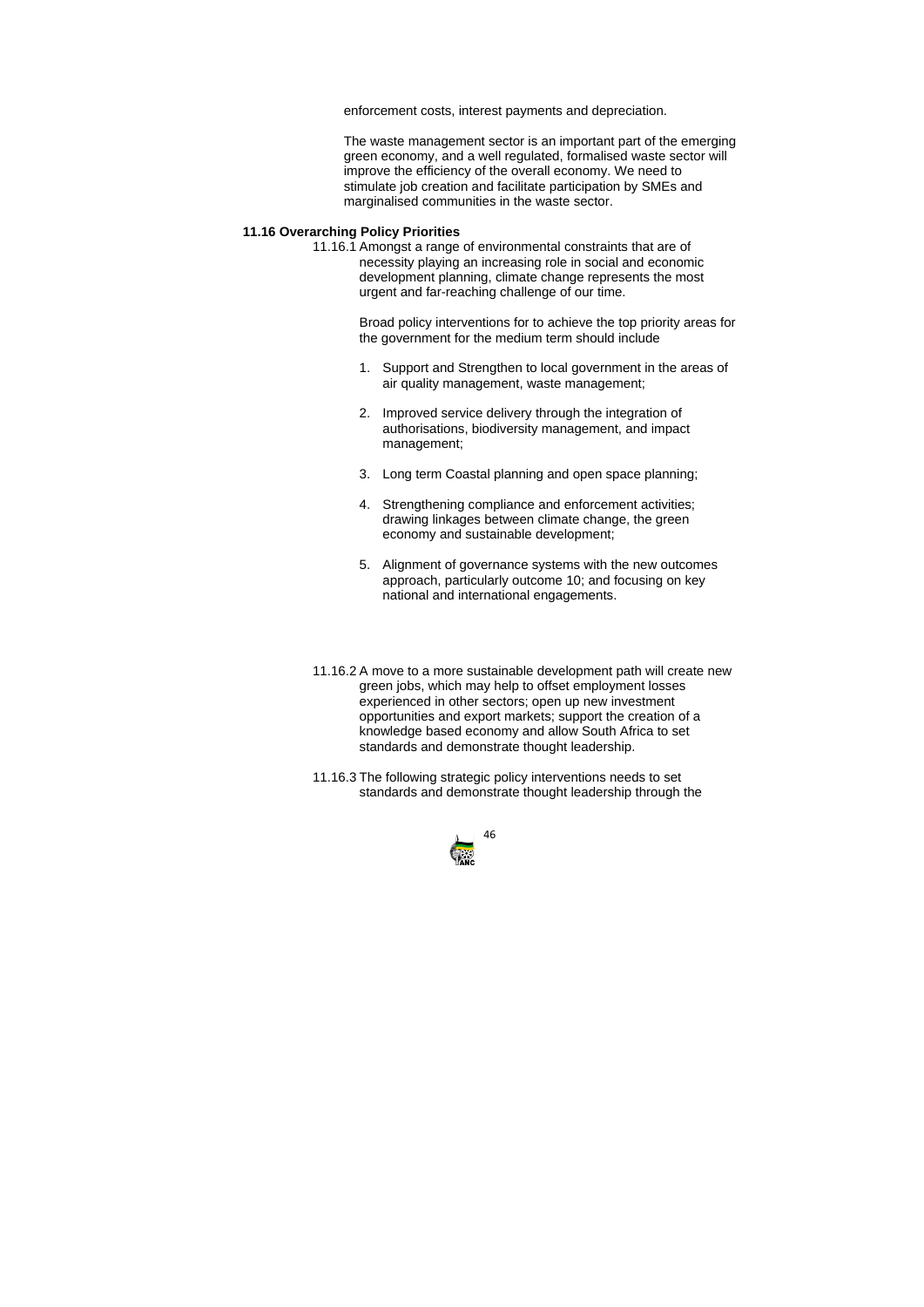

following strategic interventions

- 1. A supportive **regulatory framework** to enable the development of sector action plans and related green markets and industries. Develop Green growth policies and regulations which support and enable an integrated strategy that effectively covers demand and supply aspects, both economy-wide and at sector level to ensure coherence in policy design and implementation as well as to maximise the synergies among different policy actions.
- 2. **Putting a price on carbon** and other pollution or on the over-exploitation of a scarce resource though mechanisms such as taxes, natural resource charges or tradable permit systems, are a central element of the policy mix, most notably to provide a clear and credible market signals.
- 3. **Existing institutions** should be capacitated to implement and drive aspects of the Green Economy within the context of their existing mandates. The institutional mechanism that drives the mobilization of resources should be accessible within a reasonable timeframe, fair and transparent with minimum wastage on institutional set up and management costs

# **12 REVIEW OF INSTITUTIONAL AND GOVERNANCE ARRANGEMENTS DRIVING THE SOCIAL TRANSFORMATION AGENDA**

- 12.1 South Africa's social transformation aspirations are a direct product of the ANC's history which has always been rights based. Drawing from the Constitution and international best practice South Africa has developed robust and progressive social policies intended to secure a better quality life for South Africans. To deepen this, certain policy interventions have been suggested above.
- 12.2 The government has recorded varied progress in relation to delivering on its social transformation agenda, utilising a plethora of institutional arrangements and institutions that have included government departments, public entities and the broad private and civil society sectors. The Presidential Review Commission on State Owned Entities will individually evaluate some of these institutions. Despite periodic reviews and implementable policy statements these institutions (such as the National Development Agency (IDT), Independent Development Trust (IDT)), and departments have not all been collectively evaluated in relation to the delivery of the movement's social transformation agenda.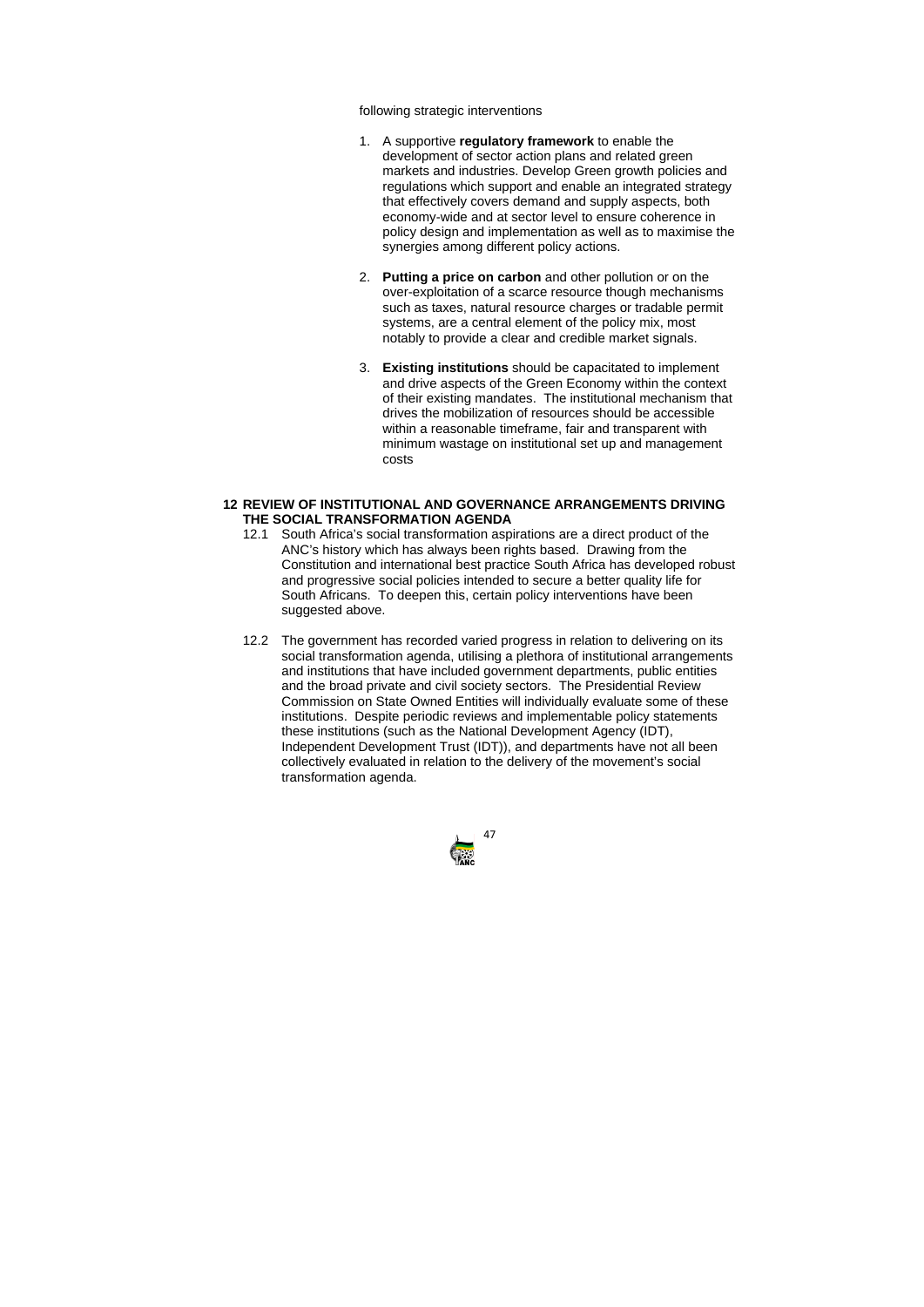

- 12.3 The institutions and departments implementing on the social transformation agenda have to a limited extent attempted to employ various and different ways to maintain communication lines with our people, in between elections. Where gains have been made in one sector there are not related to gains in another sector, consequently the realisation of sustainable livelihoods is challenged at a community level. This compounded by the limitations faced by all spheres of governance, particularly the local sphere which have contributed to the 'beneficiarisation' of our citizens thus turning them into passive recipients as opposed to active citizens.
- 12.4 The proposed cross sectoral programme of action for the Social Transformation Committee offers an opportunity to evaluate individual institutions and government contributions to the social transformation agenda. The proposed programme also offers the opportunity to consider a revisiting of the exiting coordination and implementation mechanism, whilst emphasising community empowerment as process and outcome of social transformation.
- 12.5 In revisiting the coordination and implementation mechanism for the delivery of the social transformation agenda resourcing protocols, policies, and institutions should be reviewed with a view of improving the coordination and integration of the social transformation agenda. Such visitations should also consider the role and mechanisms that are utilised by funding entities such as the National Lotteries Distribution Agencies which are supposed to support the broad social transformation agenda as well as specific sectors within the sector, with a view of aligning objectives, coordination, and implementation mechanisms.

In paying attention to the institutional arrangements delivering the current social security system there is a need to move with speed to establish an independent consolidated disability assessment institution to serve all disability applications for social security benefits; as well as a single Tribunal for the adjudication of all social security disputes.

#### **13 CONCLUSION**

- 13.1 What progress has been made in building a national democratic society?
- 13.2 What progress has been made in addressing the triple challenges of poverty, underdevelopment and unemployment?